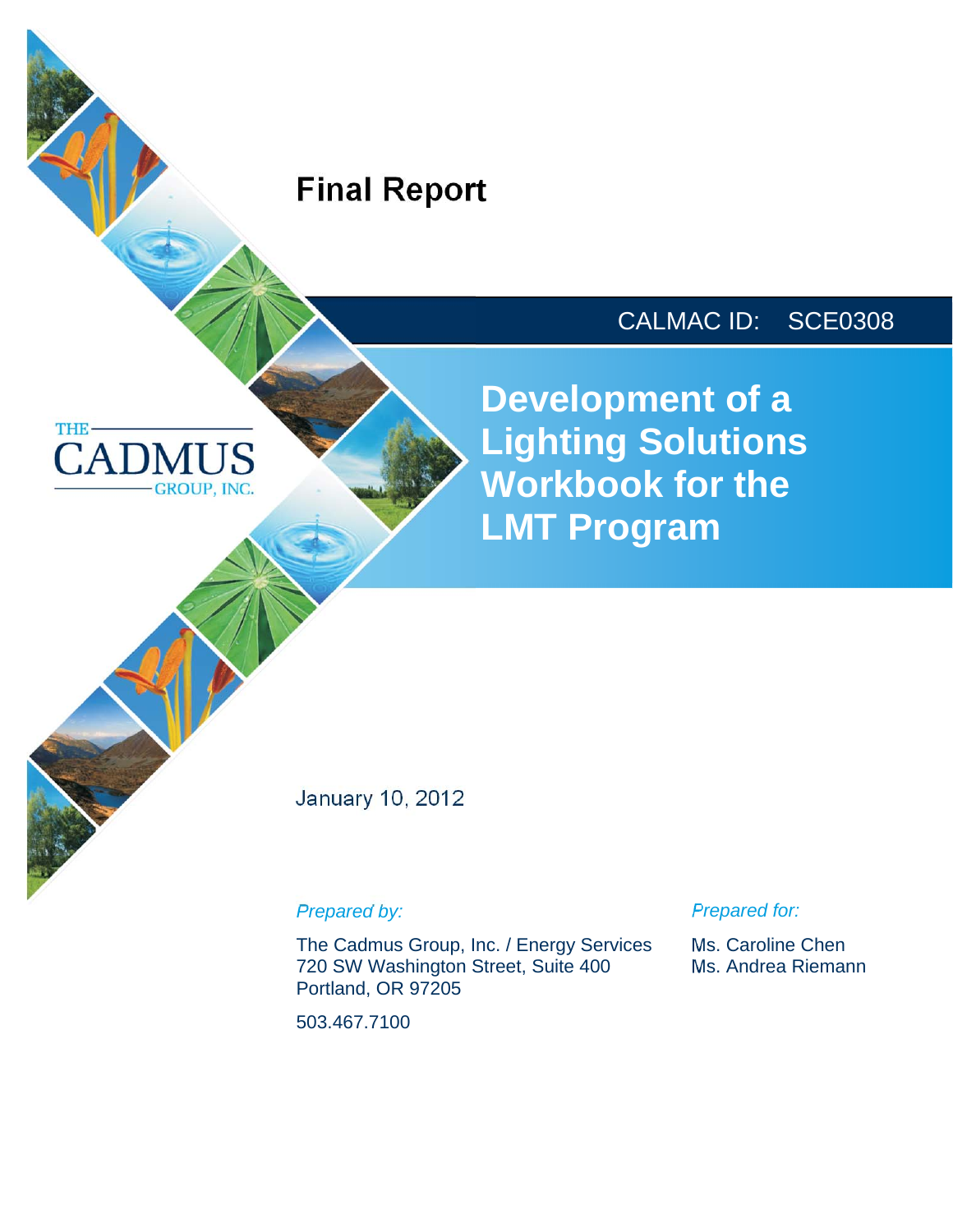Corporate Headquarters: 57 Water Street Watertown, MA 02472 Tel: 617.673.7000 Fax: 617.673.7001

An Employee-Owned Company www.cadmusgroup.com

720 SW Washington St. Suite 400 Portland, OR 97205 Tel: 503.228.2992 Fax: 503.228.3696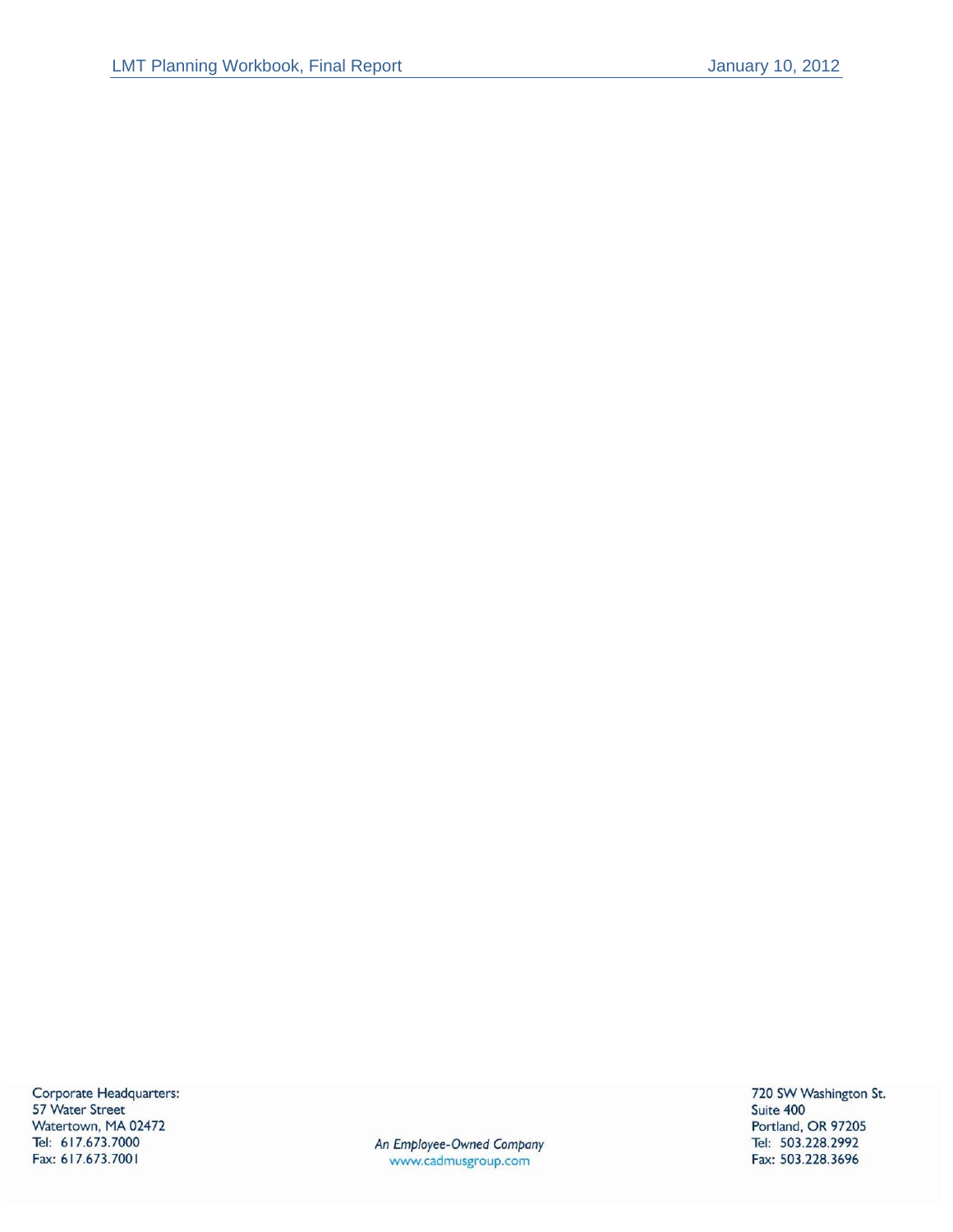Prepared by:

Cynthia Kan, Ph.D. Katie Albee Matt Piantedosi Ellen Rubinstein Allen Lee, Ph.D.

 $M_{S\rightarrow K}$ 

January 10, 2012

 M. Sami Khawaja, Ph.D. Senior Vice President The Cadmus Group, Inc.

Corporate Headquarters: 57 Water Street Watertown, MA 02472 Tel: 617.673.7000 Fax: 617.673.7001

An Employee-Owned Company www.cadmusgroup.com

720 SW Washington St. Suite 400 Portland, OR 97205 Tel: 503.228.2992 Fax: 503.228.3696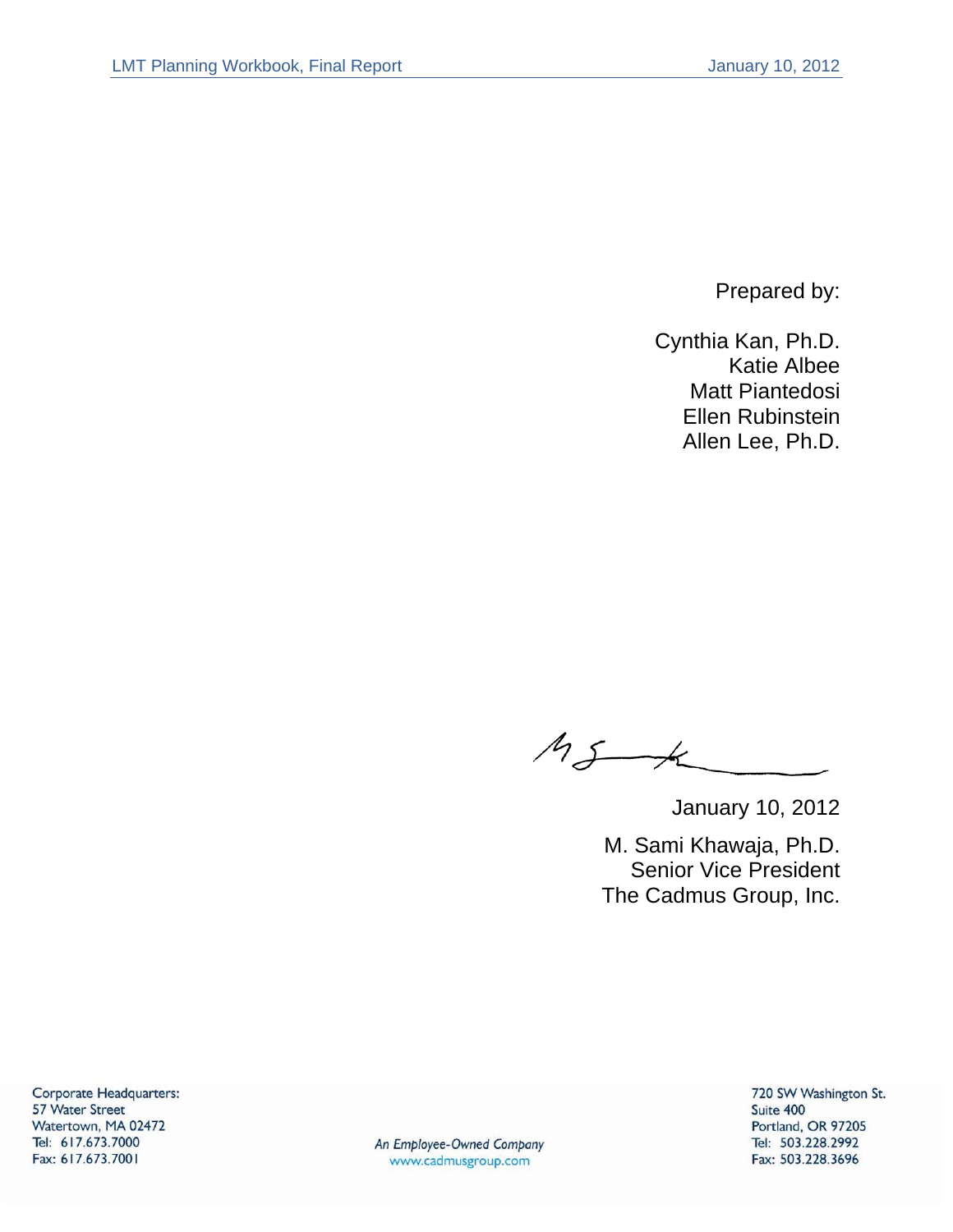### Acknowledgements

The Lighting Solutions Workbook was created through a collaborative effort with many stakeholders providing valuable input. We thank the following persons for their time and thoughtful contributions:

Ahmed Abdullah, Energy Programs Marketing, San Diego Gas and Electric

Dave Alexander, Program Administrator, Pacific Gas and Electric Company

Marissa Barerra, Program Manager, Southern California Edison

Dave Bend, Senior Product Manager (Lighting), Pacific Gas and Electric Company

Chris Bender, Energy Programs Marketing, San Diego Gas and Electric

Caroline Chen, Project Manager, Evaluation and Measurement & Verification, Southern California Edison

Mark Jensen, Energy Programs Marketing, San Diego Gas and Electric

Vireak Ly, LMT Program Manager, Southern California Edison

Konstantinos Papamichael, Ph.D., Co-Director, California Lighting Technology Center

Irfan Rehmanji, Technology Innovation Manager, BC Hydro

Eric Richman, Sr. Research Engineer, Pacific Northwest National Laboratory

Andrea Riemann, Project Manager, Evaluation and Measurement & Verification, Pacific Gas and Electric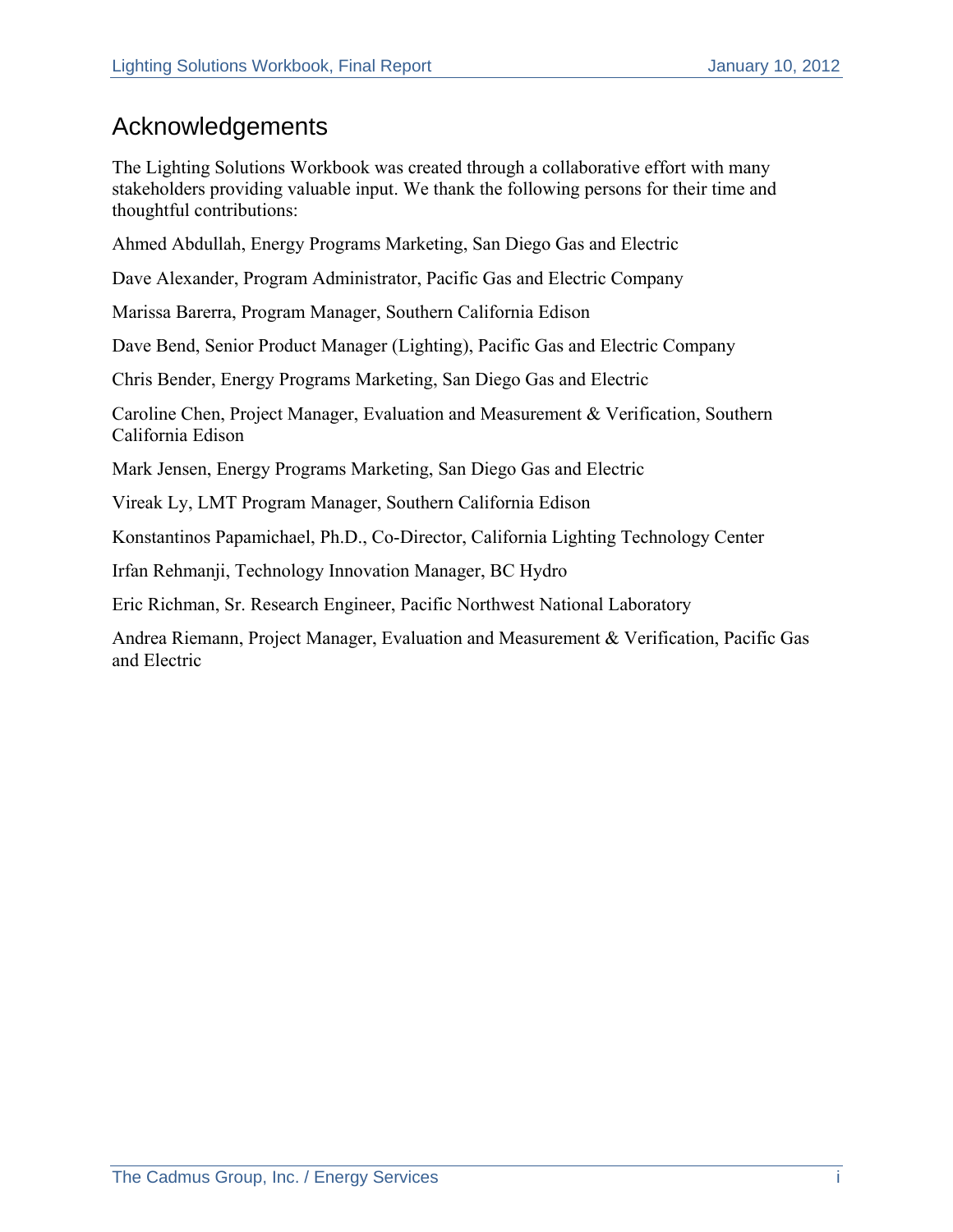# **Table of Contents**

| Research Plan for Completing and Improving the Workbook 27 |    |
|------------------------------------------------------------|----|
|                                                            |    |
|                                                            |    |
|                                                            |    |
| Appendix A: Bibliography of Secondary Research             | 32 |
|                                                            | 35 |
|                                                            |    |
|                                                            |    |
|                                                            |    |
|                                                            |    |
|                                                            |    |
|                                                            |    |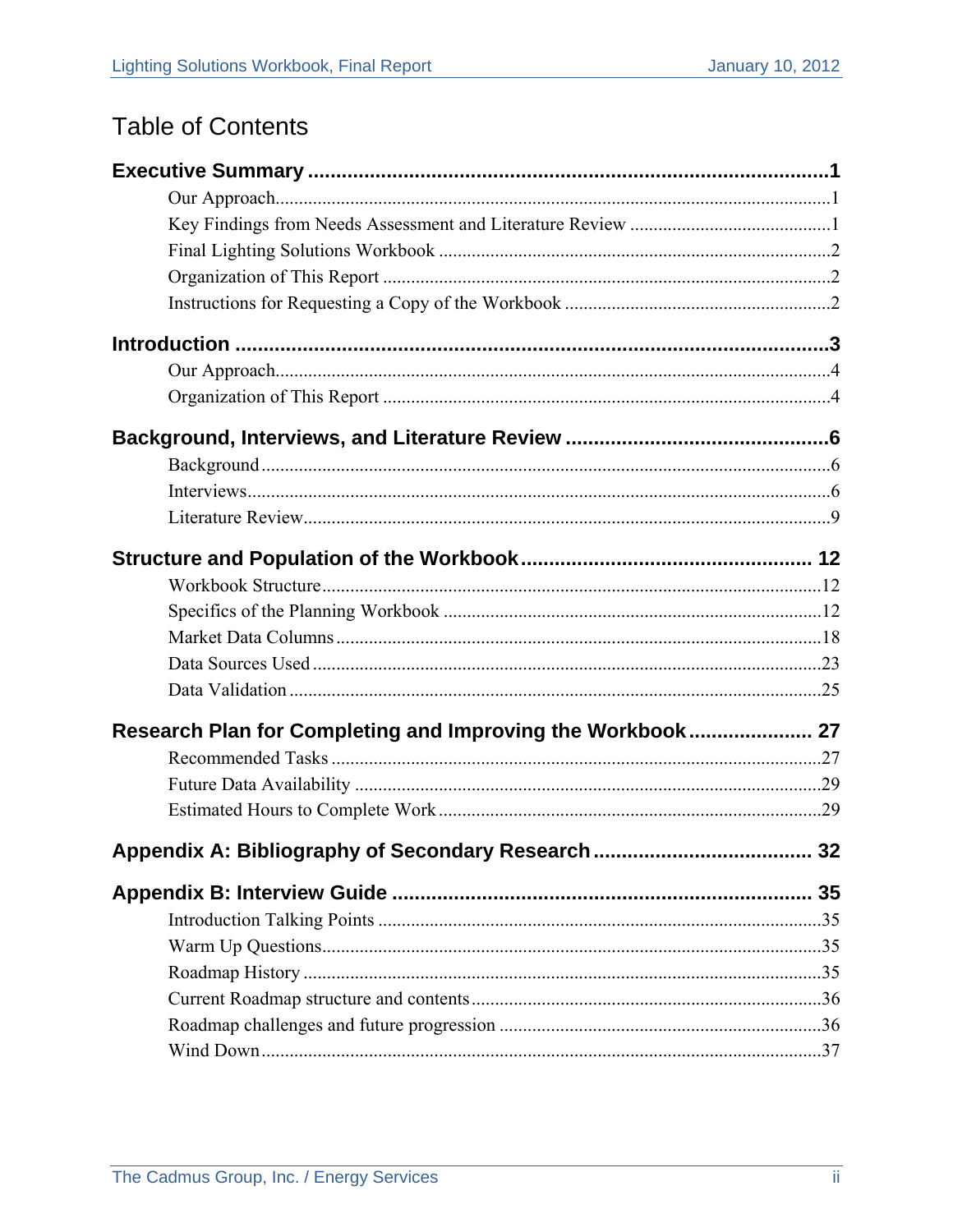# **Executive Summary**

The Lighting Market Transformation (LMT) Program is responsible for establishing a process through which the IOUs can develop and test market transformation strategies for the California investor-owned utilities (IOUs). Early in 2010, the LMT program staff developed a process to select key lighting solutions for market transformation strategy development. One of the main steps of this process requires a logically structured planning and design tool that summarizes, in one convenient place, diverse information on market barriers, savings potential, and technology saturation needed to support strategic decisions and prioritize activities based on data rather than limited experience or knowledge. LMT program staff developed the first iteration of this tool, called the Lighting Technology Roadmap.

The original Lighting Technology Roadmap, an Excel spreadsheet, consisted of a technology tab in which data were organized by technology, and a market tab in which data were organized by market sectors. Information in the spreadsheet included the following categories: saturation of emerging technology; market size (GWh and GW); technical savings potential; scalability; influence level; commercialization stage; market adopters; and regulations, codes, and standards.

Initially, the Lighting Technology Roadmap was not at the proper level of granularity for LMT's purposes, and many of its data fields had not been populated. The IOUs engaged The Cadmus Group, Inc., during the second quarter of 2011 to continue developing the Roadmap and to devise an approach for filling in missing data. The most important objective was for Cadmus to create a tool that allows the LMT team to separate the applications and lighting technologies that possess a significant savings opportunity from those that do not. This tool would also need to provide a comprehensive overview of the lighting technology landscape by market sector, built on the foundation of consumers' current usage of technologies and needs across various markets and applications.

### Our Approach

Cadmus developed this tool in two phases. First, we optimized its structure by organizing the way information was presented across market sectors and technologies. Then we determined the appropriate types of information for inclusion based on our understanding of the intended use and the level of detail available from relevant data sources. We based this on a two-part assessment of needs and available data obtained through interviews with key stakeholders and a literature review to determine data availability.

In the second phase of this project, Cadmus populated the structural framework developed in the first phase through data collected from the literature and from lighting industry experts. We conducted analysis to verify the data populating the tool were reasonable and consistent with other studies. As the final step in this process, we developed a research plan to obtain additional information and fill in remaining data gaps.

### Key Findings from Needs Assessment and Literature Review

The key findings of the needs assessment were:

• The tool should be organized by market sector to reflect end-users' needs.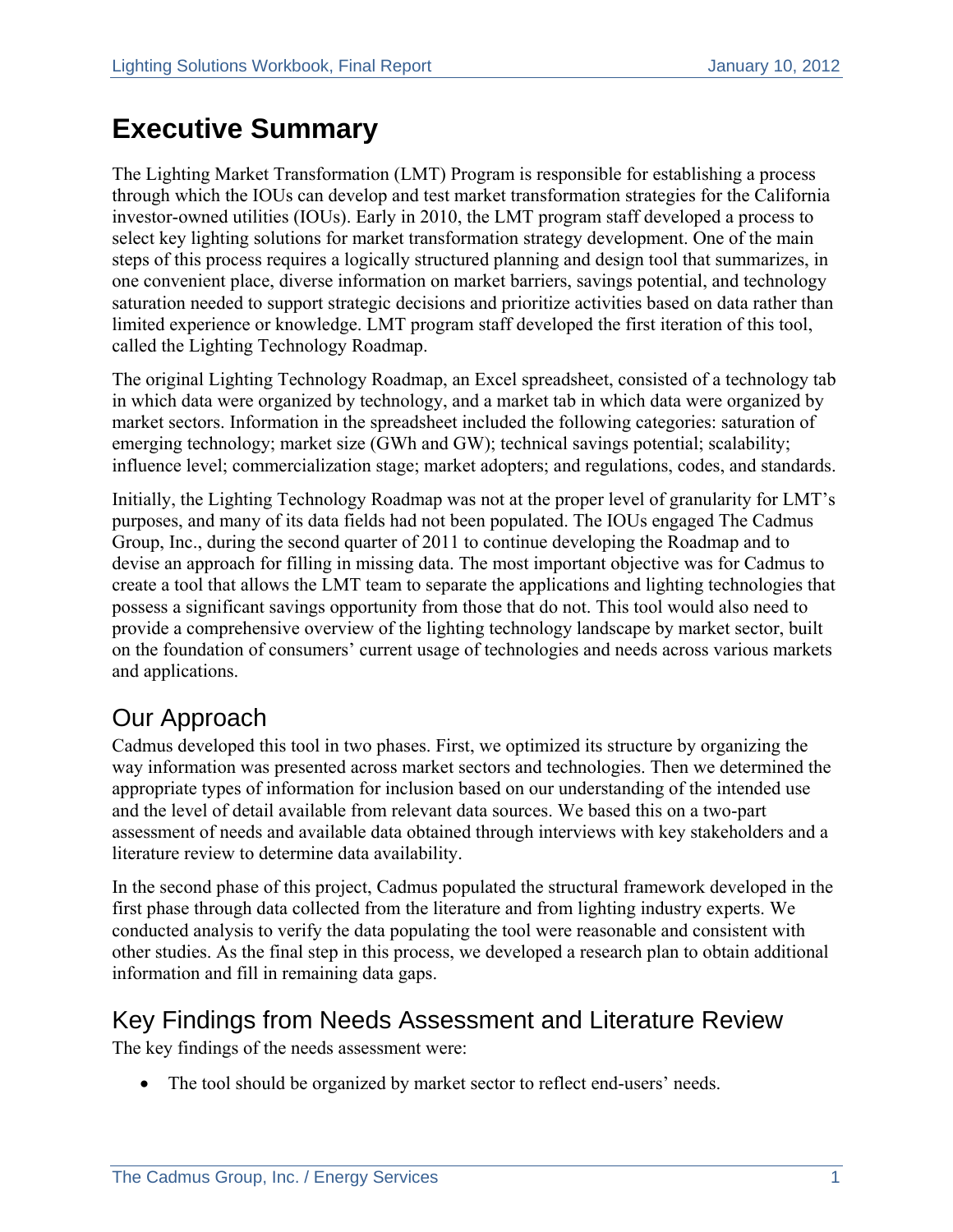- Some parts of the original Roadmap were too granular, while other parts were not granular enough.
- Very granular data are typically not available or necessary. It is preferable that data be a more complete set across market sectors and technologies.
- Technical savings potential should: (1) represent annual savings potential (applicable for the next five years) rather than long-term savings potential, and (2) be provided for lamps and controls separately.

The key findings regarding data availability were that complete sets of data across market sectors and technologies were difficult to find, and the level of detail provided in the reports reviewed often differed, even within the same report. This meant that the planning tool would need to be able to accommodate many different types and sources of data.

## Final Lighting Solutions Workbook

With input from the IOUs and other stakeholders, Cadmus renamed the Lighting Technology Roadmap the Lighting Solutions Workbook (hereafter referred to as the workbook) to avoid confusion with the original version (the Lighting Technology Roadmap), as well as to avoid misrepresenting the tool as a technology roadmap that documents actions and solutions required to meet specific goals. The updated workbook was reorganized by market sector and application first; from there it branches out to include various applicable technologies. It contains 112 rows and 22 columns of data across all major markets, applications, and technologies. It covers energy savings, market barriers, technology saturation, and other essential information used in strategic planning. This comprehensive tool is populated by data from a multitude of sources, many specific to California (such as DEER 2008 and the 2007 Integrated Energy Policy Report). Other data sources include market saturation studies, evaluations, potential studies, and consensus from multiple lighting experts.

### Organization of This Report

This report is divided into four primary sections. The first presents an introduction and overview of the study. The second describes our research and contains the results from the needs assessment. The third section contains a description of the restructured workbook and how it was populated, including a discussion on data quality. The fourth section is the research plan with recommendations on how to complete any outstanding sections of the workbook. Two appendixes are included: a bibliography of the sources used to populate the workbook and the guide used to conduct expert interviews.

## Instructions for Requesting a Copy of the Workbook

The workbook itself is not included in this report. To obtain a copy of the workbook, please submit an e-mail request to David Bend  $(DDBw@pge.com)$  or Vireak Ly (Vireak.Ly@sce.com).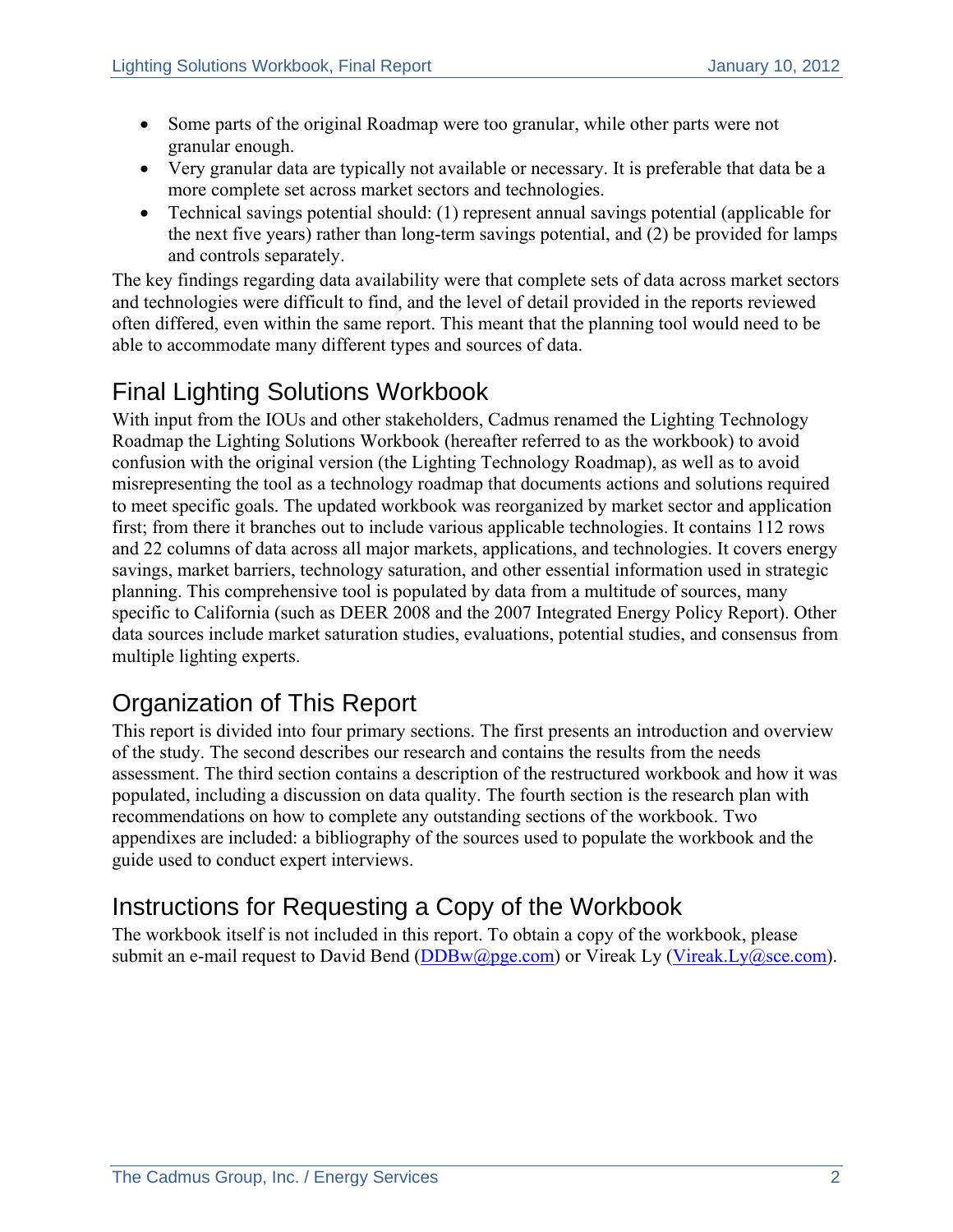# **Introduction**

The Lighting Market Transformation (LMT) Program is a statewide program implemented by a team of Investor Owned Utility (IOU) representatives in California who are responsible for establishing a process through which the IOUs can develop and test market transformation strategies for lighting. Early in 2010, the LMT program staff developed this process shown in Figure 1. Because lighting is a \$100 billion industry worldwide with hundreds of products and new products constantly being introduced, the goal of this process is to help select a manageable number of key lighting solutions for market transformation strategy development.

#### **Figure 1. LMT Program Process**



The first step in the process is to prioritize lighting solutions by characteristics, such as market needs, energy savings potential, and market barriers, enabling the LMT program and its stakeholders to focus on solutions that can more easily attain higher energy and demand savings with fewer resources and risks. Prioritization should be based on the best information available. The prioritized solutions will serve as a guide for the next step: identifying a manageable number of key lighting solutions. The LMT program will select key lighting solutions based on additional characteristics not incorporated in the prioritization step, which include availability of stakeholder resources, existing interest and momentum, and level of effort required to effect the market for the key lighting solution.

One of the main steps of this process (the step shown in light blue in Figure 1) requires a planning and design tool that provides a logical framework for summarizing, in one convenient place, the large diversity of information, such as market barriers, savings potential, and technology saturation, needed to make strategic decisions. LMT program staff developed the first iteration of this tool, called the Lighting Technology Roadmap (hereafter referred to as the "Roadmap").

The Roadmap, an Excel spreadsheet, consisted of a technology tab in which data were organized by technology, and a market tab in which data were organized by market sectors. Information in the spreadsheet included the following categories: saturation of emerging technology; market size (GWh and GW); technical savings potential; scalability; influence level; commercialization stage; market adopters; and regulations, codes, and standards.

Initially, the Roadmap was not at the proper level of granularity for LMT's purposes, and many of its data fields had not been populated. (These fields used a TBD, or "to be determined," placeholder.) The IOUs engaged The Cadmus Group, Inc., during the second quarter of 2011 to continue developing the Roadmap and to devise an approach for filling in missing data. The most important objective was for Cadmus to create a tool that allows the LMT team to separate the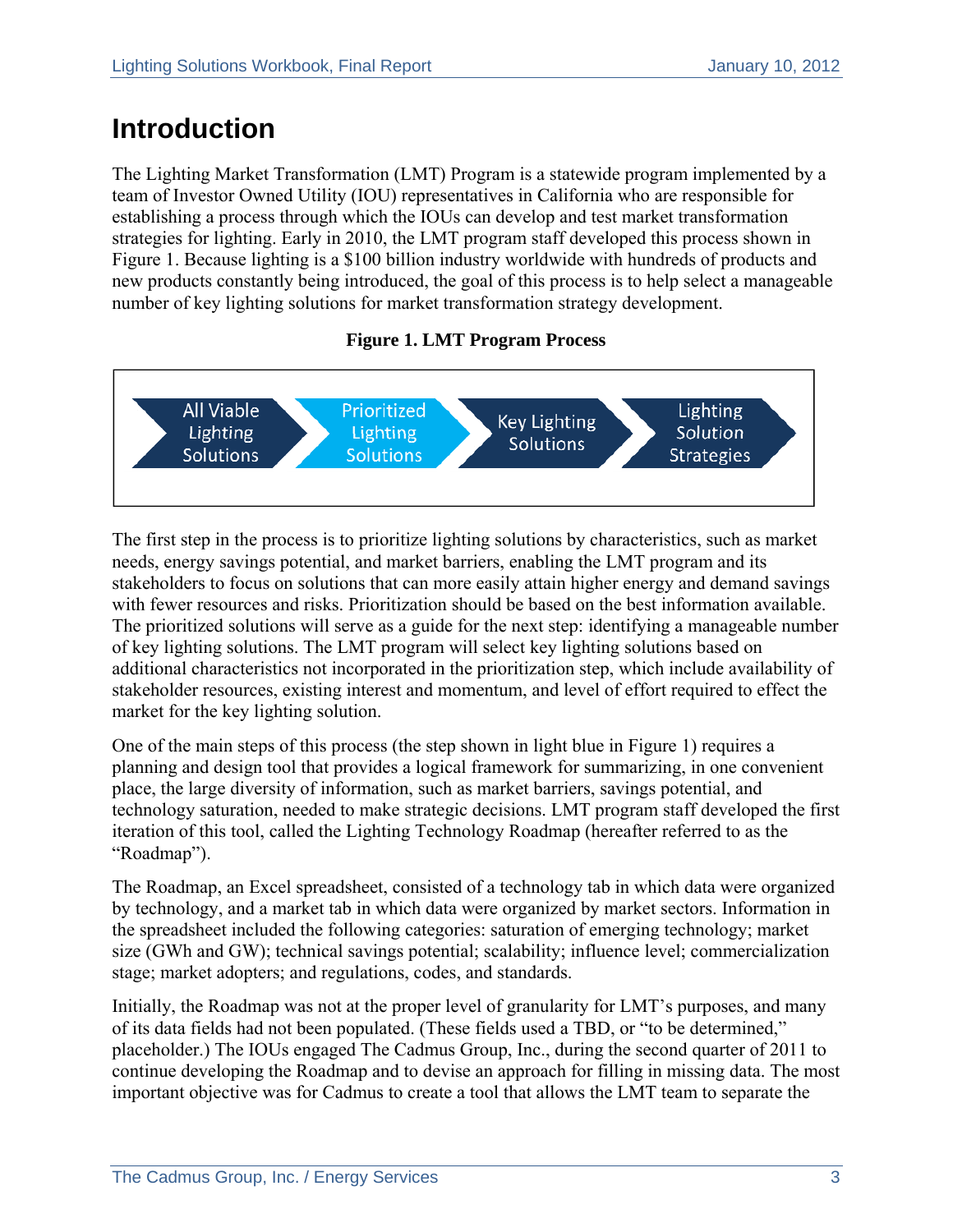applications and lighting technologies that possess a significant savings opportunity from those that do not. This tool would also need to provide a comprehensive overview of the lighting technology landscape by market sector, built on the foundation of consumers' current usage of technologies across various markets and applications.

With input from the IOUs and other stakeholders, Cadmus renamed the Roadmap the Lighting Solutions Workbook (hereafter referred to as "the workbook") to avoid confusion with the earlier version (the Roadmap), as well as to avoid misrepresenting the tool as a technology roadmap that documents actions and solutions required to meet specific goals.

### Our Approach

Cadmus developed the workbook in two phases. First, we optimized the structure by organizing the way information was presented across market sectors and technologies. Then we determined the appropriate types of information for inclusion in the workbook based on our understanding of the intended use and the level of detail available from relevant data sources. We based this on a two-part assessment of needs and available data:

- We interviewed key stakeholders to gain insight into the features, level of detail, types of information, and reporting capabilities the stakeholders were hoping the final workbook would encompass.
- We conducted a literature review to determine the data available to populate the workbook. We then organized the workbook based on findings from this review.

In the second phase of this project, we populated the structural framework developed in the first phase. Because the workbook is a living document that can continually be modified and updated, Cadmus also provided the LMT program staff with a research plan for filling in any missing data that Cadmus was unable to source from the literature or through consulting lighting experts involved in the study, and suggested opportunities for updates through future research.

## Organization of This Report

The following section describes our research and contains the results from the needs assessment.

In the next section of the report, Cadmus describes the structure of the revised workbook. This includes an explanation of each of the worksheets within the workbook, as well as a detailed discussion of the main worksheet, "Market Solutions." The Market Solutions worksheet contains market data and the information we used to identify potential savings. The worksheet consists of framework columns, which outline the structure and organization of lighting technologies, and data columns, which contain information for assessing lighting characteristics germane to a particular application or technology. In this section of the report, we also identify the data sources we used and discuss our data validation process.

Cadmus made every effort to thoroughly populate the workbook with up-to-date, Californiaspecific data. Nonetheless, some of the data currently in the workbook could be simplified further, and some of the data could be updated with more current or with California-specific values. In addition, data for some market sectors are missing.

The final section of this report presents a research plan for filling in missing data and suggests opportunities for updating, localizing, and consolidating data sources through future research.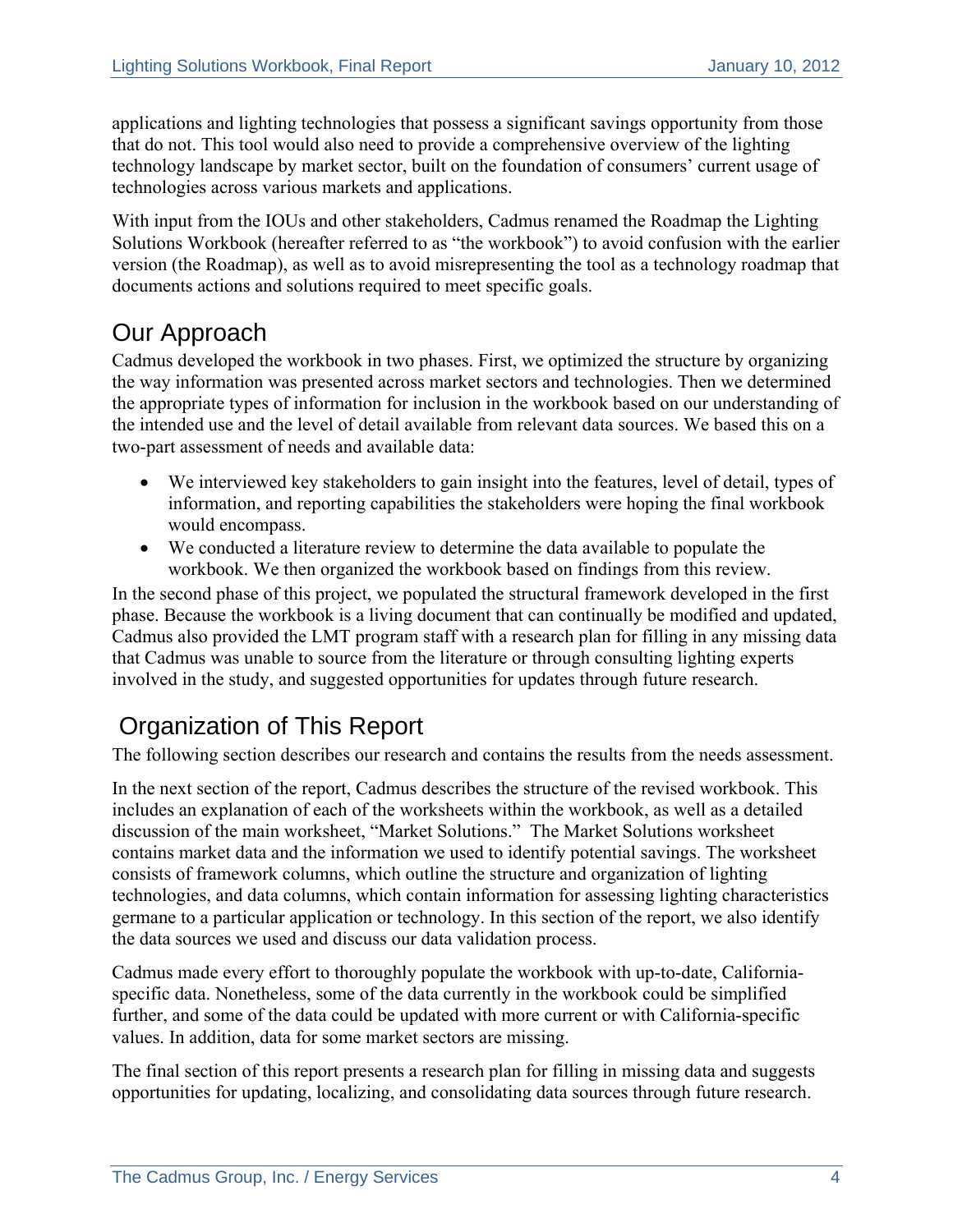Two appendixes are included: a bibliography of the sources used to populate the workbook and the guide used to conduct expert interviews.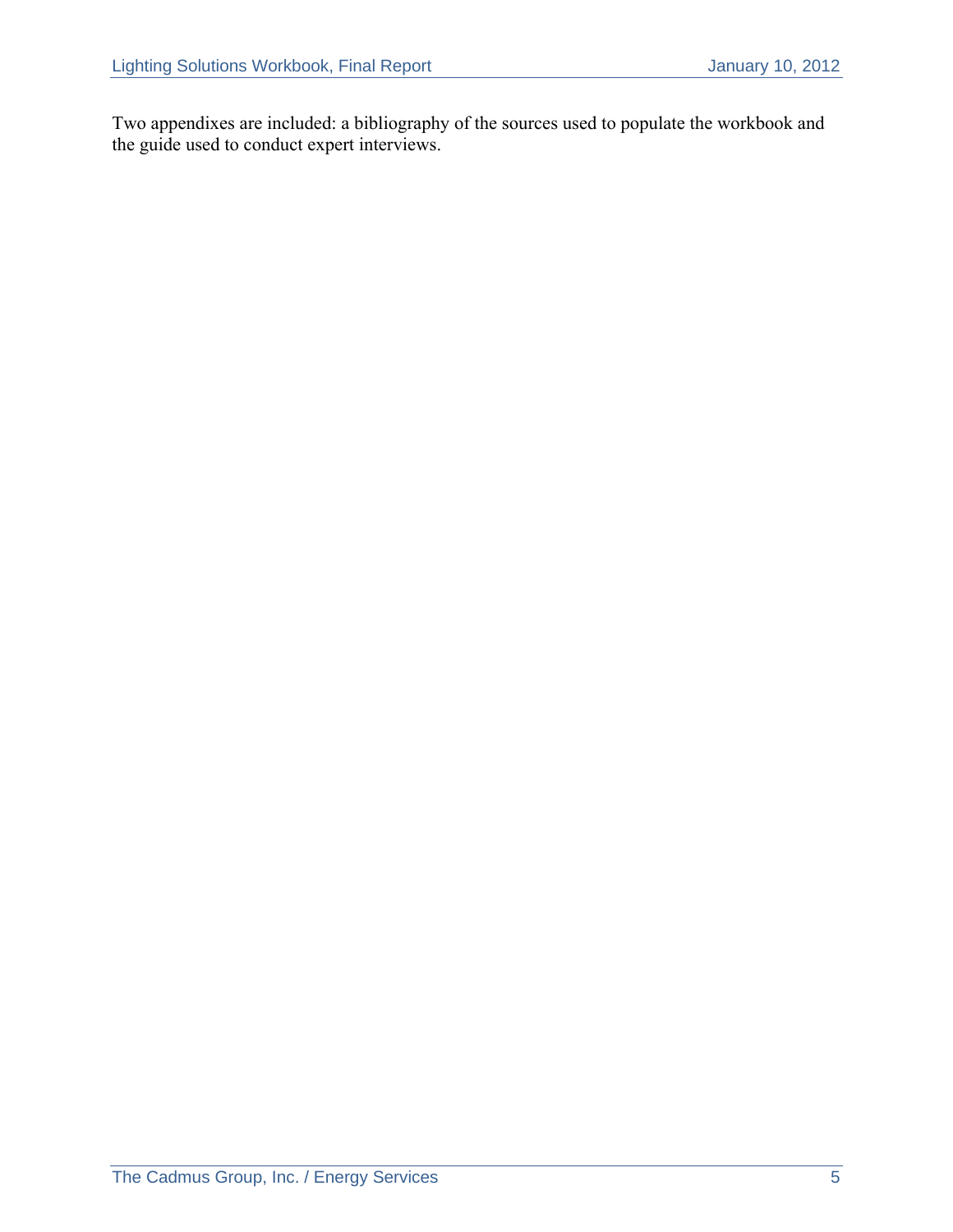# **Background, Interviews, and Literature Review**

### **Background**

The creation of the original Roadmap<sup>1</sup> was inspired by BC Hydro's *Lighting Application Matrix*, which LMT team members learned of at a West Coast Utility Lighting Team Meeting in 2010. At the time of its West Coast Utility Lighting Team Meeting presentation, the BC Hydro team was on its 11<sup>th</sup> version of the Matrix. BC Hydro's Matrix is an Excel workbook focusing primarily on the commercial sector, and BC Hydro was already using their tool to identify which sectors had the greatest savings opportunity, develop a focused action plan, and communicate their plans. At the measure level, it contains information about lighting technology saturation and price; at the subsector and end use levels, it contains information about baseline consumption and savings potential (over a five-year timeframe); and at the market level, the Matrix contains information about pertinent lighting regulations and codes.

The LMT team recognized the potential of a BC Hydro-type Matrix for California and created the Lighting Technology Roadmap as the first iteration of this effort. While the Roadmap contained much of the basic data the LMT team had hoped to capture, the team understood that several improvements were necessary to make the tool more useful. The IOUs hired Cadmus to refine the tool by adjusting its structure to provide an appropriate level of granularity and populate the tool with current, California-specific information.

#### **Interviews**

 $\overline{a}$ 

Before restructuring or populating the Roadmap, Cadmus conducted a two-part needs assessment: interviews with lighting experts familiar with the Roadmap, and a literature review.

As shown in Table 1, Cadmus conducted interviews with representatives from Southern California Edison (SCE), Pacific Gas & Electric (PG&E), San Diego Gas & Electric (SDG&E), Pacific Northwest National Laboratory (PNNL), BC Hydro, and the California Lighting Technology Center (CLTC).

 $<sup>1</sup>$  In this report, we refer to the different versions of the planning tool by different names. The Roadmap is the</sup> version developed by the LMT team; the Matrix is the version developed by BC Hydro; and the workbook is the version developed by Cadmus.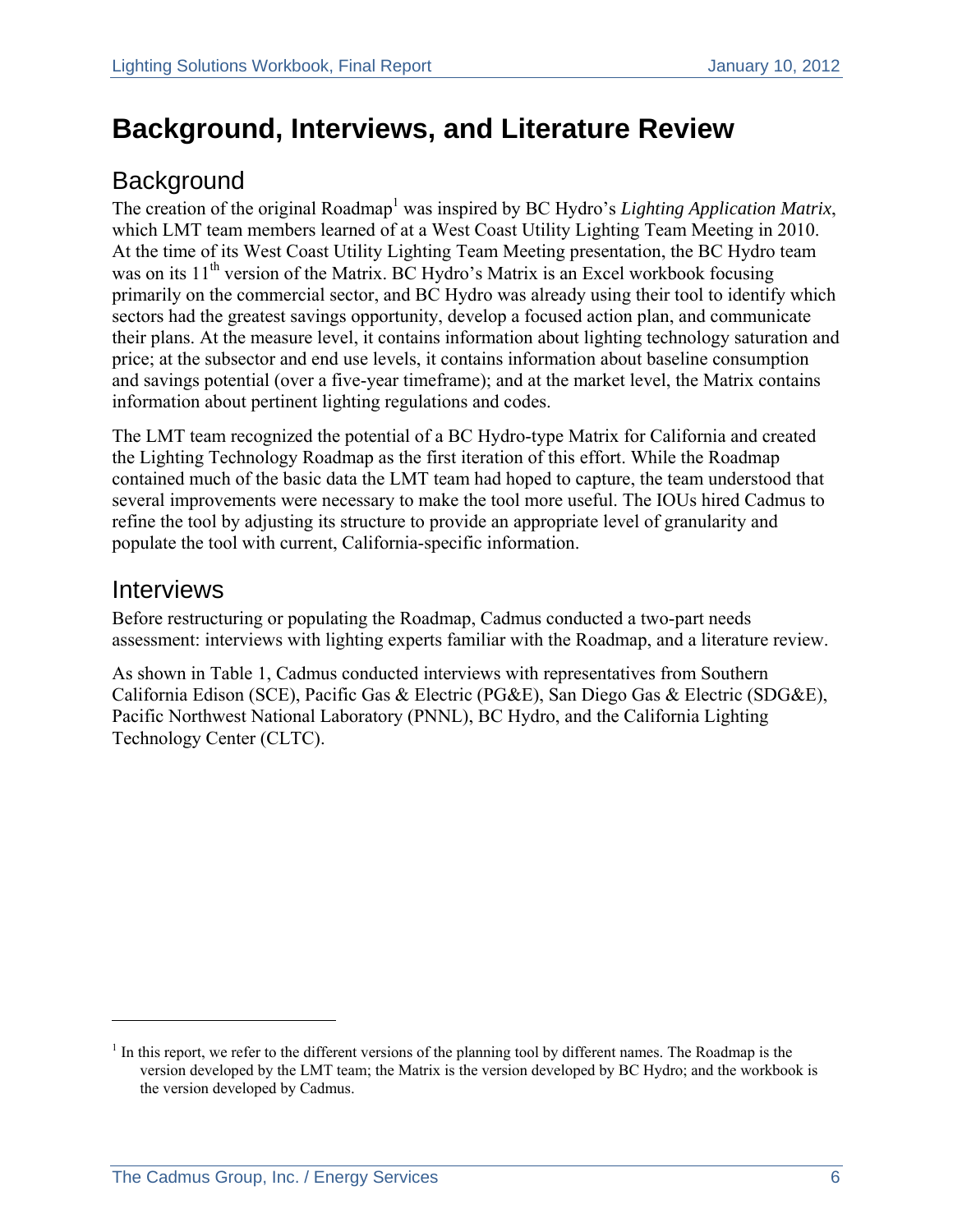| Role                             | Organization    | Purpose of Interview               | <b>Interview Date</b> |  |
|----------------------------------|-----------------|------------------------------------|-----------------------|--|
|                                  |                 |                                    |                       |  |
| <b>LMT Program Manager</b>       | <b>SCE</b>      | Roadmap Design and History         | July 7, 2011          |  |
| <b>LMT Program Manager</b>       | PG&E            | <b>Needs Assessment</b>            | July 8, 2011          |  |
| Senior Research Engineer         | <b>PNNL</b>     | Roadmap Design and Data Population | July 21, 2011 and     |  |
|                                  |                 |                                    | August 22, 2011       |  |
| Technology Innovation            | <b>BC Hydro</b> | Matrix Design and Data Population  | July 22, 2011         |  |
| Manager/Roadmap Designer         |                 |                                    |                       |  |
| Co-Director                      | <b>CLTC</b>     | Needs Assessment/Data Population   | July 22, 2011         |  |
| Program Administrator            | PG&E            | Needs Assessment/Data Population   | Aug 23, 2011          |  |
| <b>Energy Programs Marketing</b> | SDG&E           | Needs Assessment/Data Population   | September 1, 2012     |  |
| Program Manager                  | <b>SCE</b>      | Needs Assessment/Data Population   | August 22, 2011       |  |

#### **Table 1. Lighting Experts Interviewed**

Through the interviews we sought to answer a fundamental question: "Is the Roadmap structured correctly?" The first series of interviews focused on these primary end users of the workbook:

- The LMT Program Managers at SCE and PG&E, who had designed and guided the Roadmap's development;
- IOU program managers consulted CLTC experts during development of the Roadmap;
- The BC Hydro Manager designed the original BC Hydro Matrix
- PNNL is a respected industry expert in lighting technology evaluation and application and has been involved in developing lighting energy codes.

Interview questions addressed the Roadmap's history, purpose, likely usage, and prioritization of data.

Through these conversations we also identified individuals for additional interviews such as program managers and other Roadmap users. In the second series of interviews, we asked for suggestions about the workbook's structure and about the most relevant data to populate it, so that we could optimize the workbook's capabilities and usefulness.

The interviews provided insights regarding the Roadmap's intended uses, particularly how the tool will be used in the statewide LMT Pipeline planning process, and how it should be used to identify market opportunities and technologies with the greatest savings potential. Through the interviews we clarified that the Roadmap is not perceived to be or used as a tracking tool, but rather as a planning document to point users in the right direction. Interviewees expect some variability in the data used to populate the tool; they consider order of magnitude level of accuracy acceptable. The interviewees suggested using expert consensus to generate assumptions for populating missing data, both where data have not been collected or are where they proprietary.

#### **Interviewees' Recommendations for Improvements**

The industry experts we interviewed offered many recommendations for improving and redesigning the Roadmap. Below are the most commonly cited recommendations that we received.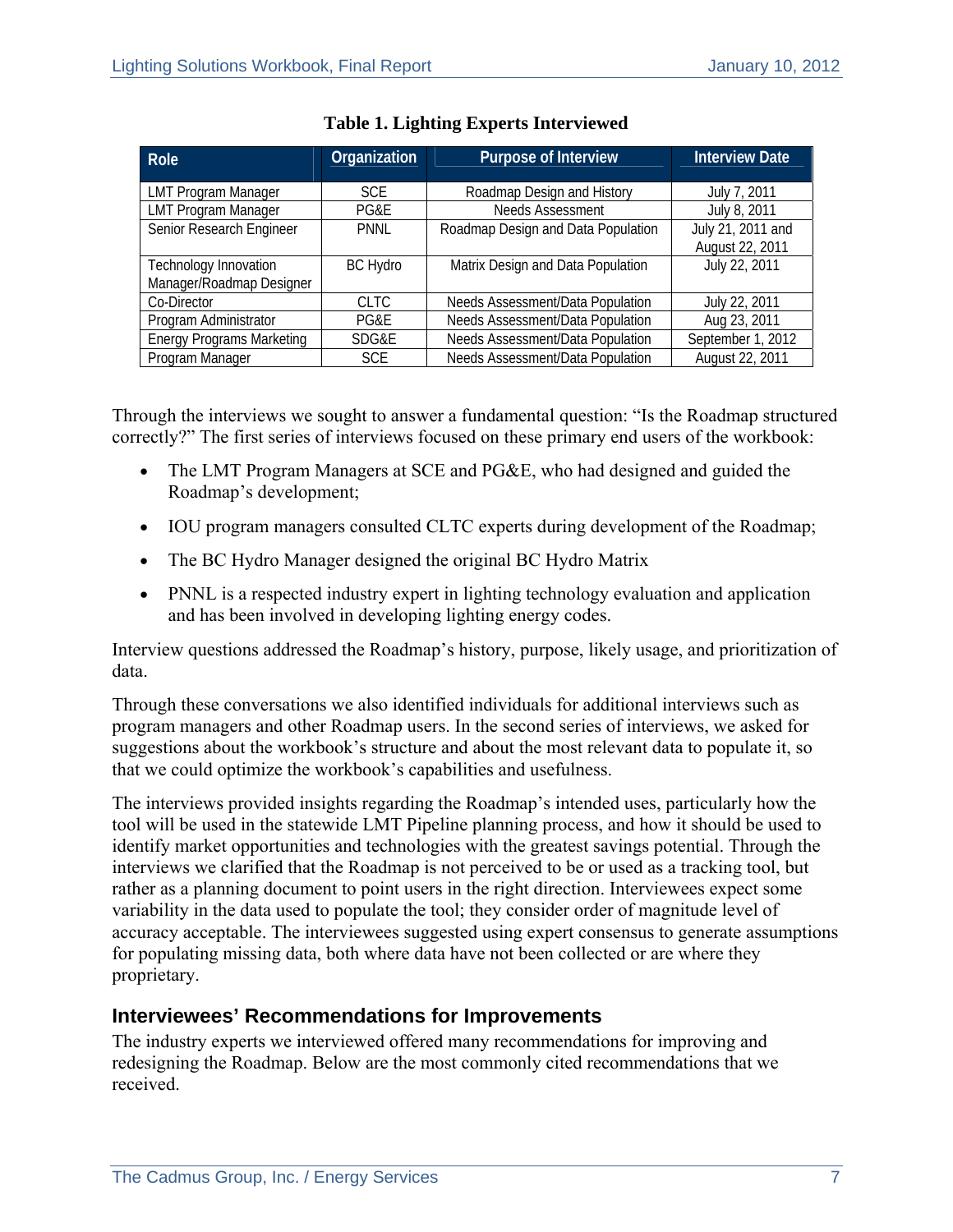#### **Recommendations to Improve the Roadmap**

The industry experts we interviewed offered many recommendations for improving the Roadmap. Below are the most commonly cited recommendations and the actions we took in response to those recommendations.

• Relabel the tool: "Roadmap" seems like a misnomer since it implies something other than an Excel workbook.

*Action taken*: Cadmus and the LMT team renamed the Roadmap the Lighting Solutions Workbook.

- Organize data by market segment rather than by technology, since efficiency programs are usually based on strategies addressing specific market segments.
- Provide separate technical savings potentials for lamps and controls. While not all respondents agreed with this recommendation, those who did were adamant about this change; those who did not were largely indifferent. All respondents agreed that controls represent a large portion of the potential savings.
- Exclude measures or characteristics that cannot be easily populated with publiclyavailable data. Industry experts noted that certain types of data (especially very granular data) are generally proprietary and thus likely to be unavailable.

*Action taken*: Cadmus recommended the "Current Market Saturation of Emerging Technology" and "Market Size" columns be removed.

 Refocus the technical savings potential from long-term savings to annual savings potential (applicable for the next five years), since the workbook is intended to be updated regularly and program managers need to be able to estimate short-term savings.

*Action taken*: the workbook now reflects annual savings potential.

 Structure the workbook so technologies with the greatest savings potential can be identified quickly. Previously, the workbook lacked a summary sheet, so users had to sort through an extensive amount of data.

*Action taken*: The workbook now includes a summary worksheet that can be programmed to show potential savings by sector. The summary worksheet can also be updated to show savings by other categories.

- Replace the Roadmap's "Influence Level" column with columns for specific Market Barriers. The new columns would allow users to select barriers such as first cost, availability, performance, reliability, technical feasibility, and consumer awareness, thus enabling filtering by barriers for which the programs can take action.
- Adjust the level of granularity by appropriately reducing or increasing the number of market sectors or technologies covered in the workbook. Where less granularity is needed, aggregate rows by sector and technology to simplify the workbook.
- Use an expert consensus process to populate cells where the data cannot be obtained readily (such as market barriers).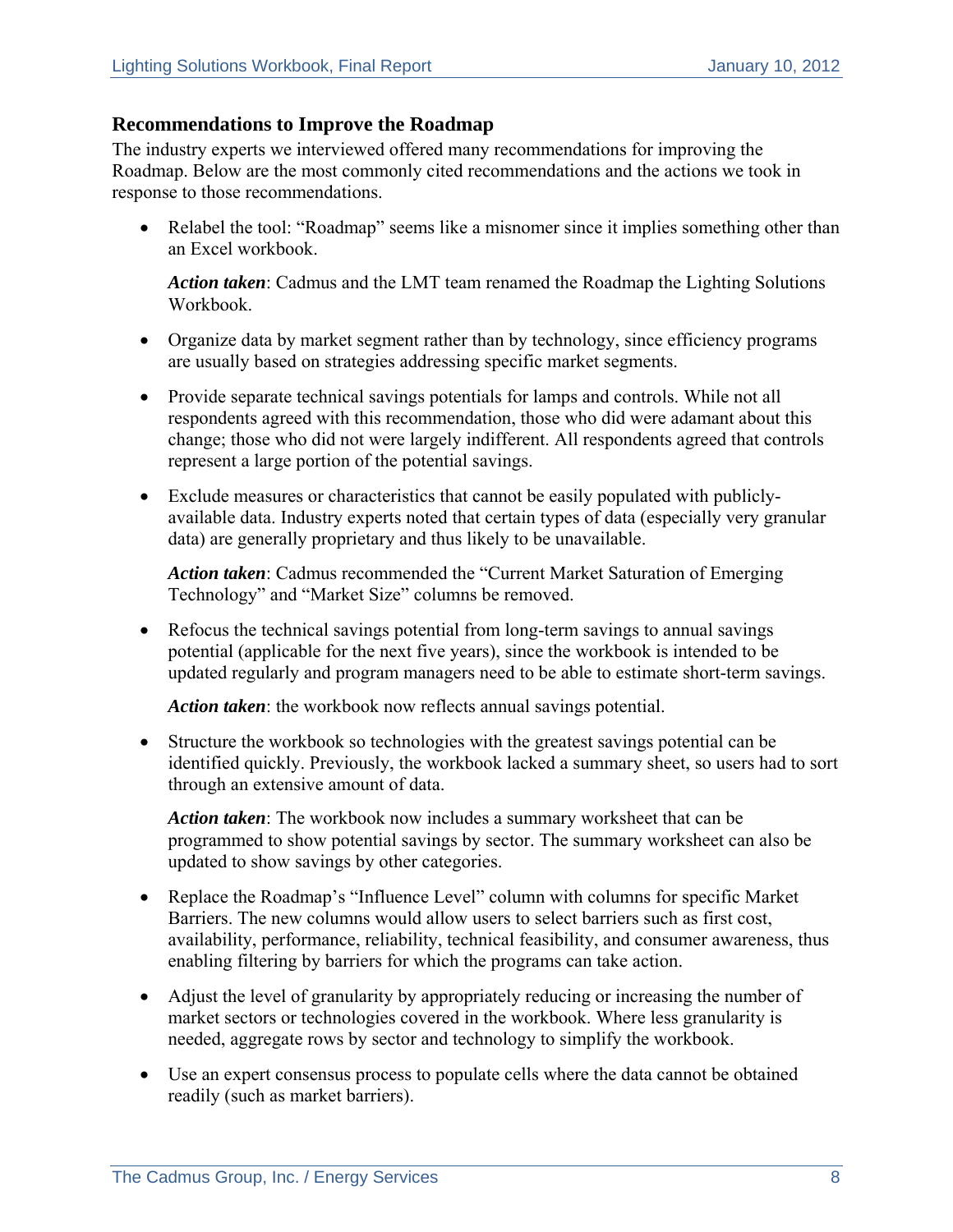### Literature Review

Cadmus began our literature review by soliciting advice from the IOUs and CPUC Energy Division consultants on recommended data sources. We also searched for and obtained relevant reports from California Measurement Advisory Council (CALMAC), the Emerging Technologies Coordinating Council (ETCC), the CPUC, the U.S. Department of Energy (DOE), PNNL, and our own internal library. We compiled these materials into a bibliography, disseminated the bibliography to SCE and PG&E staff, LMT Program Managers, and a PNNL lighting expert, and requested they review it for completeness. The lighting experts provided us with additional recommendations which we appended to our literature review resources.

In addition to these data sources, we reviewed the BC Hydro Matrix and learned that its data were derived from the BC Hydro Conservation Potential Review 2007 (CPR2007), and the energy savings it includes were derived from applying engineering estimates to the lighting baseline consumption in the CPR2007.<sup>2</sup>

Cadmus reviewed all of these secondary reports and assessed the value of each in supplying data that could help us populate the workbook. We included those sources deemed "somewhat valuable" or "highly valuable" in a more detailed review. Table 2 presents the key categories we thought we were likely to include in the workbook, and the "somewhat valuable" and "highly valuable" data sources from which relevant information would come (Table 3 shows the name of the studies referenced in Table 2). Once the workbook's layout was finalized, this table was helpful in guiding us to the appropriate reports for each data component.

 $\overline{a}$ 

<sup>&</sup>lt;sup>2</sup> Marbek, Resource Consultants Ltd. "BC Hydro 2007 Conservation Potential Review: Commercial Sector in British Columbia." 2007.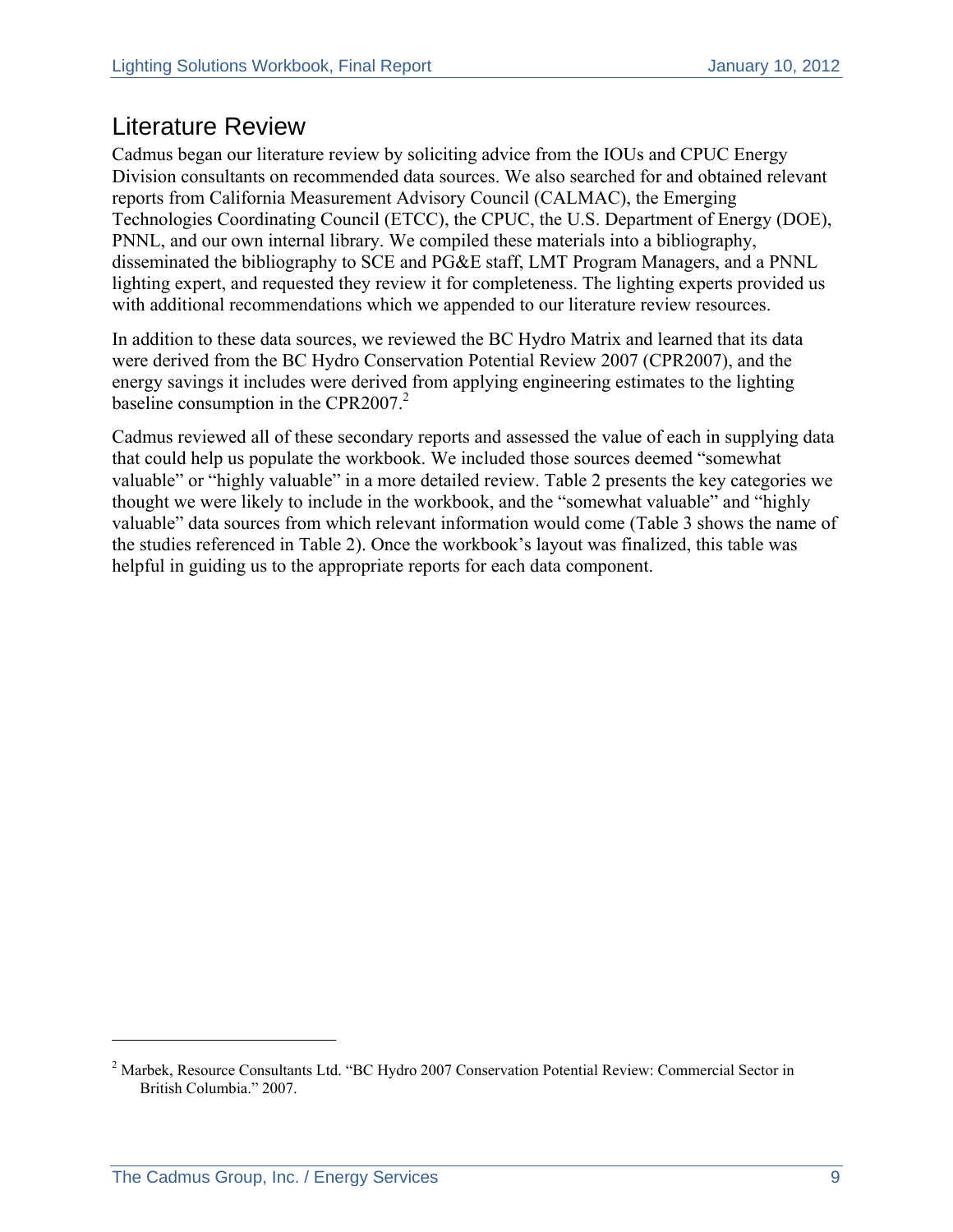| Category                            | Study*             |                    |                    |                           |                    |                    |                    |                    |   |    |    |
|-------------------------------------|--------------------|--------------------|--------------------|---------------------------|--------------------|--------------------|--------------------|--------------------|---|----|----|
|                                     | 1                  | $\overline{2}$     | 3                  | $\boldsymbol{\varLambda}$ | 5                  | $\boldsymbol{6}$   |                    | 8                  | 9 | 10 | 11 |
| Lamp                                |                    |                    |                    |                           |                    |                    |                    |                    |   |    |    |
| Compact fluorescent lamp            | X                  |                    |                    |                           |                    |                    | Χ                  | Χ                  | X | Χ  |    |
| Halogen                             | X                  |                    |                    |                           |                    |                    |                    | $\mathsf{X}$       |   |    |    |
| High intensity discharge            |                    |                    | $\pmb{\mathsf{X}}$ |                           |                    |                    | $\pmb{\mathsf{X}}$ |                    |   |    |    |
| Incandescent                        |                    |                    | Χ                  |                           |                    |                    |                    | Χ                  |   |    |    |
| Light emitting diode                | Χ                  | Χ                  | $\pmb{\mathsf{X}}$ | Χ                         | Χ                  | Χ                  |                    | $\pmb{\mathsf{X}}$ |   | Χ  | Χ  |
| Linear fluorescent                  |                    |                    | Χ                  |                           |                    |                    |                    |                    |   |    |    |
| Organic light emitting diode        |                    |                    | Χ                  |                           | Χ                  |                    |                    |                    |   |    |    |
| Plasma                              |                    |                    |                    |                           |                    |                    | Χ                  |                    |   |    |    |
| Control                             |                    |                    |                    |                           |                    |                    |                    |                    |   |    |    |
| <b>Dimmer</b>                       | Χ                  |                    |                    |                           |                    |                    | Χ                  | Χ                  |   |    |    |
| Occupancy controls                  | Χ                  |                    | Χ                  |                           |                    |                    |                    | Χ                  |   |    |    |
| Daylight controls                   |                    |                    |                    |                           |                    |                    | Χ                  |                    |   |    |    |
| Time clock/scheduling               |                    |                    |                    |                           |                    |                    | X                  | X                  |   |    |    |
| <b>Market Data</b>                  |                    |                    |                    |                           |                    |                    |                    |                    |   |    |    |
| Energy consumption of baseline      |                    |                    |                    |                           |                    |                    |                    |                    |   |    |    |
| technology                          | Χ                  |                    | Χ                  |                           |                    |                    |                    |                    |   |    | Χ  |
| Peak demand of baseline             |                    |                    |                    |                           |                    |                    |                    |                    |   |    |    |
| technology                          | Χ                  |                    |                    |                           |                    |                    |                    |                    |   |    |    |
| Emerging technology savings         |                    |                    |                    |                           |                    |                    |                    |                    |   |    |    |
| potential over baseline technology  | Χ                  |                    |                    |                           |                    |                    |                    |                    |   |    |    |
| Current technology adoption rate in |                    |                    |                    |                           |                    |                    |                    |                    |   |    |    |
| market                              |                    |                    |                    |                           |                    |                    |                    | Χ                  | Χ | Χ  |    |
| Market barrier                      | $\pmb{\mathsf{X}}$ | $\pmb{\mathsf{X}}$ | $\pmb{\mathsf{X}}$ |                           | X                  | Χ                  |                    |                    |   | Χ  |    |
| Scalability/retailer stocking       | Χ                  |                    | Χ                  |                           |                    |                    | $\mathsf X$        | Χ                  |   |    |    |
| Codes                               |                    |                    |                    | Χ                         | Χ                  | $\pmb{\mathsf{X}}$ |                    |                    |   |    |    |
| Cost                                |                    |                    |                    |                           |                    |                    |                    | Χ                  |   |    |    |
| Region                              |                    |                    |                    |                           |                    |                    |                    |                    |   |    |    |
| CA                                  | Χ                  | Χ                  |                    |                           |                    | Χ                  |                    | Χ                  | Χ |    |    |
| <b>USA</b>                          |                    |                    | Χ                  | Χ                         | Χ                  |                    | Χ                  | X                  |   | Χ  | X  |
| <b>Sectors</b>                      |                    |                    |                    |                           |                    |                    |                    |                    |   |    |    |
| Residential                         | Χ                  |                    | Χ                  |                           | $\pmb{\mathsf{X}}$ | $\pmb{\mathsf{X}}$ |                    | $\pmb{\mathsf{X}}$ |   |    |    |
| Commercial                          | Χ                  | Χ                  | Χ                  |                           | Χ                  | Χ                  | Χ                  | Χ                  |   |    |    |
| Industrial                          | $\pmb{\chi}$       |                    | X                  |                           | Χ                  |                    |                    |                    |   |    |    |
| Agricultural                        | Χ                  |                    |                    |                           |                    | Χ                  |                    |                    |   |    |    |
| Outdoor stationary                  |                    |                    | Χ                  |                           | Χ                  | X                  |                    |                    |   |    |    |
| Data Age                            |                    |                    |                    |                           |                    |                    |                    |                    |   |    |    |
| 1-5 years                           | Χ                  | Χ                  |                    |                           | Χ                  | Χ                  | Χ                  | Χ                  | Χ |    | Χ  |
| 5-10 years                          | $\pmb{\chi}$       |                    | Χ                  | Χ                         |                    |                    |                    |                    |   | Χ  |    |

### **Table 2. Secondary Research Matrix**

\*\*The table includes only studies assessed to be "somewhat valuable" or "highly valuable."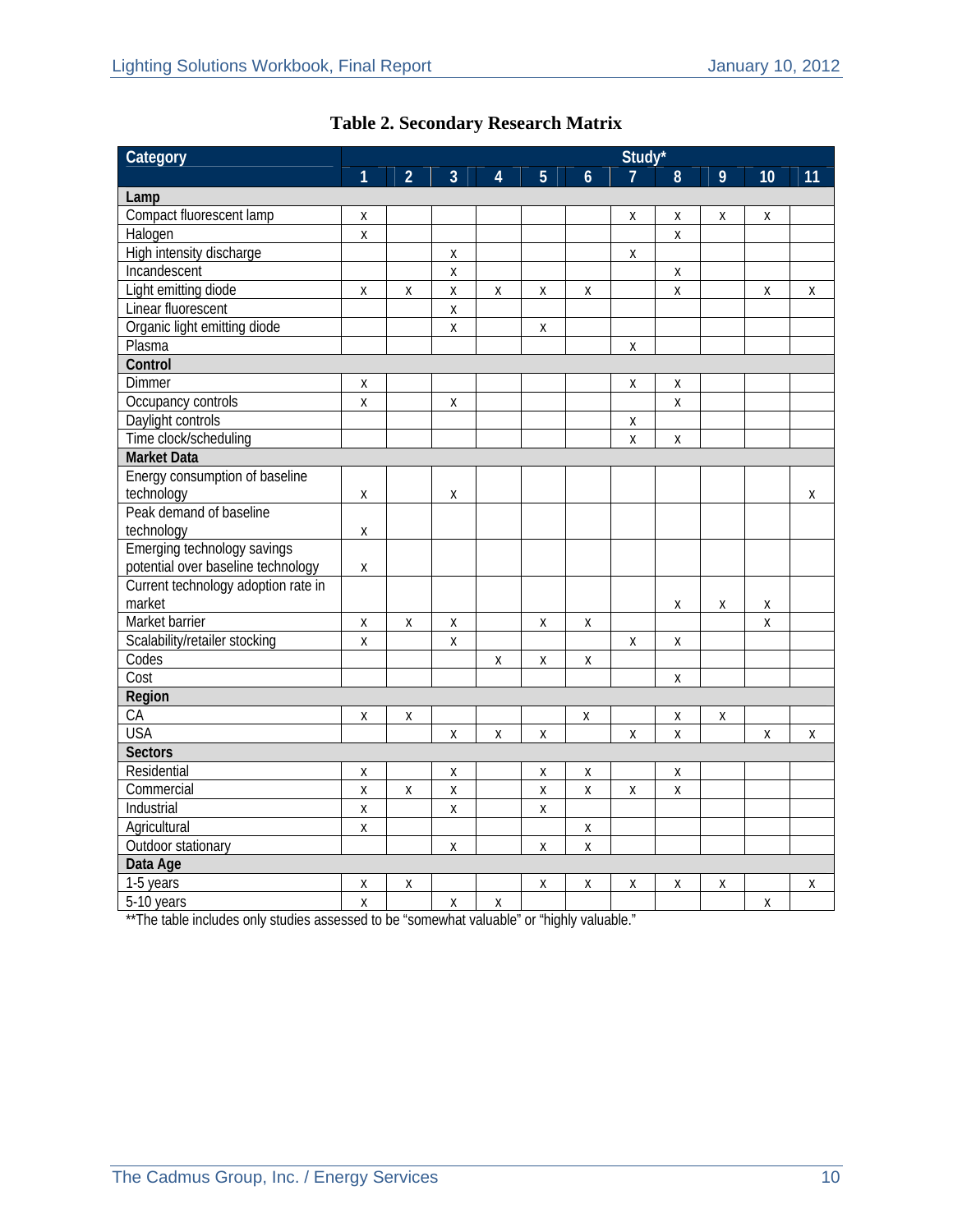| <b>Study</b>    | <b>Name of Study</b>                                                         |
|-----------------|------------------------------------------------------------------------------|
| Number          |                                                                              |
|                 | California Lighting Technology Center. "2010 Lighting Technology             |
|                 | Overviews and Best-Practice Solutions." 2010.                                |
| $\overline{2}$  | Emerging Technology Associates, Inc. "LED Troffer and Downlight Interior     |
|                 | General Illumination Lighting Assessment Final Report." March 19, 2010.      |
| $\overline{3}$  | Navigant Consulting, Inc. "U.S. Lighting Market Characterization. Volume II: |
|                 | Energy Efficient Lighting Technology Options." September 30, 2005.           |
| $\overline{4}$  | D&R International, Ltd. "Product Snapshot: LED Replacement Lamps." May       |
|                 | 2011.                                                                        |
| $\overline{5}$  | Navigant Consulting, Inc. "Energy Savings Potential of Solid-State Lighting  |
|                 | in General Illumination Applications 2010 to 2030." February, 2010.          |
| 6               | The California Public Utilities Commission. "Statewide Lighting Market       |
|                 | Transformation Program Report." June 2011.                                   |
| $\overline{7}$  | Pacific Northwest National Laboratory. "Technology Prioritization Scoping    |
|                 | Study: Advanced Lighting." February 2010.                                    |
| $\overline{8}$  | KEMA, Inc. "Advanced Lighting Baseline Study. Phases 1 and 2 - Draft."       |
|                 | June 22, 2011.                                                               |
| $\overline{9}$  | KEMA, Inc. "Residential Lighting Metering Study. Preliminary Results         |
|                 | Presentation." January 29, 2009.                                             |
| $\overline{10}$ | Pacific Northwest National Laboratory. "Compact Fluorescent Lighting in      |
|                 | America: Lessons Learned on the Way to Market." June 2006.                   |
| 11              | Navigant Consulting, Inc. "Energy Savings Estimates for Light Emitting       |
|                 | Diodes in Niche Lighting Applications." January, 2011.                       |

**Table 3. Secondary Research Studies Referenced in Table 2** 

As we categorized information from the secondary reports, we discovered many data gaps. For example, although multiple technologies were discussed in a single report, the level of detail provided in that report about each technology often differed. The level of detail also varied tremendously across reports: while one provided the savings potential of specific types of LEDs over the baseline technology, another report presented the savings potential of OLEDs only in broad terms over a five- to 10-year timeframe.

We also found obtaining comparable data across multiple sectors and technologies to be challenging. For example, the Commercial End Use Survey contained good information on lighting baseline usage for the nonresidential sector, but since it did not contain any residential information, we relied upon a California potential study for analogous residential lighting usage data. Hence, the workbook is a "patchwork" of data from numerous sources.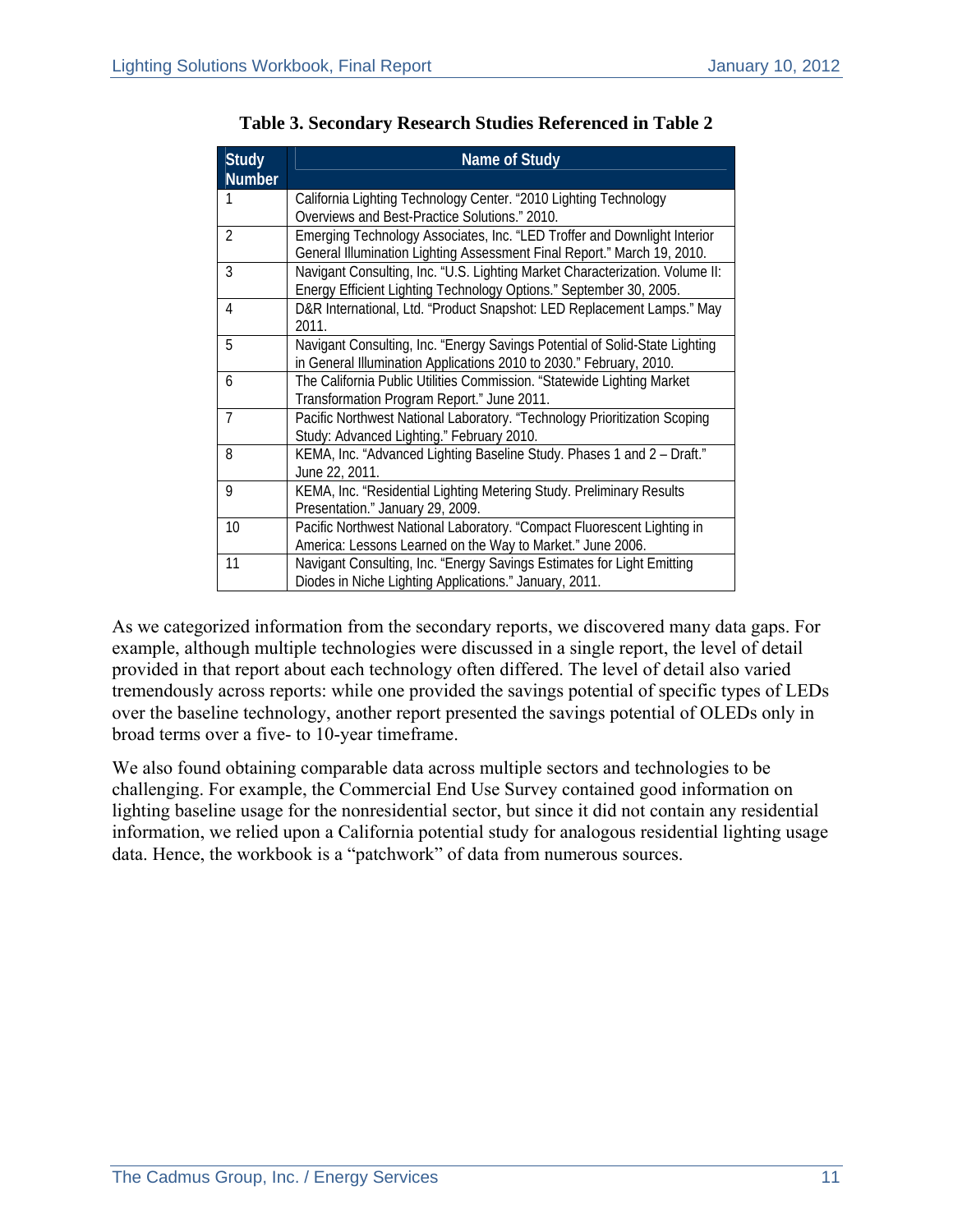# **Structure and Population of the Workbook**

In this section we discuss the final structure of the workbook and its intended functionality. We also discuss the data sources we used to populate the workbook thus far.

### Workbook Structure

Cadmus presented several iterations of the workbook to the project sponsors for input before the final, market-oriented framework was established. The resulting workbook's structure is flexible, allowing for expansion or aggregation, as needed, based on data availability and user preferences. In the remainder of this section, we discuss each of the rows and columns in the workbook and their respective purposes.

In addition to the three tabs (Cover Sheet, Market Solutions, and Summary Sheet) that are visible upon opening the Excel workbook, the workbook has several hidden tabs where data are stored and calculations are performed. These hidden tabs keep the overall appearance of the workbook uncluttered while allowing space for entering information from various sources.

The Cover Sheet (Figure 2) shows the workbook's title, lists the tool developer and clients, discusses the purpose of the tool, and provides the table of contents with links to each worksheet (both hidden and unhidden).

The Market Solutions worksheet contains the workbook's primary data and functionality, and is linked to data in the hidden support sheets.

The Technology Summary sheet pulls data from the Market Solutions sheet and can be programmed to provide summaries by technology and market sector. The Summary worksheet currently contains an overview of baseline lighting consumption across sectors. The Summary worksheet also includes placeholder tables and graphs to demonstrate how the user can compare technologies with one another across all market segments (this functionality was requested by several interviewees). Additionally, as requested by other interviewees, we designed the Summary sheet to enable users to aggregate the data to fit their own programmatic needs.

### Specifics of the Planning Workbook

The columns in the Market Solutions worksheet—the main worksheet—contain either framework data or market data.

- Framework columns determine the worksheet's structure and dictate the level of data aggregation. These columns are interspersed throughout the workbook's columns because the level of aggregation varies, becoming finer as the user scrolls towards the right side of the worksheet. Framework columns, highlighted in Figure 3, are: A, B, C, G, H, J, and K.
- Market data columns  $(D, E, F, I, and L)$  through V) contain information for assessing lighting characteristics germane to a particular application or technology. (These are discussed in more depth in the next section.) The data columns are interspersed throughout the framework columns because the level of aggregation varies among the data columns.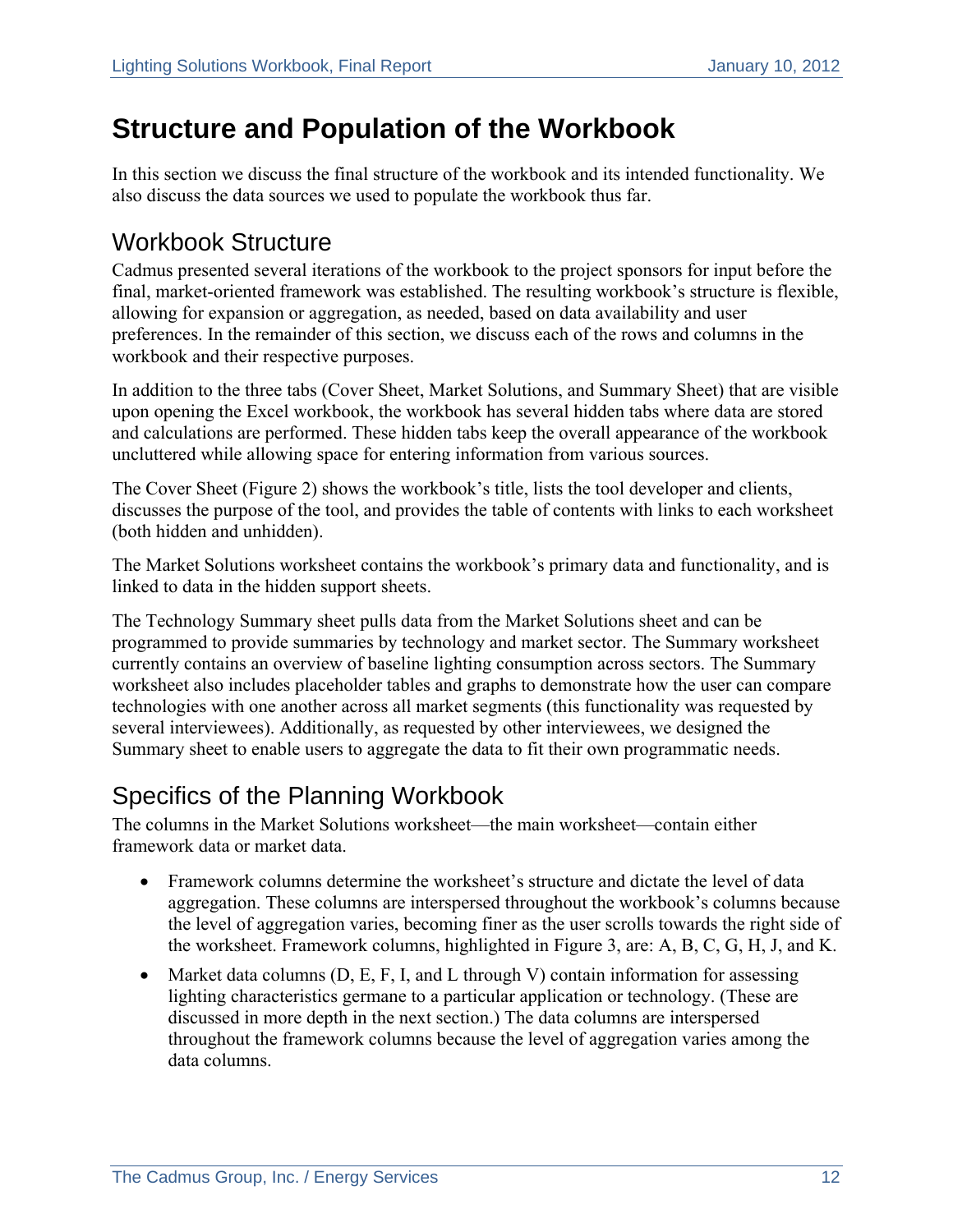#### Program Name: Lighting Market Transformation (LMT) Product Name: Lighting Solutions Workbook (2012)  $\mathbf{1}$  $\overline{a}$ The purpose of this workbook is to provide information in support of the LMT Team's strategic planning processes, including prioritization of lighting technologies to include in the LMT pipeline plan. With this workbook, the LMT team will be better  $\overline{\mathbf{3}}$ Prepared by positioned to identify market sectors with the greatest savings opportunity and the most appropriate technology solutions for **THE** those markets.  $A^T \mathbf{D}$  $\sqrt{4}$ This workbook encompasses a high level overview of savings opportunities for lighting across all major market sectors and applicable technologies. It also contains market data relevant to program planning, such as market barriers, saturation, and 5 emerging technology life cycle stage. Prepared For Data in the workbook come from various sources, many specific to California (e.g., DEER 2008, Integrated Energy Policy Report 2007). Other data sources include market saturation studies, evaluations, potential studies, and also consensus from multiple lighting experts.  $\frac{6}{l}$ The workbook has a main sheet, "Market Solutions," which links to data on multiple supporting worksheets (hidden tabs). There is also a "Summary Sheet" to be used for creating high level charts and tables. The Summary Sheet currently contains a summary of baseline consumption across all sectors, but this can be customized according to user need.  $\,$  8  $\overline{9}$ **Table of Contents Notes** 10  $\frac{1}{11}$ Savings from lamps and controls columns on Supporting Worksheets (Hidden) **Market Solutions**  $\frac{1}{12}$ Market Solutions sheet cannot be added **Residential Data Summary Sheet**  $13$ together to obtain the savings from replacement **Commercial Data**  $14$ of both lighting and controls. Codes and Agriculture standards adjustment applied where applicable. 15 Exterior 16 Assume no early replacement. **DEER 2008 Tbl 13**  $17$ **DEER 2008 Tbl 14** 18 **IEPR 2007** 19 **CEUS 2006** Values in this workbook are order of magnitude  $20$ **CA Potential Study** in accuracy  $\overline{21}$ **Savings Calcs**  $\overline{22}$ NC3 Database  $23$ DOE  $\overline{24}$ 25 IN 4 D DI COVER SHEET Market Solutions Summary Sheet (2) Ready

#### **Figure 2. Screenshot of Cover Sheet and Exposed Tabs (Market Solutions and Summary Sheet)**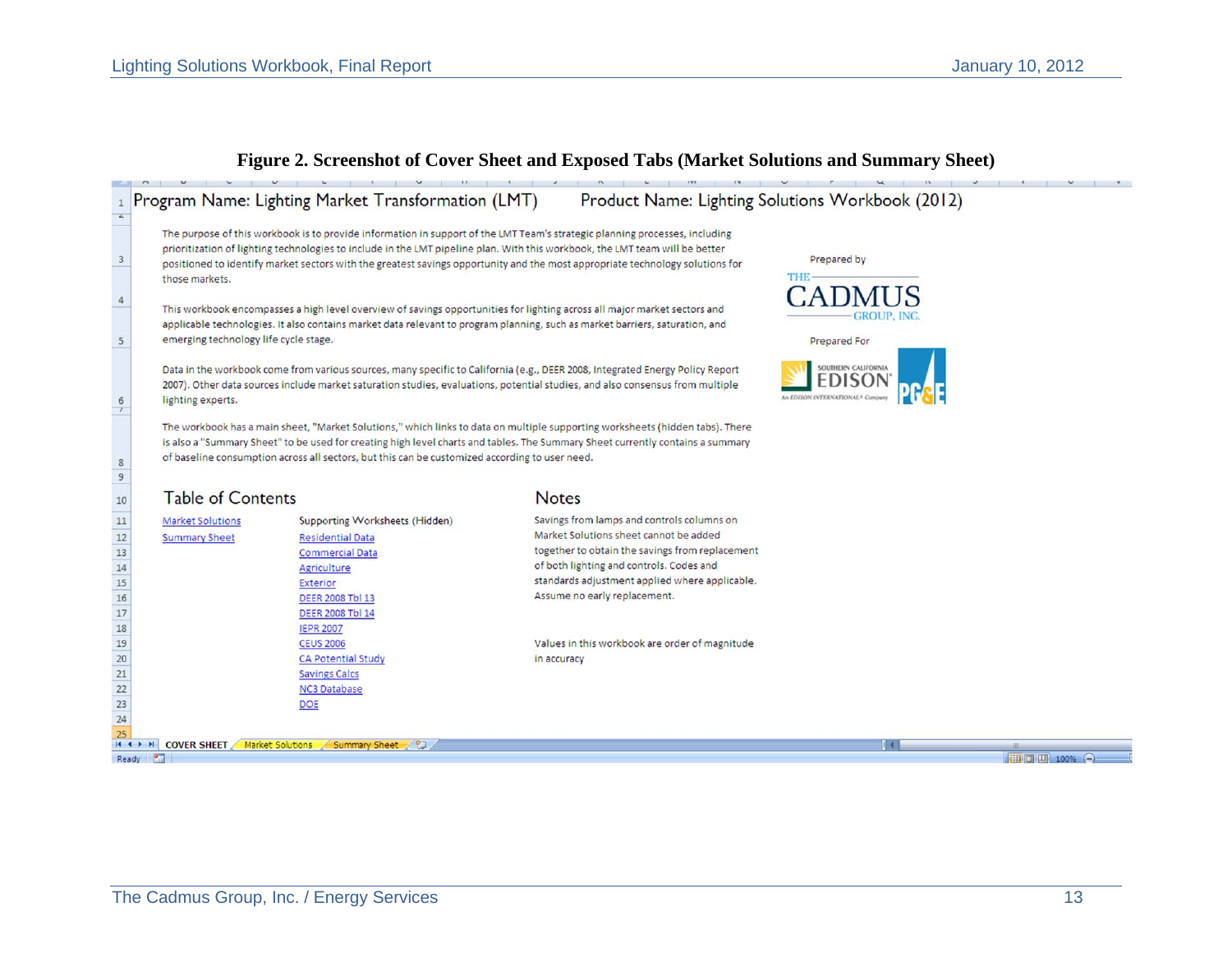| Α                    | B                      | C                  | D                              | E                                       | F                             | G                                 | н                 |                                                  |                            | Κ                                      |                                 |  |  |                           |                                        |  |  |  |  |                            |        |  |  |                           |        |     |                                                              |
|----------------------|------------------------|--------------------|--------------------------------|-----------------------------------------|-------------------------------|-----------------------------------|-------------------|--------------------------------------------------|----------------------------|----------------------------------------|---------------------------------|--|--|---------------------------|----------------------------------------|--|--|--|--|----------------------------|--------|--|--|---------------------------|--------|-----|--------------------------------------------------------------|
| <b>Sector</b>        | Sub-Sector             | <b>Application</b> | <b>Avg Daily</b><br><b>HOU</b> | <b>Active</b><br><b>During</b><br>Peak? | <b>Baseline</b><br><b>Use</b> | <b>Current Lighting Practices</b> |                   | <b>Percent</b><br>Incidence of<br><b>Current</b> |                            | <b>Replacement Lighting Practice</b>   |                                 |  |  |                           |                                        |  |  |  |  |                            |        |  |  |                           |        |     |                                                              |
| $\blacktriangledown$ | $\blacktriangledown$   | ۳                  | $\blacktriangledown$           |                                         |                               | <b>Y</b> (GWhr C Lighting Product | Controls <b>T</b> | $\overline{\mathbf{v}}$                          | Lighting<br><b>Product</b> | <b>Controls</b>                        |                                 |  |  |                           |                                        |  |  |  |  |                            |        |  |  |                           |        |     |                                                              |
|                      |                        |                    |                                |                                         |                               | Incandescent MSB                  | Manual            | 62%                                              | CFL MSB                    | <b>Wall Switch Occupancy</b><br>Sensor |                                 |  |  |                           |                                        |  |  |  |  |                            |        |  |  |                           |        |     |                                                              |
|                      |                        |                    |                                |                                         |                               |                                   |                   |                                                  | LED MSB                    | <b>Wall Switch Occupancy</b><br>Sensor |                                 |  |  |                           |                                        |  |  |  |  |                            |        |  |  |                           |        |     |                                                              |
|                      |                        |                    |                                |                                         |                               |                                   | CFL MSB           | Manual                                           | 8%                         | LED MSB                                | Wall Switch Occupancy<br>Sensor |  |  |                           |                                        |  |  |  |  |                            |        |  |  |                           |        |     |                                                              |
|                      |                        |                    |                                | Halogen MSB                             | Manual                        | $3\%$                             | CFL MSB           | <b>Wall Switch Occupancy</b><br>Sensor           |                            |                                        |                                 |  |  |                           |                                        |  |  |  |  |                            |        |  |  |                           |        |     |                                                              |
|                      |                        |                    | $\overline{2}$<br>Yes          |                                         |                               |                                   |                   |                                                  | LED MSB                    | <b>Wall Switch Occupancy</b><br>Sensor |                                 |  |  |                           |                                        |  |  |  |  |                            |        |  |  |                           |        |     |                                                              |
|                      |                        | Interior           |                                |                                         |                               |                                   |                   |                                                  |                            |                                        |                                 |  |  |                           | 14,230                                 |  |  |  |  |                            |        |  |  | <b>Linear Fluorescent</b> | Manual | 10% | <b>High Efficiency</b><br><b>Linear Fluorescent</b><br>$T-8$ |
| <b>Residentia</b>    | <b>All Residential</b> |                    |                                |                                         |                               |                                   |                   |                                                  |                            |                                        |                                 |  |  | <b>LED Panel Lighting</b> | <b>Wall Switch Occupancy</b><br>Sensor |  |  |  |  |                            |        |  |  |                           |        |     |                                                              |
|                      |                        |                    |                                |                                         |                               |                                   | Halogen Pin Base  | Manual                                           | $6\%$                      | LED Pin Base                           | Manual                          |  |  |                           |                                        |  |  |  |  |                            |        |  |  |                           |        |     |                                                              |
|                      |                        |                    |                                |                                         |                               | LED MSB                           | Manual            | $0\%$                                            | LED MSB                    | Manual                                 |                                 |  |  |                           |                                        |  |  |  |  |                            |        |  |  |                           |        |     |                                                              |
|                      |                        |                    |                                |                                         |                               | Incandescent SSB                  | Manual            | $8\%$                                            | LED SSB                    | Manual                                 |                                 |  |  |                           |                                        |  |  |  |  |                            |        |  |  |                           |        |     |                                                              |
|                      |                        |                    |                                |                                         |                               |                                   |                   |                                                  |                            |                                        |                                 |  |  |                           |                                        |  |  |  |  | Cold Cathode or<br>CFL SSB | Manual |  |  |                           |        |     |                                                              |

**Figure 3. Excerpt from Workbook Showing Framework Columns**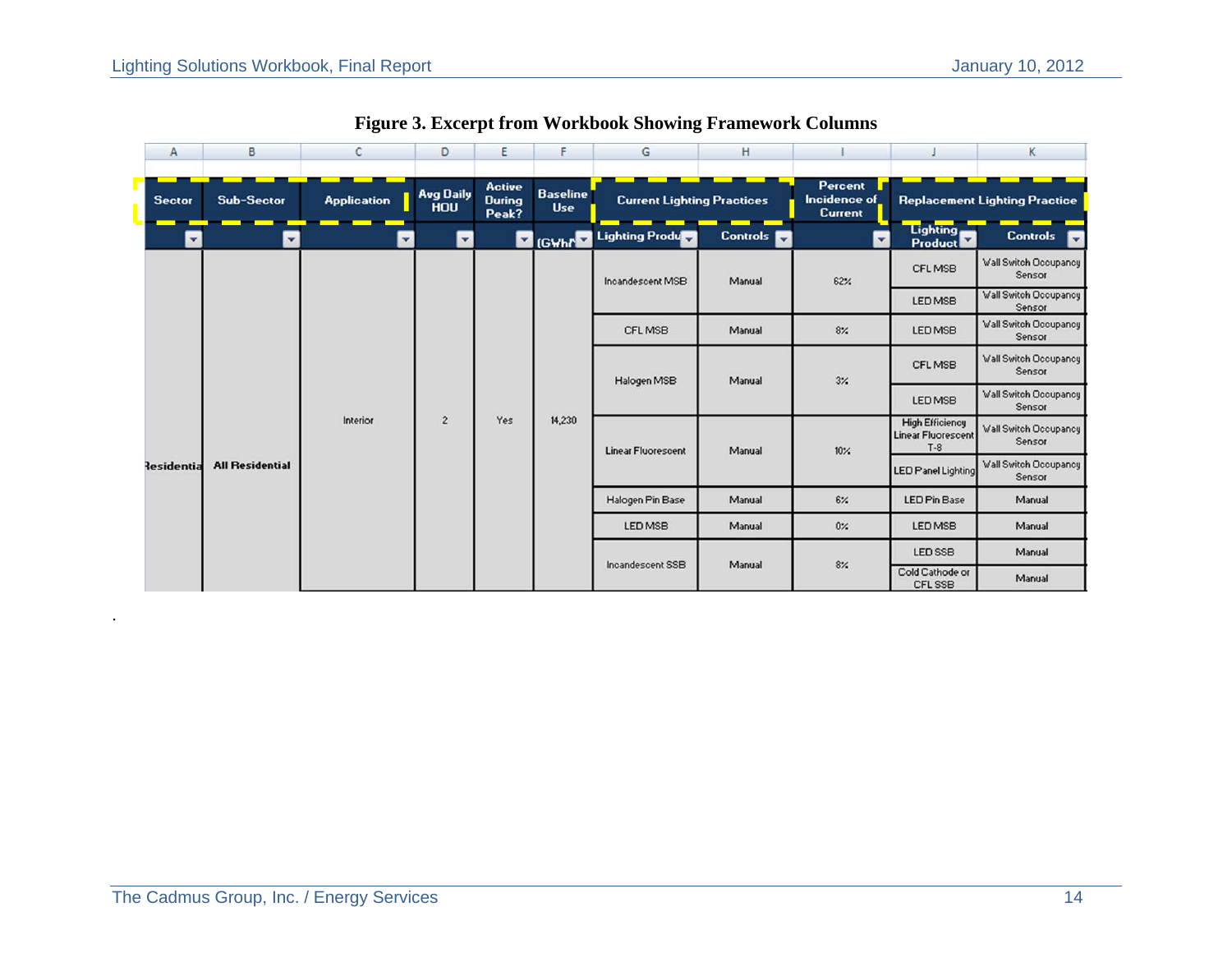#### **Framework Columns**

We organized the framework columns based on findings from our research, including interviews with program managers at the IOUs, advice from technical experts, and reports from California and other regions (such as DOE studies and the Northwest Power and Conservation Council's Sixth Power Plan<sup>3</sup> Most interviewees said they were interested in seeing a market-driven approach to the organization, as opposed to a technology-based approach. Therefore, at the highest level, the framework columns outline the major market sectors for which data are available (residential, nonresidential interior, and nonresidential exterior), and then further specifies the subsectors, such as small commercial, agriculture, hospitals, university/college, etc. Each subsector is broken down into different lighting applications (general lighting, high bay lighting, covered parking, etc.) so that lighting practices and usage can be characterized at this level

#### **Framework Column A**

Column A categorizes the market at the sector level: residential, nonresidential interior, and nonresidential exterior. This categorization follows the general sector level division from the original Roadmap. It is also consistent with the end uses listed in the electric usage table in the California Commercial End Use Survey (CEUS, Table E-2),<sup>4</sup> which include interior and exterior lighting for a variety of commercial building types.

We combined the agricultural, industrial, and commercial markets into a single nonresidential sector for simplicity. This sector is driven by lighting use in commercial buildings: 13% of California's electricity is consumed by commercial buildings, whereas lighting use in the agricultural and industrial sectors is relatively small (Figure 4). In summary, Cadmus took efforts to ensure that all traditional sectors are represented in the Workbook without introducing unnecessary complexity.

 $\overline{a}$ 

<sup>&</sup>lt;sup>3</sup> Northwest Power and Conservation Council. "Sixth Northwest Conservation and Electric Power Plan." February

<sup>2010. 4</sup> Itron. "California Commercial End-Use Survey." March 2006.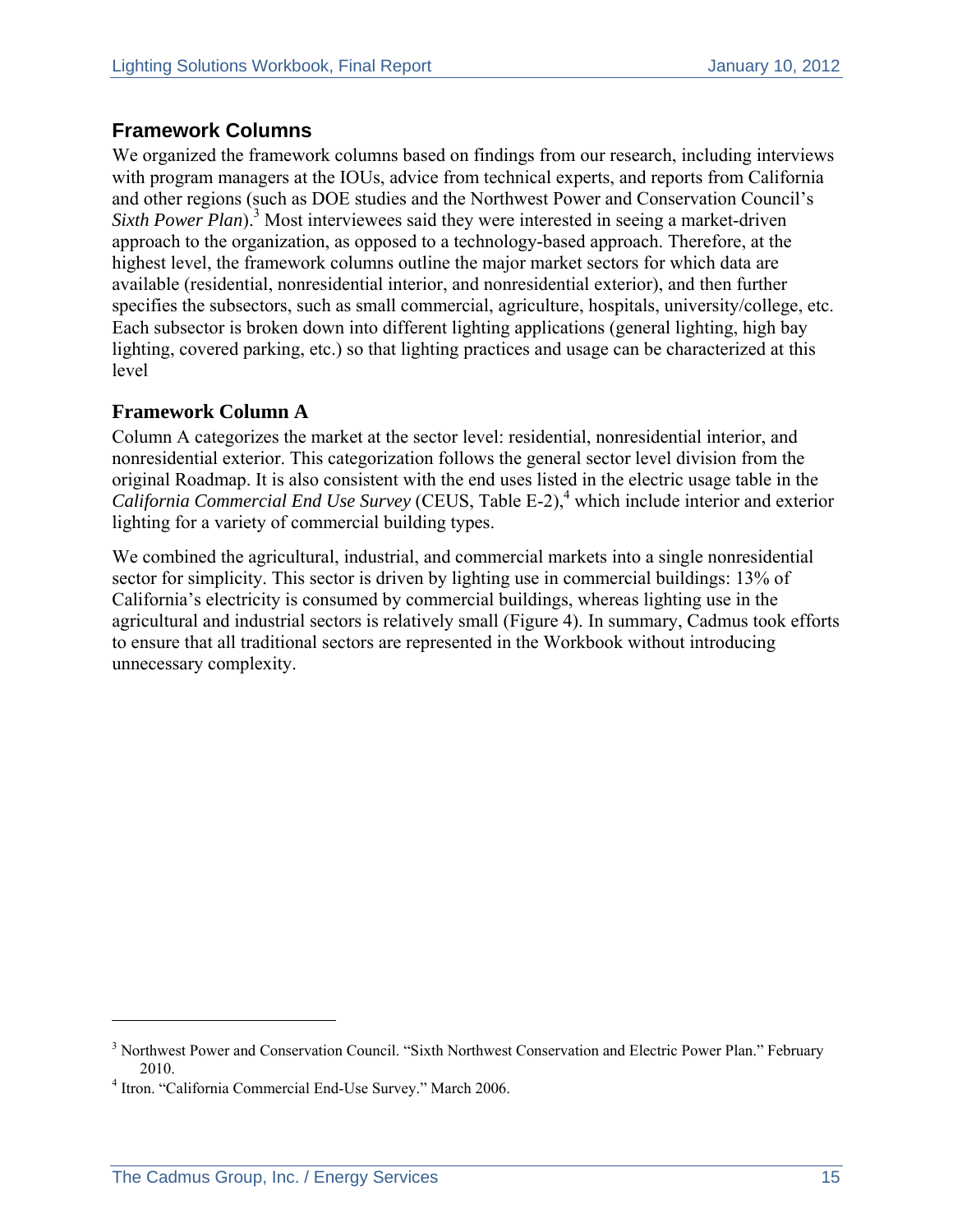

#### **Figure 4. California Energy Demand 2003-2013<sup>5</sup>**

#### **Framework Columns B and C**

Column B further divides the main sectors into subsectors (based on interviewee comments $<sup>6</sup>$  and</sup> subsectors found in the CEUS). Column C divides those sectors into primary applications. For nonresidential interior lighting, the primary applications are determined by space type (e.g., retail area, food preparation, and restrooms). The use of nonresidential interior space types enables us to capture the occupancy characteristics that drive the data in columns D (hours of use), E (on peak), and F (baseline usage).

The original Roadmap and the BC Hydro Matrix (and some interviewees) supported this level of resolution among nonresidential interior spaces, as opportunities for energy savings vary based upon how these spaces are used.

#### **About the Subsectors and Applications**

We describe the subsectors and applications together, since the primary applications are dependent on the subsector.

 **Residential applications** are divided into interior and exterior lighting. This division is based on advice from Cadmus' senior engineering staff and aligns with the many reports we reviewed that support exterior versus interior lighting data granularity. We considered the possibility of separating low-income as a subsector (as suggested by one of the interviewees). However, we determined that sufficient data were unlikely to be available to support this level of disaggregation. As for multifamily, we classified that building

 $\overline{\phantom{a}}$ 

 $^5$  California Energy Commission. "California Energy Demand 2003-2013 Forecast." August 2003.

<sup>&</sup>lt;sup>6</sup> Multiple interviewees advised us to consider programmatic issues and decision making processes particular to certain subsectors, such as those specific to small commercial, low-income, or K-12.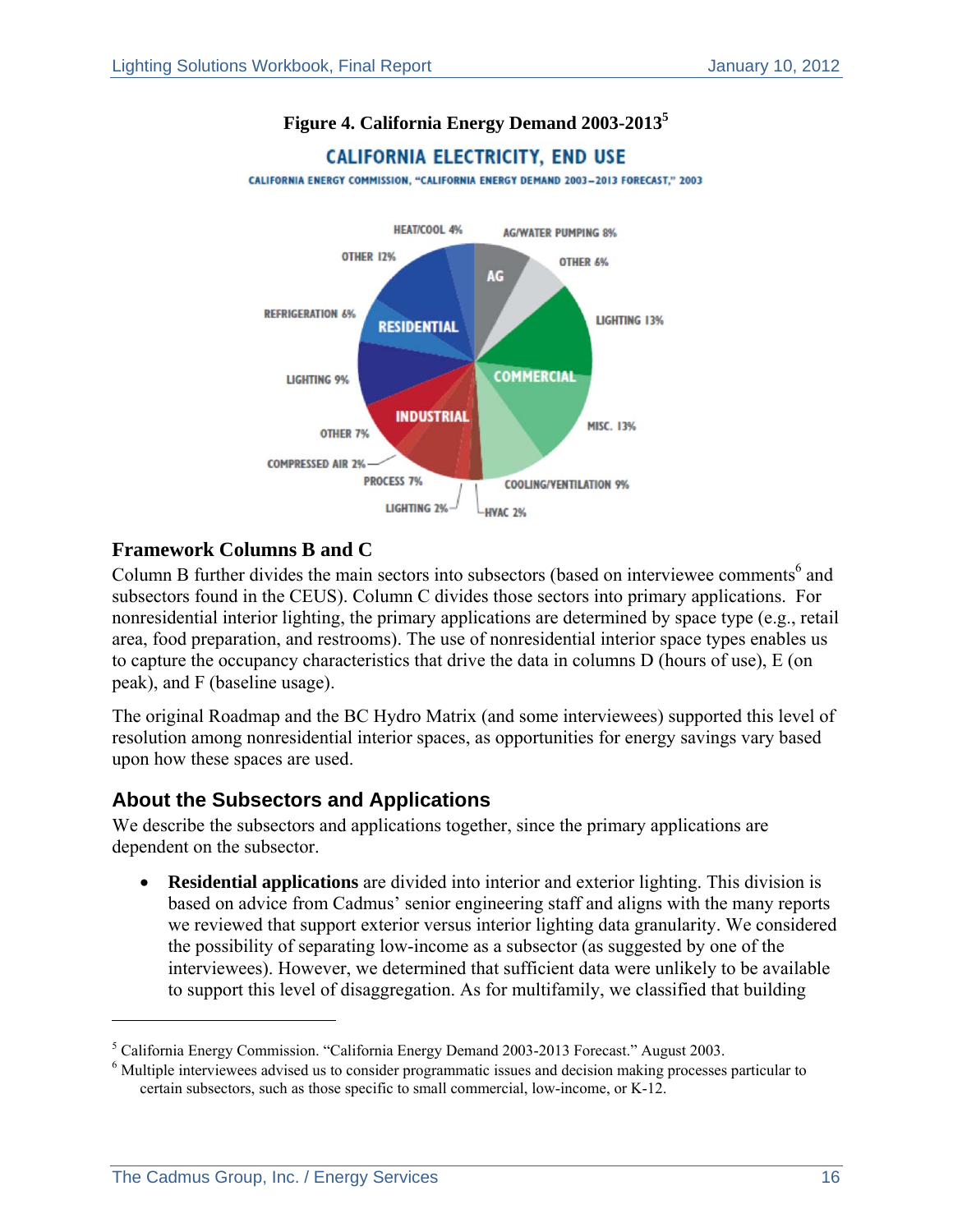type as nonresidential and put in the same category as other residences that are not single family housing, mostly because of the decision-making role played by the property owner and because of the presence of common areas.

• For **nonresidential interior lighting**, we begin with the "common to all subsectors" subsector, a best practice from BC Hydro's Matrix. This categorization allows users to capture applications specific to space types that are prevalent in most nonresidential buildings, but that may not pass the  $80/20$  rule.<sup>7</sup> (The  $80/20$  rule is used to determine whether a space type or application was significant enough to include in the worksheet for a particular subsector).

Because multiple interviewees mentioned corridors as an often overlooked, but significant, area for lighting savings, we included the following applications: Exit Signs, Lobbies/Corridors, Stairwells. These applications were also identified in BC Hydro's Matrix.

 For the remaining **nonresidential interior subsectors**, we loosely applied the 80/20 rule to the National Commercial Construction Characteristics  $(PC^3)$  data set<sup>8, 9</sup>to identify the top one or two space types for each subsector. We excluded areas that were either common to all or were exterior spaces, and we aggregated spaces that had similar lighting characteristics. We then determined whether the space type was sufficient to define the lighting application or if more specificity was required (e.g., retail applications are either low/medium bay or high bay). The remaining nonresidential interior subsectors include: Small Commercial, Large/Medium Office, Large Retail/Warehouse/Manufacturing, Agricultural, Grocery Store, Hotel/Multifamily/Assisted Living, Hospitals, Restaurants, University, K-12, and Other. For each of these subsectors, we list the most prevalent applications relevant to that subsector (e.g. restaurants have kitchen lighting, menu boards, and dining room lighting).

Our PNNL contact advised that the breakdown of space types for a subsector is generally universal across North America, so the use of national data is not expected to introduce significant error. For example, an office building in the Pacific Northwest should not be substantially different from one in California in terms of the space types present.

 **Nonresidential exterior lighting** is divided into area and roadway lighting. The exterior lighting subsectors and applications were driven by information from the original Roadmap, BC Hydro Matrix, and the data aggregated in the *Sixth Power Plan*. 10

We reorganized the subsectors in the original Roadmap based on areas that primarily have flowing traffic or pedestrian activity.

1

 $<sup>7</sup>$  Interviewees from the first round of research asked us to determine the appropriate use of the 80/20 rule to simplify</sup> the workbook. In this case, 20% of space types (e.g., dining area, lobby, office) in a building account for 80% of

the floor area.<br><sup>8</sup> The data set is used in the following paper: PNNL et al. "National Commercial Construction Characteristics and

Compliance with Building Energy Codes: 1999-2007." 2008.<br><sup>9</sup> PC<sup>3</sup> is based on 340 buildings in the bid process from 2001 to 2007 across the nation.<br><sup>10</sup> NPCC, 2010.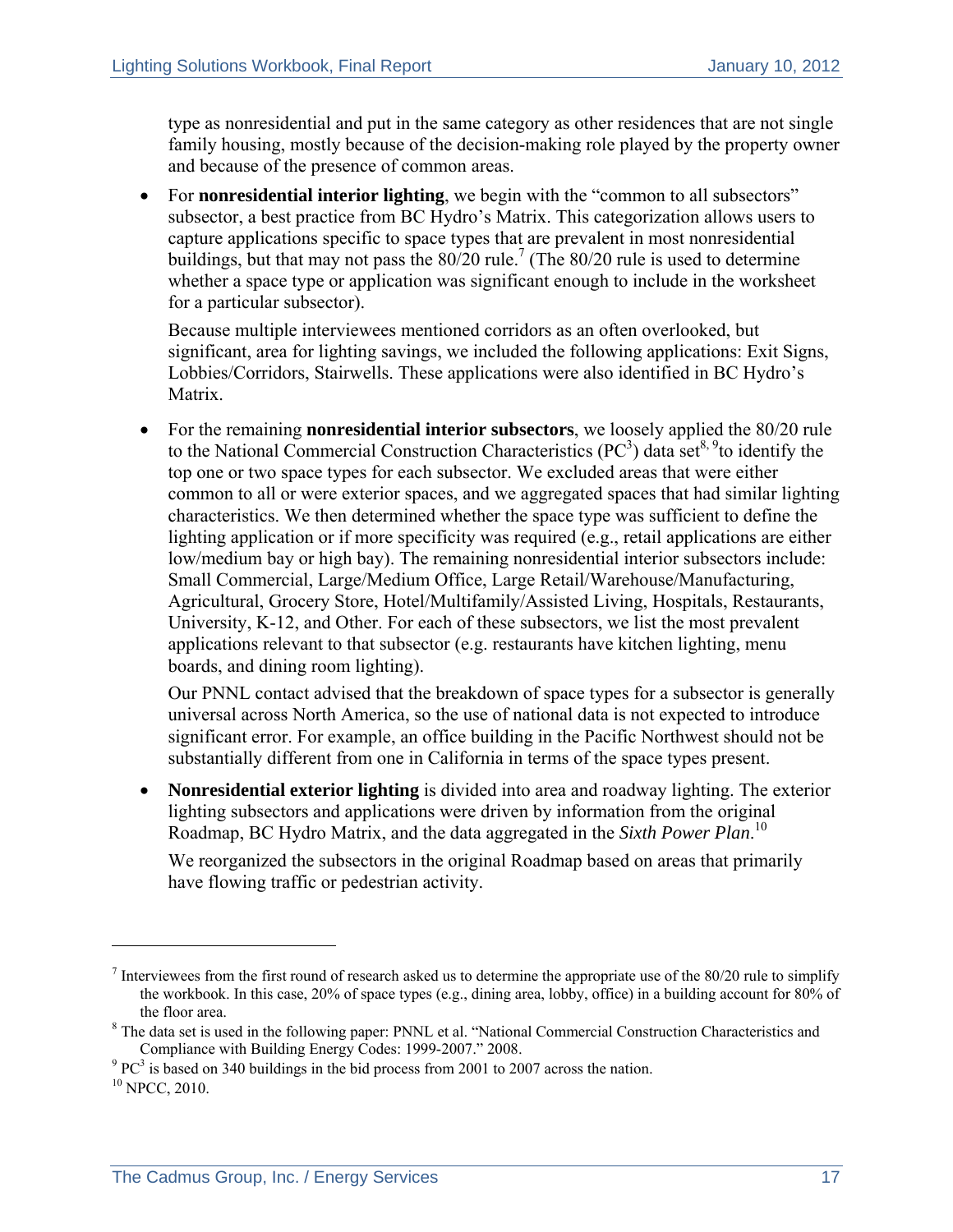- o Area lighting includes parking (outdoor and covered), building perimeter lighting, and public areas such as parks.
- o Roadway lighting includes street lights, traffic signals, and signs and billboards.

#### **Framework Columns G, H, J, and K**

None of the interviewees expressed great interest in independent information about ballasts so, to simplify the worksheet, we removed the columns for ballast/driver technology that were in the original Roadmap. For savings purposes, we assume that a high-efficiency ballast would be installed with the new lamp where applicable.

For columns G and H (Current Lighting Practices) and columns J and K (Replacement Lighting Practice Lamps), we started with information from both the original Roadmap and the BC Hydro Matrix*.* For information about what is currently installed (columns G and H), we used various reports, including data from a Residential Lighting Metering Study by KEMA,<sup>11</sup> the *Northwest Commercial Building Stock Assessment* (CBSA),12 and the *Sixth Power Plan*. The replacement lighting practice (columns J and K) was derived from recommendations provided by Cadmus and PNNL lighting experts. For the residential sector, we assumed that replacement products must have the same base type as the current product; this is not a constraint in the nonresidential sectors.

### Market Data Columns

Market data columns contain lighting characteristics germane to a particular application or technology. This section defines the data columns, explains their importance, and identifies the data sources we used to populate those columns.

#### **Market Data Columns D, E, F, and I**

#### **Column D. Average Daily Hours of Use (HOU)**

The data in this column is applicable to the specific sectors and subsectors shown. (One interviewee suggested it would be helpful to see this information displayed.)

The value in column D is an average. For example, the average daily HOU for a residential interior space is approximately two hours: although kitchen lights may be on for three or more hours per day, the lights in the bedroom, closet, and hallway are typically on for about one hour per day. All HOU data are a direct reflection of consumer's average usage habits.

Note that we built data validation checks into several columns in the worksheet: in column D, only values from greater than zero to 24 or less can be entered.

#### *Why This Information Matters*

 $\overline{a}$ 

Column D is important because it provides information about usage, which impacts the energy saving potential for lamps and controls. Although a technology could be much more efficient

<sup>&</sup>lt;sup>11</sup> KEMA. "Residential Lighting Metering Study." Unpublished lighting inventory database. <sup>12</sup> The Cadmus Group, Inc. "Northwest Commercial Building Stock Assessment." December 21, 2009.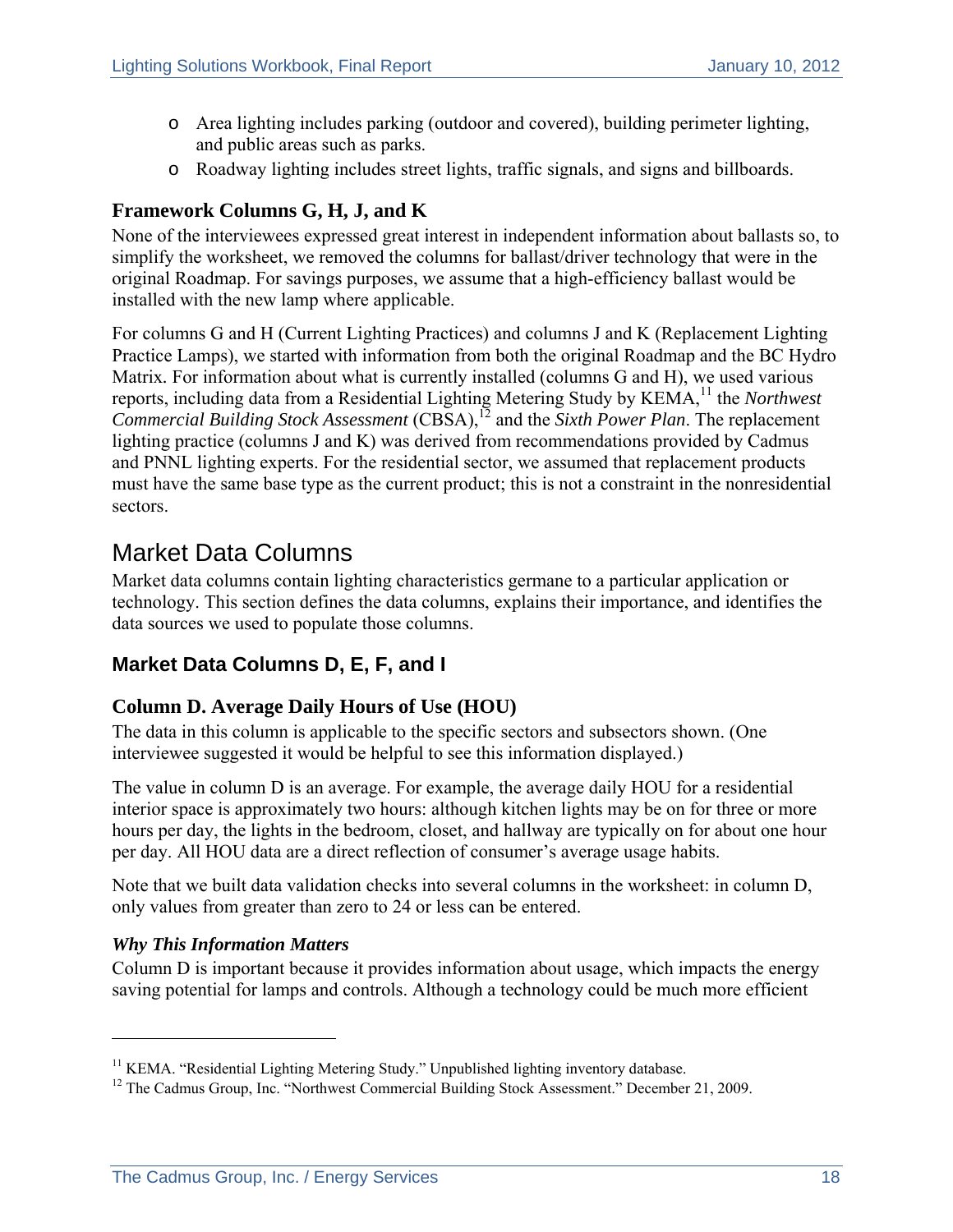than the current practice, if it were installed in a location where lights are rarely used, it might not be a good candidate for inclusion in a program.

#### *Data Sources*

Column D is populated primarily by data from the *Sixth Power Plan,* and *DEER.<sup>13</sup>* However, where empirical data were not readily available, the values in column D are based on Cadmus' internal estimates, While California-specific data are ideal, we believe data from other regions in North America provide a useful first-pass substitute.

#### **Column E. Active During Peak?**

In this column, the user specifies whether an application is active during California peak demand periods (mid-day Monday through Friday). For simplicity and for data validation purposes, we have built a yes/no drop-down list into the spreadsheet for this characteristic. (In the future, this column could be upgraded from a simple yes/no to actual demand values in GW.)

#### *Why This Information Matters*

Identifying measures/applications that are in operation during the peak period is essential to the IOUs' general efforts to reduce peak usage. Several interviewees expressed interest specifically in the energy savings potential of end-user behavior changes in response to dynamic and peak pricing.

#### *Data Sources*

The data in this column were populated by Cadmus staff's understanding of whether an application was expected to be active during peak demand periods. For example, we assume that hospitals will have their lights on during the peak demand periods, but that street lights will not turn on until dusk, which is typically after demand has peaked.

#### **Column F. Baseline Use (GWh/yr)**

The values in the column indicate how much energy is currently used for a particular lighting application. This tells us about the current market size. In this column, current baseline energy consumption is displayed in GWh per year.

#### *Why This Information Matters*

The baseline consumption is directly proportional to the savings potential, hence it is important to understand the lighting end-use consumption by application and market sector.

#### *Data Sources*

 $\overline{a}$ 

Data used to populate this column must be California-specific. Sources used include the CEUS (Table E-2 of the CEUS report), DEER, the 2007 Integrated Energy Policy Report from the CEC, and 2006 California potential study.

<sup>&</sup>lt;sup>13</sup> Database for Energy Efficiency Resources, CPUC and CEC.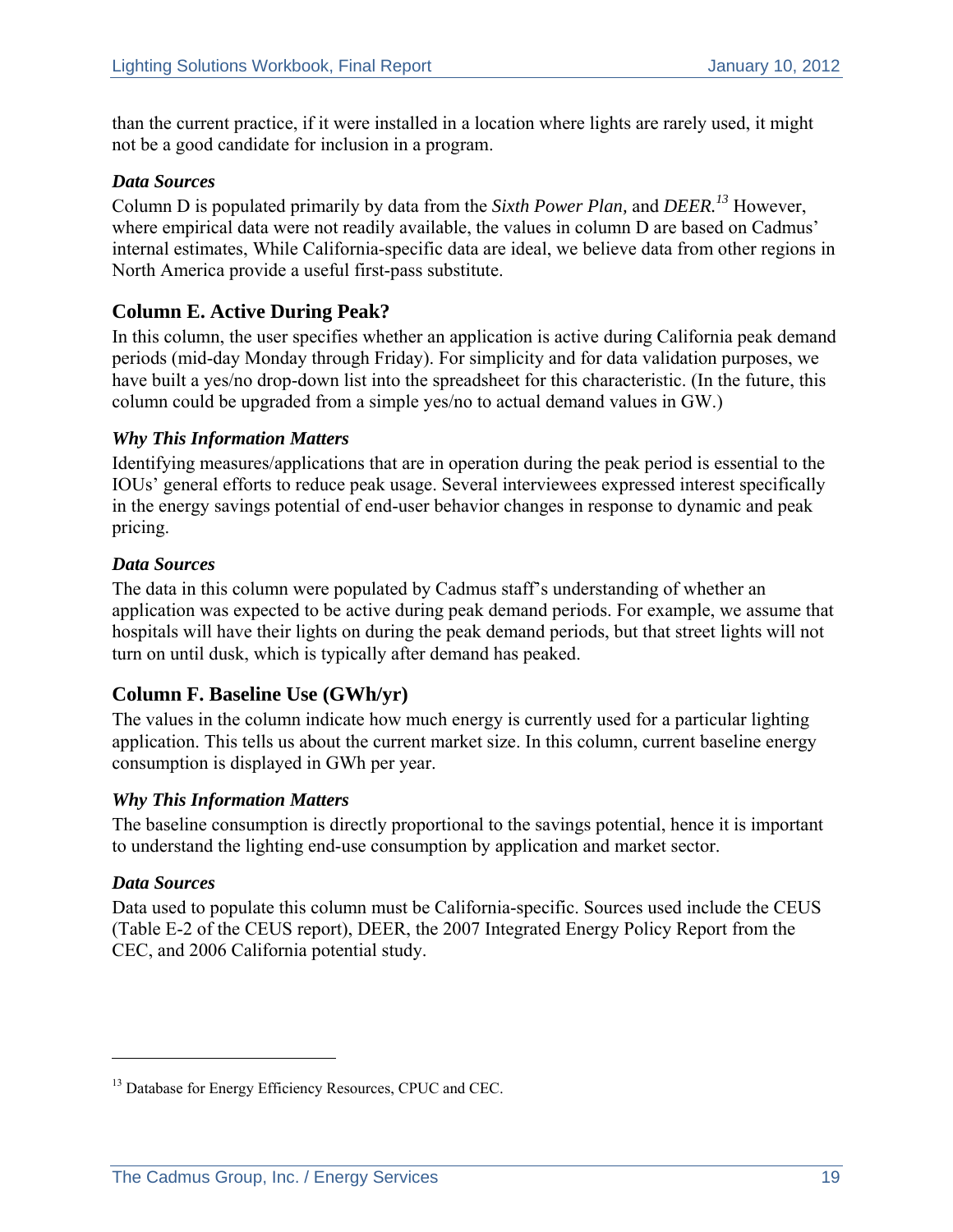#### **Column I: Percent Incidence of Current Practice**

This column shows the current saturation of each technology in the specified application. For example, Figure 5 shows that incandescent bulbs represent 62% of the interior residential lighting end-use consumption. The values in the Percent Incidence column should add up to 100% for each lighting application listed (applications with only one current lighting practice, such as LED exit signs, are listed at 100%). The data that populate this column show the distribution of technologies used in a particular application based on consumers' current usage behavior.

| c                  | D                              | E                                | F                             | G                                 | н               |                                                  |
|--------------------|--------------------------------|----------------------------------|-------------------------------|-----------------------------------|-----------------|--------------------------------------------------|
|                    |                                |                                  |                               |                                   |                 |                                                  |
| <b>Application</b> | <b>Avg Daily</b><br><b>HOU</b> | <b>Active</b><br>During<br>Peak? | <b>Baseline</b><br><b>Use</b> | <b>Current Lighting Practices</b> |                 | <b>Percent</b><br>Incidence of<br><b>Current</b> |
|                    | ▼                              |                                  | (GWhAN                        | <b>Lighting Product</b>           | <b>Controls</b> |                                                  |
|                    |                                |                                  |                               | Incandescent MSB                  | Manual          | 62%                                              |
|                    |                                |                                  |                               | CFL MSB                           | Manual          | $8\%$                                            |
|                    |                                |                                  |                               | Halogen MSB                       | Manual          | $3\%$                                            |
| Interior           | $\sqrt{2}$                     | Yes                              | 14,230                        | Linear Fluorescent                | Manual          | 10%                                              |

#### **Figure 5. Saturation of Residential Interior Lighting**

#### *Why This Information Matters*

This characteristic indicates the relative contribution of each lighting practice to the application's overall lighting consumption.

#### *Data Sources*

Column I is populated based on multiple data sources including

- KEMA lighting study
- DEER 2008
- Sixth Northwest Conservation and Electric Power Plan
- Northwest Commercial Building Stock Assessment
- U.S. Lighting Market Characterization study
- Solid-State Lighting Research and Development study
- Data from an LED Traffic Signal Survey.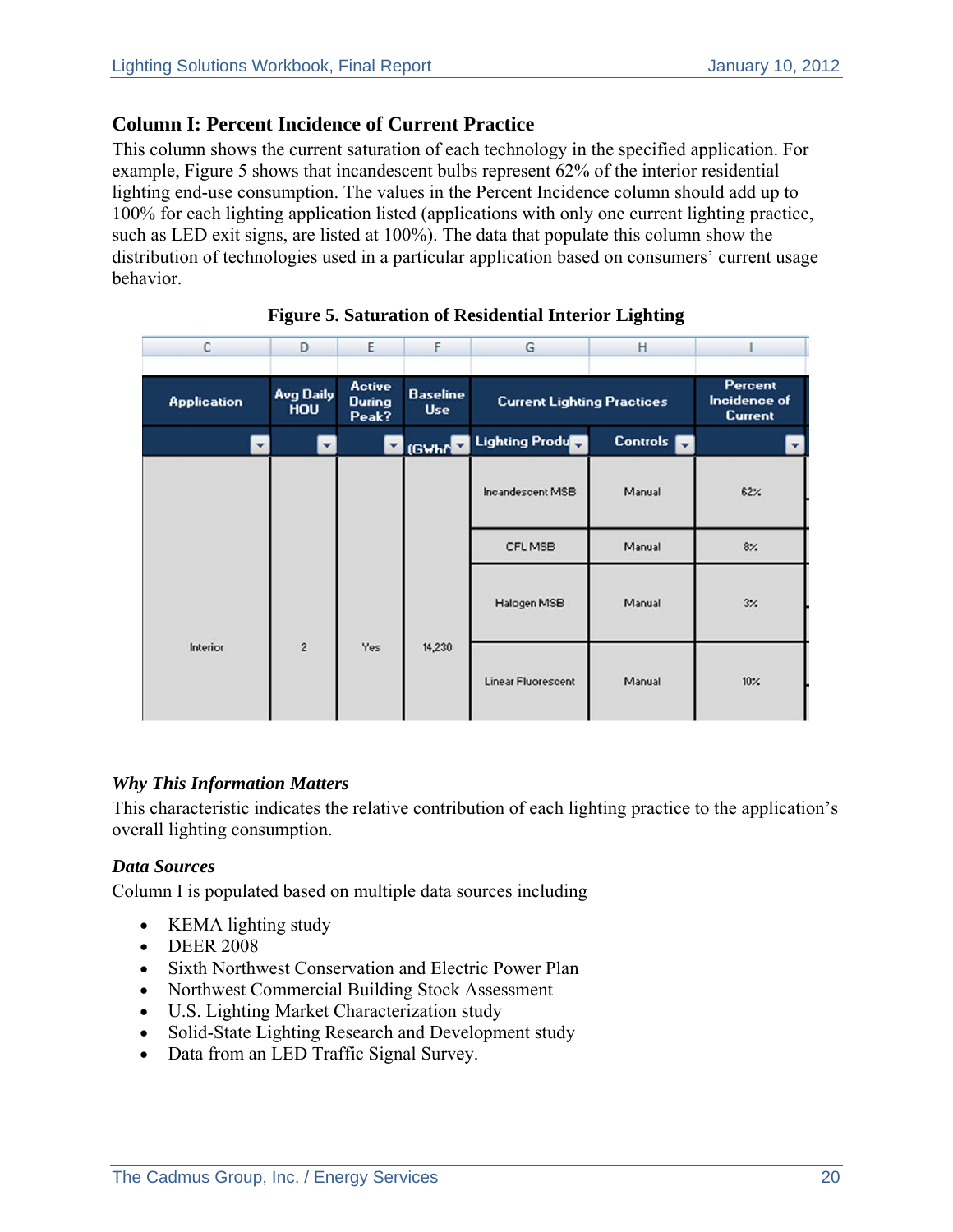These data sources are described in more detail at the end of this section. Hard-coded cells were populated based on BC Hydro's disaggregation estimates. The values in this column should be estimated California-specific data when they become available.

#### **Characteristic Columns L, M, N, O, P, and Q**

#### **Technical Savings Potential**

Columns L and M contain the Technical Savings Potential (GWh/yr) for lamps and controls. Column L contains savings for replacements of the lamp/ballast only, while column M contains savings for controls only. Note that actual savings from replacing both lamps/ballasts and controls will be less than the sum of the savings from replacing each individual component separately. We adjusted the savings to account for applicable codes and standards where they were known. To err on the conservative side, we assume in such cases that the baseline is determined by the relevant code or standard and that no early replacement takes place.

#### *Why This Information Matters*

These columns show how much energy can be saved―in aggregate across the IOU service  $\arccos^{14}$ —per year for the replacement lamp or control technology over the baseline lamp or control technology.

#### *Data Sources*

The Technical Savings Potential column is populated by multiplying the following for a specific technology.

Technical Savings Potential = Baseline Use \* Percent Incidence of Current Practice \* Applicability ܿ݁݊ݎܲ݁ ݏ݅݊݃ݒܵܽ ∗

The applicability and the savings percent are contained in a hidden worksheet called 'Savings Calculations.' The applicability, 75%, is applied to the technical savings potential for all replacement solutions because we assume some savings may not be attainable for the new technology. It is prudent to discount the savings potential for various reasons such as it might not be physically possible to retrofit the replacement technology in all locations.<sup>15</sup>

For the savings percent, Cadmus consulted these sources of data (all references are also in workbook) to determine the savings percent:

- U.S. Lighting Market Characterization Report for the DOE
- Various manufacturer and program spec sheets (e.g., Mass Save Lighting Table, GE Lighting)
- Studies from the CLTC
- ENERGY STAR
- EPRI

 $\overline{a}$ 

<sup>&</sup>lt;sup>14</sup> Baseline use data come from sources which are primarily focused on the IOUs (the CEUS also includes SMUD, which has a smaller consumption than any of the IOUs).

 $15$  Note: BC Hydro used a similar approach for savings.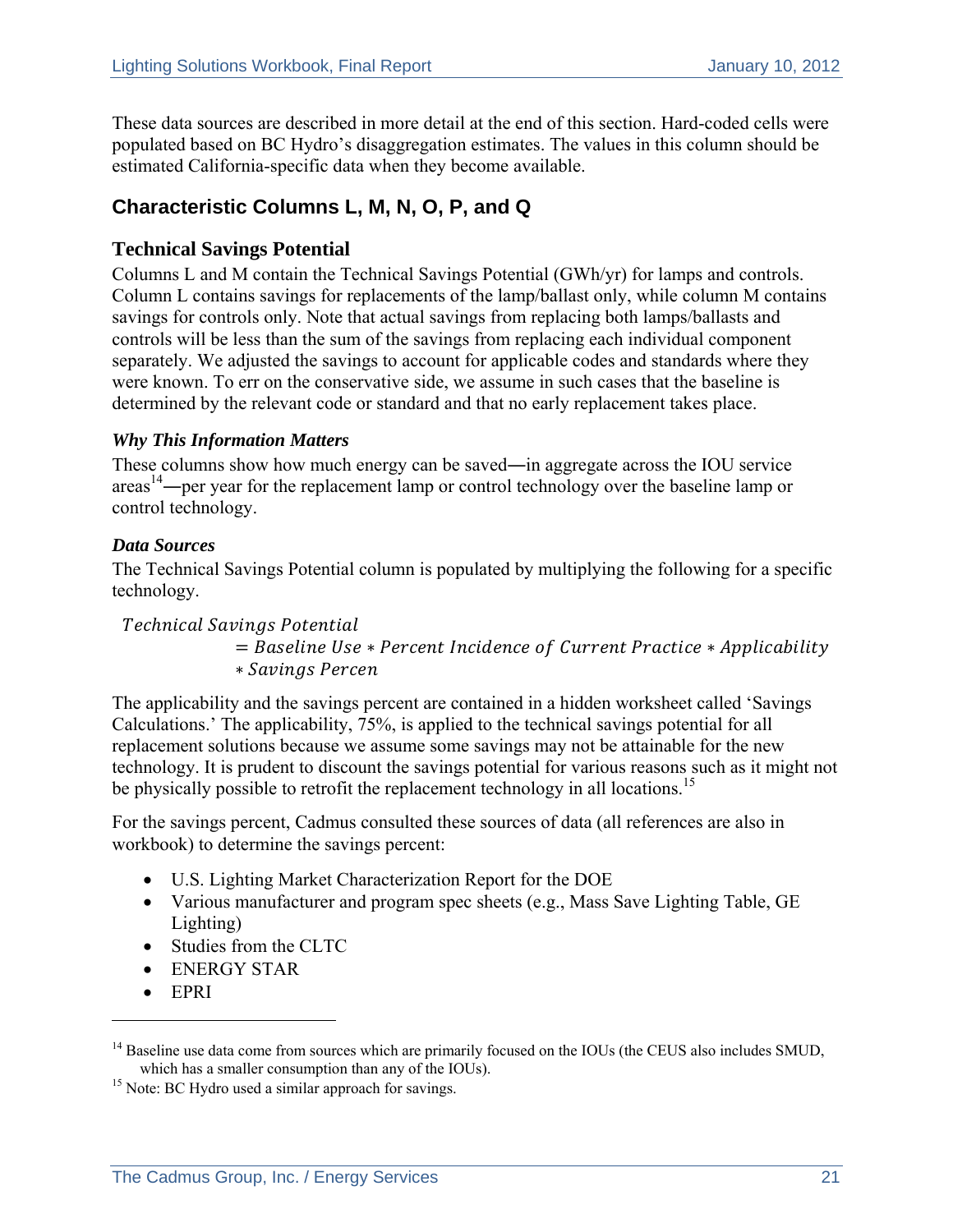• Cadmus Lighting Expert Judgment

Note that a few of the cells in this column are either to be determined (TBD) or contain a calculation error. The cells with the calculation error are functional but display an error because the percent incidence of current practice or another calculation input is still to be determined.

#### **Replacement Lighting Product Life Cycle Stage**

Column N shows the product life cycle stage to which the replacement lighting technology belongs: introduction, growth, maturity, or decline.

#### *Why This Information Matters*

This column helps the user understand a replacement technology's stage in the product development cycle. If a product is in decline, program staff may decide the technology should no longer be pursued. However, a technology that is in its introduction phase alerts program managers to the fact that opportunity exists to further develop the market for that technology.

#### *Data Sources*

This column consists of a drop-down list in which the user selects one of the four phases: introduction, growth, maturity, or decline. The column was populated by the LMT program staff in the original Roadmap.

#### **Market Barriers for Replacement Practice**

The Market Barriers columns are categorized for lamps (O and P) and for controls (Q and R).<sup>16</sup> These columns are data-validated columns with pull-down menus. Each practice (lamps and controls) has a column for primary market barrier, and a second column for the secondary market barrier.

#### *Why This Information Matters*

Market barriers reveal the obstacles that must be overcome before a technology becomes widely adopted in a given application. Common barriers identified by Cadmus and the LMT team include cost (incremental cost over the baseline technology), commercial availability, technology performance, technology reliability, customer awareness, and technical feasibility (e.g., can it fit the socket?).

This column was not a part of the original Roadmap; we included it because interviewee's information about barriers was important to them.

#### *Data Sources*

 $\overline{a}$ 

This characteristic is populated based on lighting expert consensus.

#### **Codes and Standards**

Column T, Codes and Standards, indicates regulations that have an impact on the savings estimates. These include EPACT 2005 and CA Title 20 regulations that:

<sup>&</sup>lt;sup>16</sup> Column S is a general column to further comment on market barriers for the replacement practice.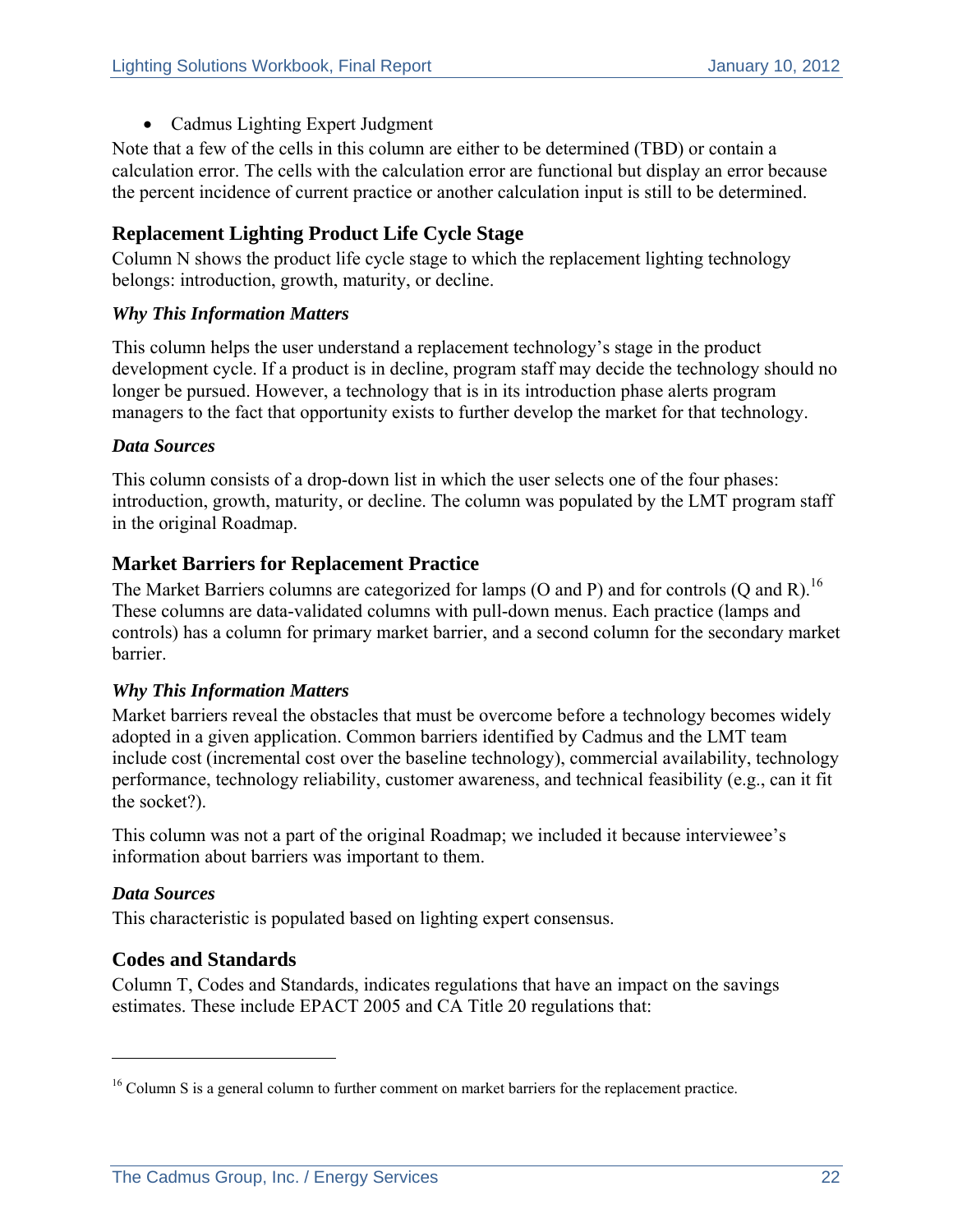- Eliminate T-12 lights
- Require CA to adopt EISA requirements earlier than the rest of the U.S.
- Effectively require LED traffic lights

While other codes and standards exist, we limit this column to general regulations that affect the savings calculation percentage. For example, savings from retrofitting incandescent traffic signals with LED signals has been zeroed out as a result of California law. However, hospitals have complex regulations for lighting that are not reflected in this workbook.

#### *Why This Information Matters*

Codes and standards, which were a part of the original Roadmap, are important because new and existing regulations have an effect on a technology's market application and savings potential. In addition, this workbook can provide useful market information to the code and standard development process.

#### *Data Sources*

We used the Appliance Standards Awareness Project Website, the 2010 Appliance Efficiency Regulations report by the California Energy Commission, and internal expert knowledge of codes and standards to assess the extent to which lighting codes and standards would affect savings calculations for the applicable technologies.

#### **Program Action and LMT Ranking**

The final two columns in the workbook (U and V) are called Program Action and LMT Ranking. These columns are for internal, LMT team use only. After reviewing and discussing the workbook in its entirety, the team will use these two columns to assess the actions they would like to take regarding particular technologies and the prioritization of those actions.

### Data Sources Used

As Cadmus began to populate the workbook, we first identified comprehensive studies that covered multiple technologies or subsectors. After we exhausted these sources, we turned to studies that were narrower in scope. At the end of this process, data were still missing for a few data categories and cells. Cadmus provides recommendations for addressing these missing data and opportunities for updating and strengthening data sources in the Research Plan section of this report.

The following are the key sources Cadmus drew on to populate the workbook (it is not a comprehensive list of all of the data sources we reviewed during the course of designing and populating the workbook).

#### **DEER 2008**

The 2008 Database for Energy Efficient Resources (DEER) contains information on selected energy-efficient technologies and measures. The DEER provides estimates of the energy-savings potential for these technologies in residential and nonresidential applications.

We used values from the DEER database to populate the following columns: Average Daily HOU, Baseline Use (GWh/yr), Percent Incidence of Current Practice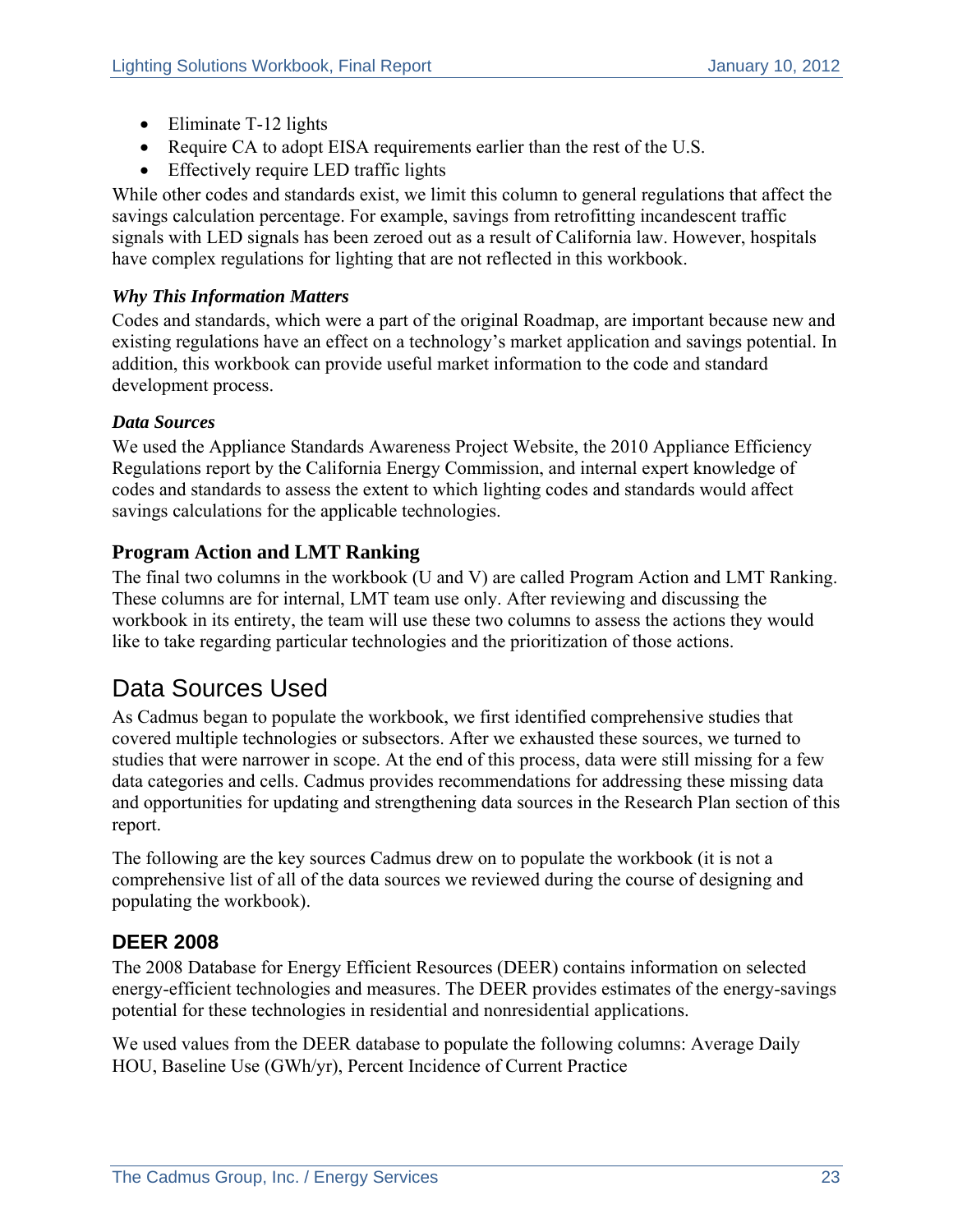#### **California Energy Efficiency Potential Study**

This 2006 potential study summarizes the findings of three studies to assess the gross potential for electricity and gas savings in existing residential and commercial buildings in California. Data from this study were used to populate the Baseline Use (GWh/yr) column in the workbook.

### **California Commercial End-Use Survey (CEUS)**

The CEUS is a comprehensive study of commercial sector energy use, primarily designed to support California's energy demand forecasting activities. Almost 3,000 commercial facilities were surveyed to gain information on building systems data, building geometry, electricity and gas usage, thermal shell characteristics, equipment inventories, operating schedules, and other commercial building characteristics. The study was completed in March 2006.

Data from this study were used to populate the Baseline Use (GWh/yr) column in the workbook.

#### **Sixth Power Plan**

The Northwest Power and Conservation Council was formed by Washington, Oregon, Idaho, and Montana to give citizens a say in how growing electricity needs of the region would be provided. The purpose of the Council's power plan is to ensure an adequate, efficient, economical, and reliable power supply for the Pacific Northwest. The power plan develops a strategy for the region to meet its future electricity needs.

Data from the Sixth Power Plan are used to populate the Average Daily HOU and Percent Incidence of Current Practice columns in the workbook.

#### **Residential Lighting Metering Study**

This study was conducted by KEMA in 2008 and 2009. More than 1,200 homes were visited in which lighting inventory data were collected. Data included details such as number of sockets, bulb wattage, shape, location, and base type. Unpublished data from the study were used to populate the Percent Incidence of Current Practice column for the residential sector.

#### **National Commercial Construction Characteristics (NC<sup>3</sup> )**

 $NC<sup>3</sup>$  is a database developed by Pacific Northwest National Laboratory (PNNL) that contains percentages of space types across various commercial buildings. Data from this study were used to help populate the Baseline Use (GWh/yr) column.

#### **Appliance Standards Awareness Project (ASAP)**

ASAP is a coalition of efficiency, consumer and environmental groups, utility companies, and state government agencies that seek to build support for new and updated standards at the national and state levels. The ASAP Website provides a list of legislation that affects different types of lighting products. We used data from this list to populate the Codes and Standards column.

#### **Northwest Commercial Building Stock Assessment**

The Commercial Building Stock Assessment was completed in 2003 and is a unique effort that characterized the physical and energy-use characteristics of commercial facilities in the Pacific Northwest by integrating and updating information from several previous regional data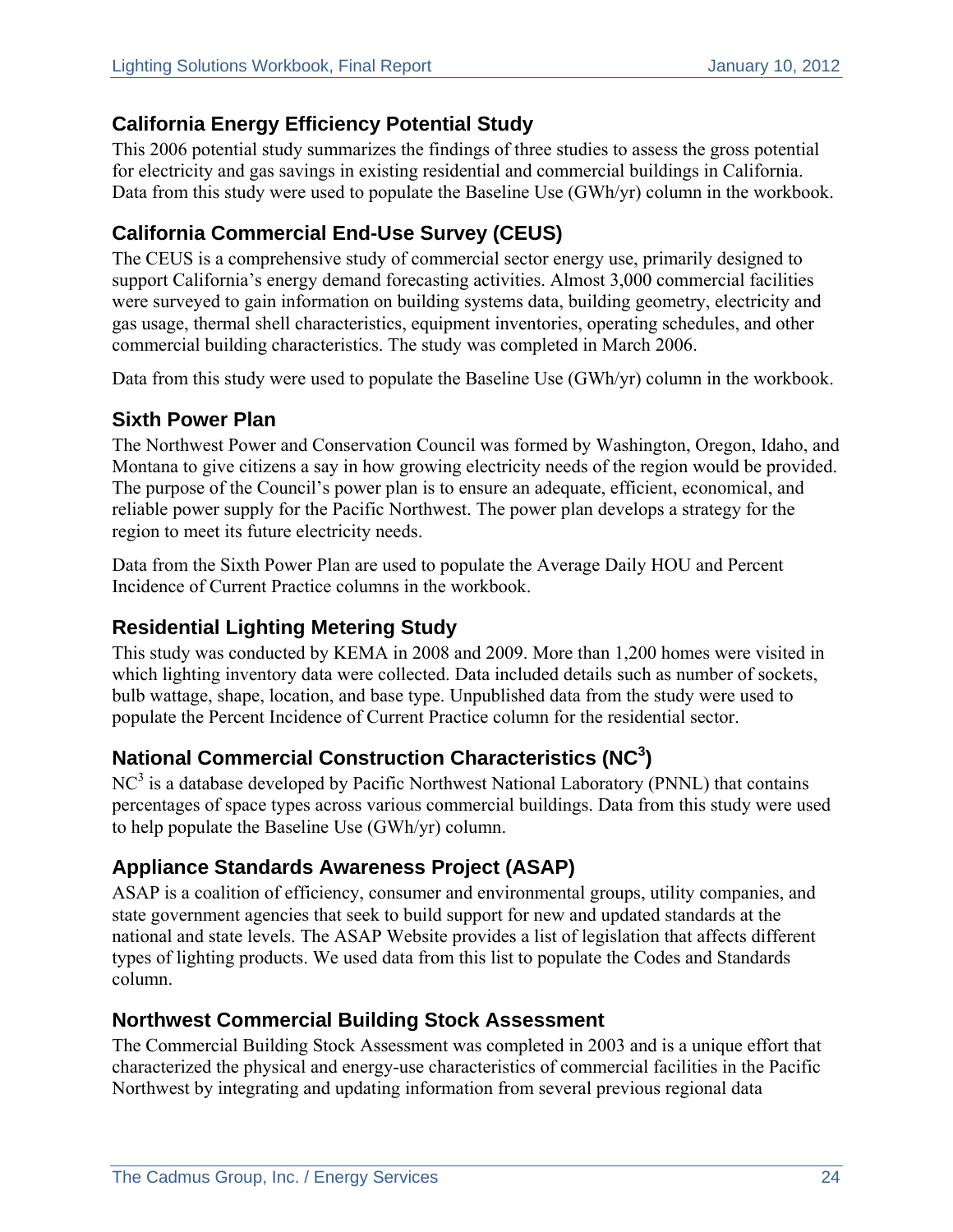collection efforts. The database is used as a resource for regional and energy planners and researchers. In 2009, the Northwest Energy Efficiency Alliance (NEEA) had the database updated. Data from this study is used to populate the column Percent Incidence of Current Practice.

#### **U.S. Lighting Market Characterization**

This study was a multiyear program to evaluate light sources in the United States and to identify opportunities for saving energy. The first phase of the program estimated the inventory of installed lighting technologies for 2001 and their associated energy consumption. This study was sponsored by the U.S. Department of Energy (DOE) and completed by Navigant Consulting. We used data from this study to populate the column Technical Savings Potential.

#### **Solid-State Lighting Research and Development: Multiyear Program Plan**

This report is a template for how the DOE plans to create a new, U.S.-led market for high efficiency, general illumination products through the advancement of semiconductor technologies, to save energy, reduce costs, and enhance the quality of the lighted environment. Data from this report are used to populate the column Technical Savings Potential.

#### **Professional Review**

Lighting experts at both Cadmus and PNNL reviewed the data in the workbook and provided recommendations for improvements as necessary. We also consulted the LMT program staffs to review the workbook and provide input on columns in need of data. The following columns were completed by Cadmus engineers and reviewed by a lighting expert at PNNL: Market Barriers for Replacement Practice.

### Data Validation

We performed the following checks to ensure that data in the workbook were of the correct order of magnitude (the targeted level of accuracy).

(1) Lighting Baseline Consumption Comparison

Cadmus used data from the 2007 IEPR to determine if the lighting baseline consumption in the workbook was of the correct order of magnitude. Starting with 281,200 GWh of total electricity consumption across California for all end uses, we determined the total consumption attributed to the IOUs (Table 4).

| <b>Electricity Consumption</b> | GWh     |
|--------------------------------|---------|
| PG&E                           | 84,360  |
| <b>SCE</b>                     | 87,172  |
| SDG&E                          | 19,684  |
| <b>IOU Total</b>               | 191.216 |
| <b>Total CA</b>                | 281,200 |

| Table 4. Electricity Consumption by IOU from 2007 IEPR |  |  |  |
|--------------------------------------------------------|--|--|--|
|--------------------------------------------------------|--|--|--|

Next, when we sum the total lighting baseline consumption (column F) in the workbook, we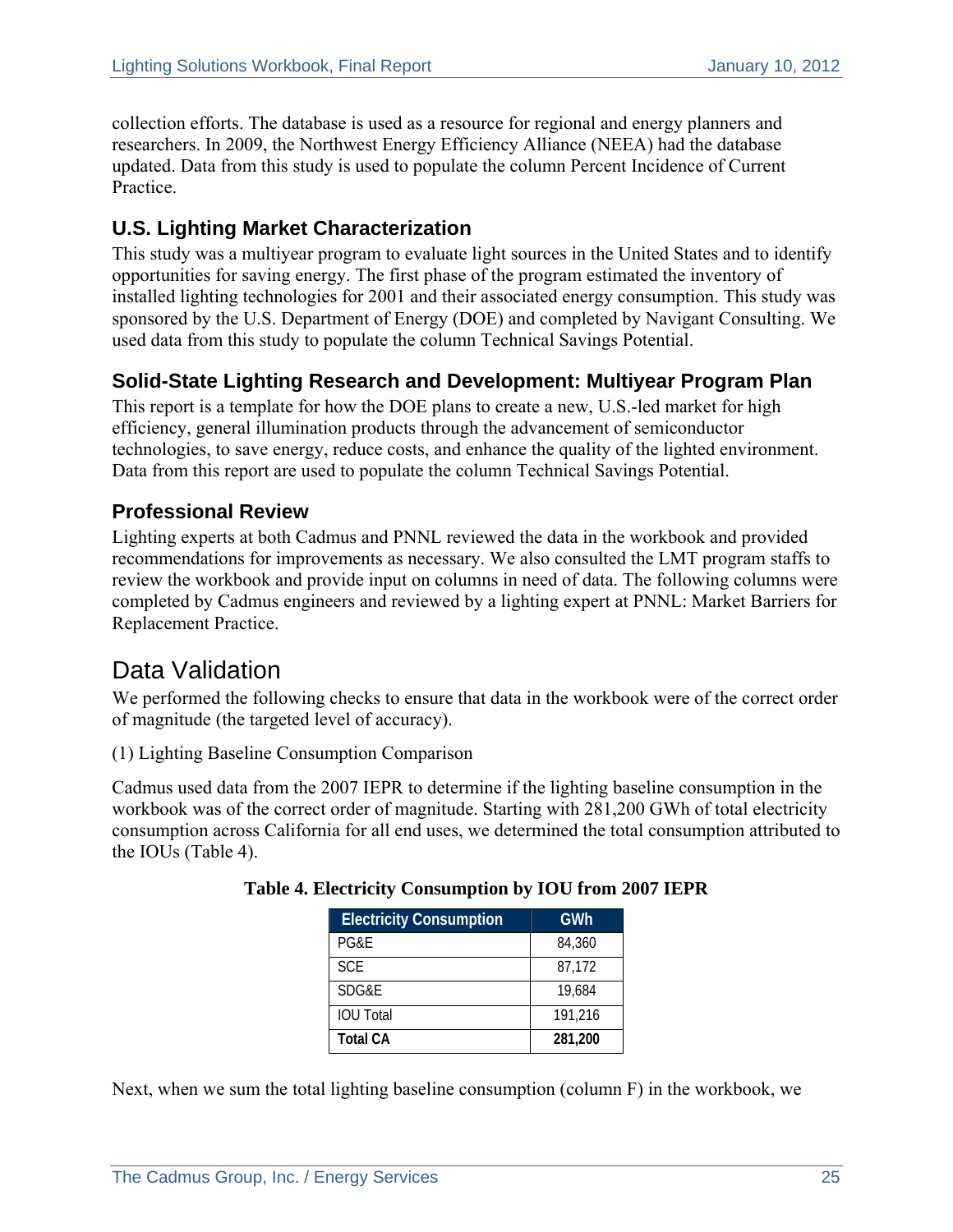obtain a total of 55,432 GWh. Dividing the lighting end-use consumption by the total electricity consumption in the IOU areas yields 29%. This result is very close to the proportion lighting constitutes of statewide end-use electricity consumption shown in Figure 4, which is 24%.

$$
\frac{55,432}{281,200} = 29\%
$$

(2) Residential Savings Potential Comparison

Cadmus calculated the total interior residential lighting savings potential (lamp replacement only, no controls) from the data in the workbook. Where multiple replacement options were possible (e.g., an incandescent can be replaced by an LED or CFL), we chose the CFL replacement to avoid double counting savings. Our calculation (Table 5) indicated 6,220 GWh/Year savings potential was possible in the residential sector. This value is very similar to a result obtained by KEMA.<sup>17</sup> KEMA presented an analysis in an IEPEC 2011 paper<sup>18</sup> to determine "order of magnitude" energy savings potential using a separate methodology and came to a result of 6,521 GWh, thus providing an order-of-magnitude validation of our results.<sup>19</sup>

| <b>Base</b>        | Replacement                                      | <b>Savings</b><br><b>Potential</b><br>(GWh/Yr) |
|--------------------|--------------------------------------------------|------------------------------------------------|
| Incandescent MSB   | <b>CFL MSB</b>                                   | 4527                                           |
| <b>CFL MSB</b>     | LED MSB                                          | 134                                            |
| Halogen MSB        | <b>CFL MSB</b>                                   | 245                                            |
| Linear Fluorescent | <b>High Efficiency Linear</b><br>Fluorescent T-8 | 193                                            |
| Halogen Pin Base   | <b>LED Pin Base</b>                              | 509                                            |
| <b>LED MSB</b>     | <b>LED MSB</b>                                   |                                                |
| Incandescent SSB   | Cold Cathode or CFL<br><b>SSB</b>                | 611                                            |
| Total              |                                                  | 6.220                                          |

**Table 5. Interior Residential Sector Savings Potential** 

 $\overline{a}$ 

<sup>&</sup>lt;sup>17</sup> Cadmus used KEMA's data set as part of our analysis, although our methodology differed.

<sup>&</sup>lt;sup>18</sup> "Residential Lighting: Shedding Lighting on the Remaining Savings Potential in California" KEMA 2011 IEPEC

<sup>&</sup>lt;sup>19</sup> Note: these values can be revisited and refined if necessary when Navigant's potential study concludes in 2012.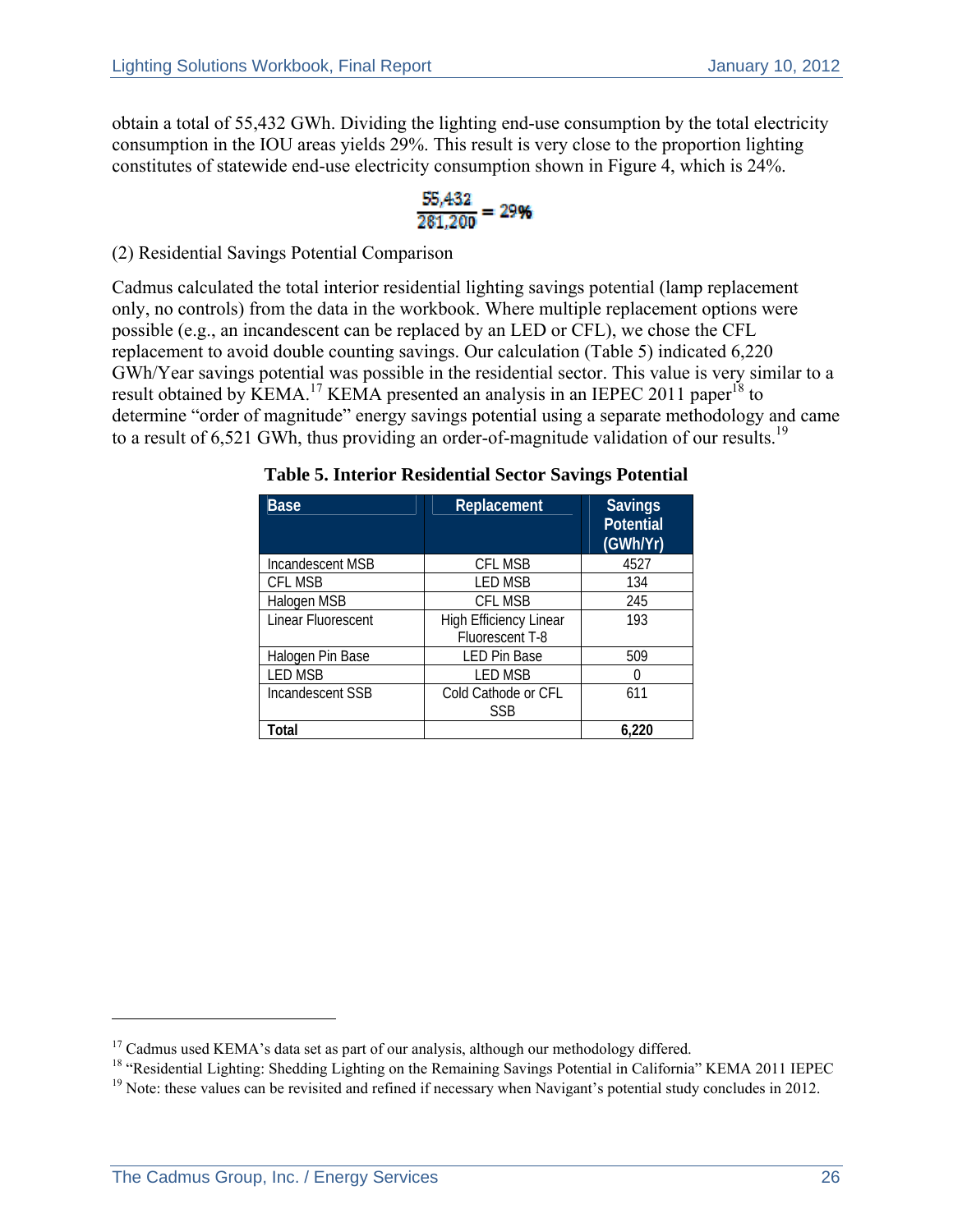# **Research Plan for Completing and Improving the Workbook**

The workbook resulting from this study better positions the LMT program to identify the market sectors with the greatest savings opportunity as well as the most appropriate technology solutions for those markets. As a living document, the workbook is intended to be regularly updated as better information becomes available. This research plan outlines the activities necessary to completely populate the workbook with the most up-to-date, relevant, and consolidated data sources. The workbook is currently populated with data from multiple sources. We recognize the workbook could be improved with fewer, more comprehensive data sources, or with data that are newer or specific to California. Additionally, some columns are still missing data.

Our plan for improving the workbook is described below by task. Recognizing that time and resources are limited, we list the recommendations in order of importance.

### Recommended Tasks

#### **Missing Data ("TBD" in the Workbook)**

Cadmus recommends the first task be filling in missing workbook data. The areas with missing data are:

- Percent Incidence of Current Practice data for lighting in colleges and universities,
- The agricultural sector,
- Public areas.
- Lamp Technical Savings Potential column data, to populate the savings for signs and billboards.

We recommend using currently- or soon-to-be-available data sources the LMT team knows of, along with in-house expertise, to populate the missing cells as a low–cost, low-accuracy option. Alternatively, the LMT team could conduct a study with a sample of buildings to determine general saturation levels of different types of lighting in the applicable subsectors. For example, an engineer could audit several agricultural facilities (barns/factories?) and record the percentage of metal halide lights and linear fluorescent lamps. Or, an engineer could go to a nearby college or university and determine the saturation of current lighting practices.

#### **Non-California Data**

California-specific data is more crucial in some columns than in others. For instance, savings percent is not region-specific, nor is product lifecycle. However, codes and standards, baseline use, and Percent Incidence of Current Practice can be different from one geographic area to the next. Much of the Percent Incidence of Current Practice data currently in the workbook are from the DOE and Pacific Northwest. These data sources are not adjusted for conditions specific to California. Cadmus encourages the team to discuss these instances and the opportunities for drawing upon more California-specific data sources.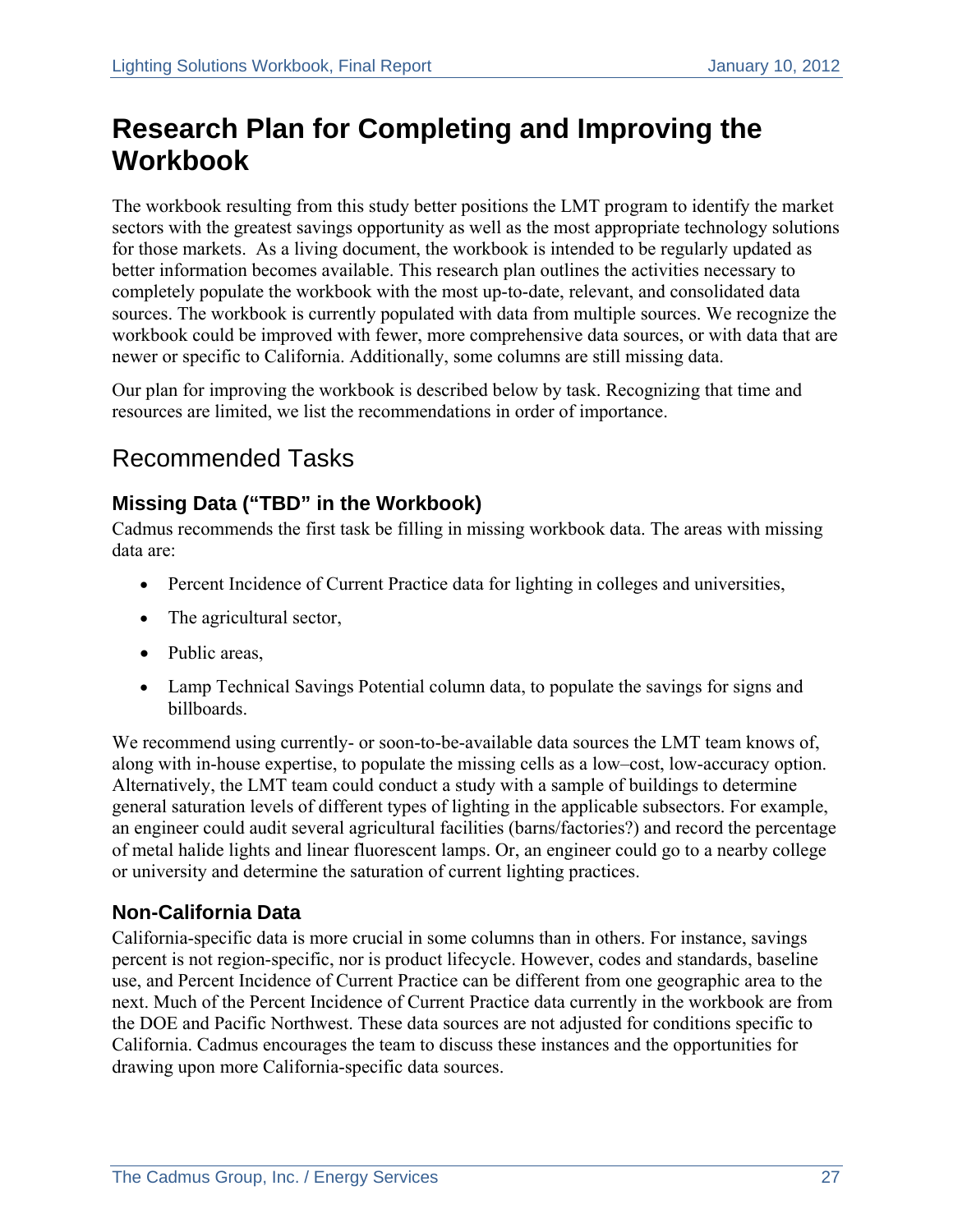#### **Old Data**

The importance of extremely up-to-date data depends on the type of data under consideration. For instance, HOU is unlikely to change over a short period of time. However, Baseline Use or Percent Incidence of Current Practice for certain applications is continually changing and market barriers that were important five years ago may no longer be significant.

We used older (i.e., pre-2008) data that we recommend updating for traffic signals, as well as for baseline consumption data for all sectors and subsectors. Updated studies, such as updated versions of the CEUS, CA Potential study, or DEER, would be excellent sources for replacing the older data, especially if the scopes of these studies can be expanded to include all market sectors and to include a more comprehensive list of lighting applications.

#### **Summary Sheet Functionality**

Once all missing data are populated, Cadmus can populate the summary sheet according to user interest. We would conduct another round of interviews to guide our development of summary charts and figures.

#### **Sales Data**

During an interim project presentation, one stakeholder recommended Cadmus add a column to the workbook to track sales market share. The current workbook does not contain sales information because these data are usually difficult to obtain, and because none of the stakeholders interviewed during the first part of the project recommended including sales data.

A new column for sales market share can easily be added to the workbook. The challenge lies in obtaining data that covers all market sectors and technologies. A manufacturer organization (e.g., NEMA) may have this information. Alternatively, the information could be gleaned from interviews with manufacturers, or from the CPUC's forthcoming Lighting Sales Tracking studies of the residential and commercial sectors (unfortunately, a formal work plan for this CPUC study was not available within the timeframe of this report).

#### **Codes and Standards Analysis**

Both California and federal codes and standards are constantly evolving. Our review found some sources of codes and standards information to be out-of-date. Consequently, we recommend conducting a more thorough review of the status of both state and federal standards to identify the regulations that are scheduled to be implemented in the future. We also suggest developing a set of criteria that can be used in conjunction with the information in the workbook to identify the greatest areas of opportunity for upgrading existing standards.

### **Program Action and LMT Ranking (for LMT Team)**

The last two columns in the workbook, Program Action and LMT Ranking, are reserved for the LMT to complete. Once the workbook has been thoroughly reviewed by the team and updated as much as possible, Cadmus recommends that the team rank the lighting technologies and determine the short-term and longer-term actions that are most advantageous to pursue.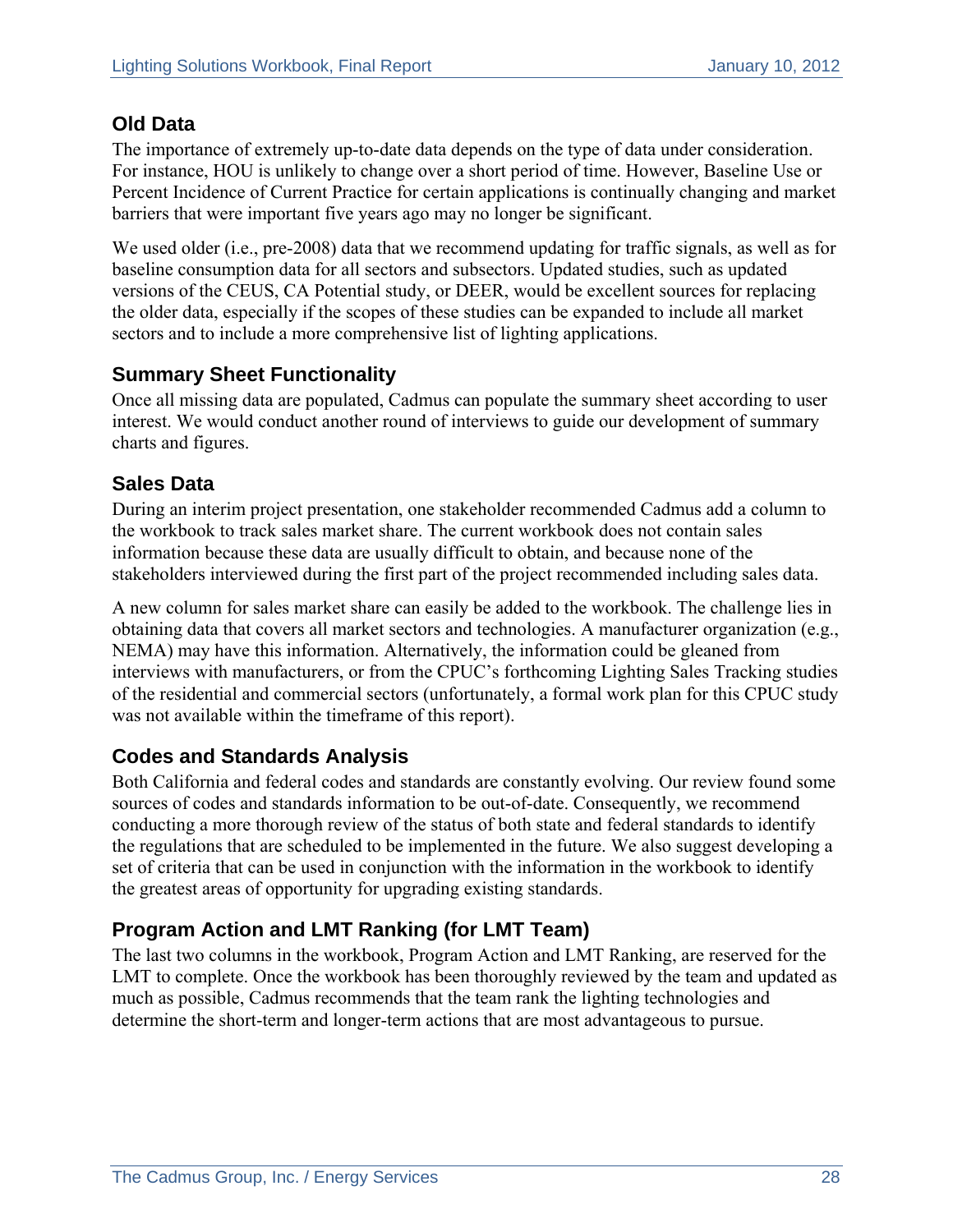#### **Attributes of Data Sources**

Table 6 summarizes the data sources that are currently populating the workbook and points of consideration that contribute to our recommended tasks. For instance, noting which data sources will be updated in the future is important for maintenance purposes.

## Future Data Availability

Cadmus queried stakeholders about upcoming lighting studies that may provide valuable information for the workbook. Although the PNNL lighting expert was not aware of any upcoming DOE studies, our SCE and PG&E clients provided a few work orders for studies they are about to undertake for our review. Cadmus' review of the work orders (WO13 and WO 28) showed that the proposed scopes of these studies are limited to specific sectors and products (residential or LEDs). Cadmus is also aware of a California potential study that will be conducted within the next year by Navigant. After reviewing the draft report (Track 1 Draft) released in November 2011, Cadmus concluded that the report in its current form was not granular enough with respect to lighting to support the data needs of the workbook. In the future, the LMT team may consider leveraging existing studies by increasing their scopes to cover more market sectors, or additional technologies within a single market sector. Such expansions could yield comprehensive information that could feed into the workbook.

## Estimated Hours to Complete Work

#### **Missing Data**

As the lowest cost, lowest accuracy option, some missing data could be filled in through inhouse expertise. This could be completed through two conversations with LMT staff facilitated by Cadmus. Cadmus would report on the findings and incorporate them into the workbook. Because most of the cells in the workbook are already populated, completing this work is expected to take 20 hours.

Missing Percent Incidence of Current Practice data for lighting in colleges and universities, the agricultural sector, and public areas can also be populated through site visits, which would result in improved accuracy. Cadmus recommends conducting, at minimum, ten site visits at five hours each, per sector. This work would also involve additional hours for preparation, travel to various site locations, analysis of the data collected, and updating the workbook.

#### **Non-California Data**

The workbook currently includes a great deal of national, rather than California-specific, data. Replacing that data with California-specific information would be very expensive and time– consuming, as it would require data collection though site visits. However, it would be possible to piggyback on another study or have a facilitated conversation in which national data are reviewed and determinations are made about whether the data match expert opinion.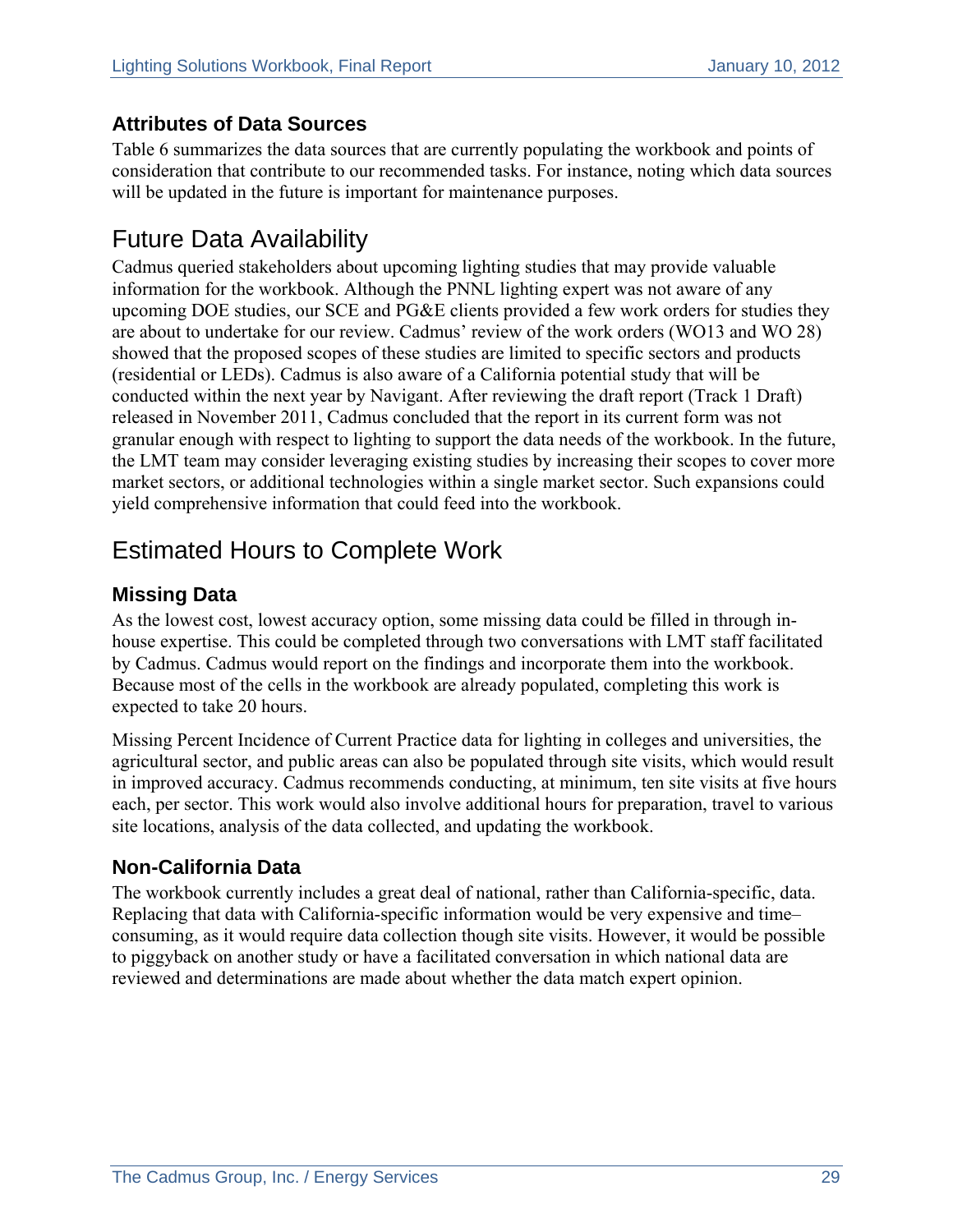| <b>Data Source</b>                                                        | <b>Data Contribution</b>                        | Year<br>Published      | CA<br>Data?    | <b>Future</b><br><b>Updates?</b> |
|---------------------------------------------------------------------------|-------------------------------------------------|------------------------|----------------|----------------------------------|
| National Lighting Inventory and Energy Consumption<br>Estimate, Navigant  | Avg. Daily HOU                                  | 2002                   | N <sub>0</sub> | Unknown                          |
| Residential Lighting Metering Study Database,<br><b>KEMA</b>              | Percent Incidence of<br><b>Current Practice</b> | 2008-2009              | Yes            | Probably                         |
|                                                                           | <b>Technical Savings</b><br>Potential           |                        |                |                                  |
| Database for Energy Efficiency Resources, CPUC<br>and CEC                 | Avg. Daily HOU                                  | 2008                   | Yes            | Yes, in 2011                     |
|                                                                           | <b>Baseline Use</b>                             |                        |                |                                  |
|                                                                           | Percent Incidence of<br><b>Current Practice</b> |                        |                |                                  |
| Long-Day Lighting in Dairy Barns, University of WI.                       | Avg. Daily HOU                                  | 2000                   | N <sub>0</sub> | No                               |
| Sixth Northwest Conservation and Electric Power                           | Avg. Daily HOU                                  | 2010                   | N <sub>0</sub> | Probably in<br>2015              |
| Plan, Northwest Power and Conservation Council                            | Percent Incidence of<br><b>Current Practice</b> |                        |                |                                  |
| California Energy Efficiency Potential Study, Itron,<br>Inc.              | <b>Baseline Use</b>                             | 2006                   | Yes            | Probably                         |
| National Commercial Construction Characteristics,<br><b>PNNL</b>          | <b>Baseline Use</b>                             | 1997-2007              | N <sub>0</sub> | Probably                         |
| California Commercial End-Use Survey, Itron, Inc.                         | <b>Baseline Use</b>                             | 2006                   | Yes            | Probably                         |
| Lighting Expert Consensus: The Cadmus Group and<br><b>PNNL</b>            | <b>Baseline Use</b>                             | n/a                    | n/a            | n/a                              |
|                                                                           | <b>Technical Savings</b><br>Potential           |                        |                |                                  |
|                                                                           | Life Cycle Stage                                |                        |                |                                  |
|                                                                           | <b>Market Barriers</b>                          |                        |                |                                  |
| Northwest Commercial Building Stock Assessment,<br>The Cadmus Group       | Percent Incidence of<br><b>Current Practice</b> | 2009                   | <b>No</b>      | 2012/2013                        |
| U.S. Lighting Market Characterization, Navigant<br>Consulting, Inc.       | Percent Incidence of<br><b>Current Practice</b> | 2002                   | N <sub>0</sub> | Continually<br>updated           |
| Solid-State Lighting Research and Development:<br>Multi Year Program, DOE | Percent Incidence of<br><b>Current Practice</b> | 2011                   | No             | Probably                         |
| Appliance Standards Awareness Project, Website                            | Codes and Standards                             | Continually<br>updated | Yes            | Unknown                          |
| LED Traffic Signal Survey Results, CEC                                    | Percent Incidence of<br><b>Current Practice</b> | 2005                   | Yes            | Probably                         |

|  |  |  |  | <b>Table 6. Data Sources and Characteristics</b> |
|--|--|--|--|--------------------------------------------------|
|--|--|--|--|--------------------------------------------------|

#### **Old Data**

Baseline consumption information in the workbook could be updated through information from new studies, once available. If data from newer studies were to become available, we estimate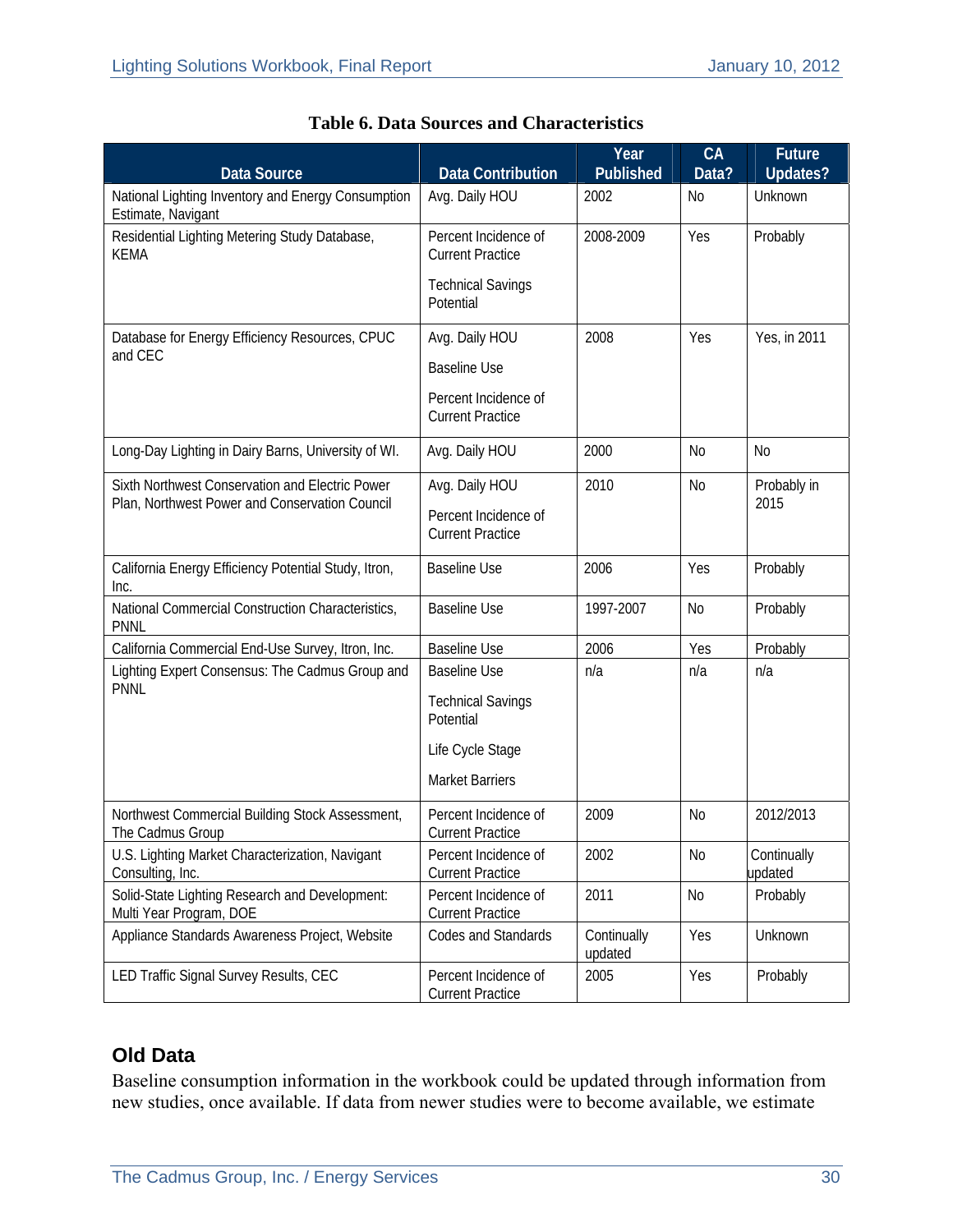that carefully reviewing the data (including understanding its underlying assumption) and updating the entire workbook would require 50 hours.<sup>20</sup>

#### **Summary Sheet Functionality**

For this task, Cadmus recommends first convening one or two client meetings, perhaps with several shorter follow-up phone calls, to discuss the desired summary sheet's functionality. During the discussions we would strive arrive at consensus on the data that will be pulled in, the formulas necessary to build the summary, and the "look and feel" of the summary information's presentation. We would then develop/program the Summary Sheet's functionality. This is anticipated to be a meticulous process that would require quality review by several technical advisors before presentation to the client. This work is estimated to take 60 hours to complete.

#### **Sales Data**

 $\overline{a}$ 

Sales data might be collected through several means. Although difficult to obtain, one possibility is to interview manufacturers and ask them to provide data. Another potential alternative could be to contract with a manufacturer's association, such as NEMA, to collect sales data from its members. Because these data are highly proprietary, we cannot give an estimate for this task.

#### **Codes and Standards Analysis**

To determine whether any additional codes and standards should be captured in the workbook, Cadmus recommends conducting a facilitated conversation on the topic with in-house codes and standards experts. Completing this work and applying it to the workbook would require approximately 50 hours. Subsequent to completion of this task, we recommend the process be repeated every two years.

 $20$  Note: this estimate could be affected by the amount of data that need to be reviewed, the quality of the data, and whether the data significantly deviate from current values in the workbook.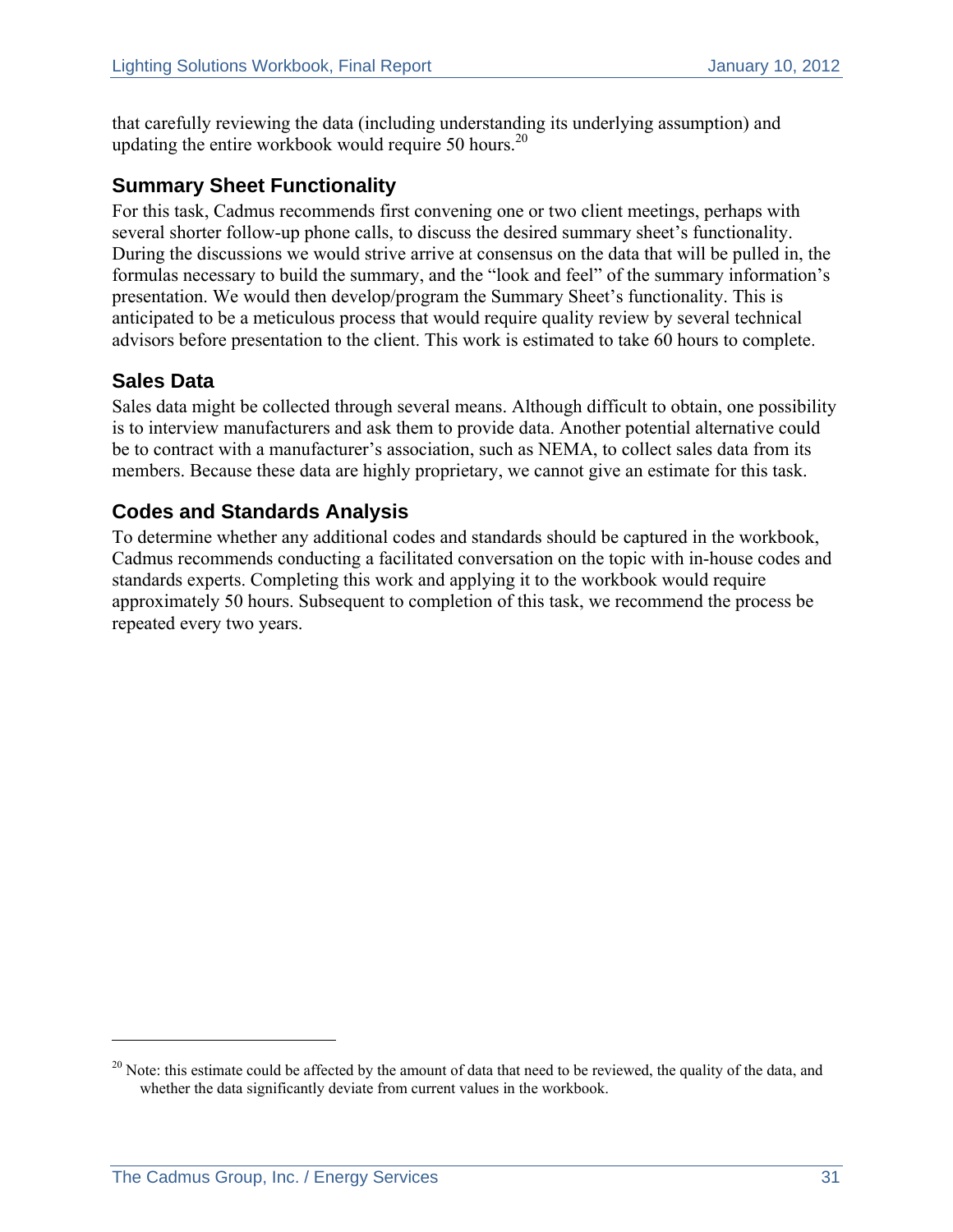# **Appendix A: Bibliography of Secondary Research**

Appliance Standards Awareness Project and Optimal Energy, Inc. "Impending EISA Lighting Standards: Impacts on Consumers and Energy Efficiency Lighting Programs." NARUC Presentation. November 2010.

Bardsley Consulting, Navigant Consulting, Inc., Radcliffe Advisors, Inc., SB Consulting, and Solid State Lighting Services, Inc. "Solid-State Lighting Research and Development." March 2011 (updated May 2011).

California Energy Commission. "Integrated Energy Policy Report." 2007.

California Energy Commission. "LED Traffic Signal Survey Results." 2005.

California Lighting Technology Center. "2010 Lighting Technology Overviews and Best-Practice Solutions." 2010.

California Informal Working Group on Lighting (IWGL). "California Compact Fluorescent Lamp (CFL) Market Overview." February 25, 2009.

Department of Energy. "Solid-State Lighting Research and Development: Multi Year Program." 2011.

D&R International, Ltd. "CFL Market Overview. ENERGY STAR Lighting Partner Meeting." March 17–19, 2009.

D&R International, Ltd. "ENERGY STAR CFL Market Profile. Data Trends and Market Insights." September 2010.

D&R International, Ltd. "Market Snapshot: LED Replacement Lamps." 2010.

D&R International, Ltd. "Product Snapshot: LED Replacement Lamps." May 2011.

D&R International, Ltd. "2009 Buildings Energy Data Book." October 2009.

Emerging Technology Associates, Inc. "LED Troffer and Downlight Interior General Illumination Lighting Assessment Final Report." March 19, 2010.

E Source. "Who's Buying CFLs? Who's Not Buying Them? Findings from a Large-Scale, Nationwide Survey." 2008.

ICF Consulting. "High Intensity Discharge Lighting Technology. Workshop Report." November 15, 2005.

Itron, Inc. "California Commercial End-Use Survey." March 2006.

Itron, Inc. "California Energy Efficiency Potential Study." 2006.

KEMA, Inc. "2009 California Residential Appliance Saturation Study. Volume 2: Results." October 2010

KEMA, Inc. "Advanced Lighting Baseline Study. Phases 1 and 2 – Draft." June 22, 2011.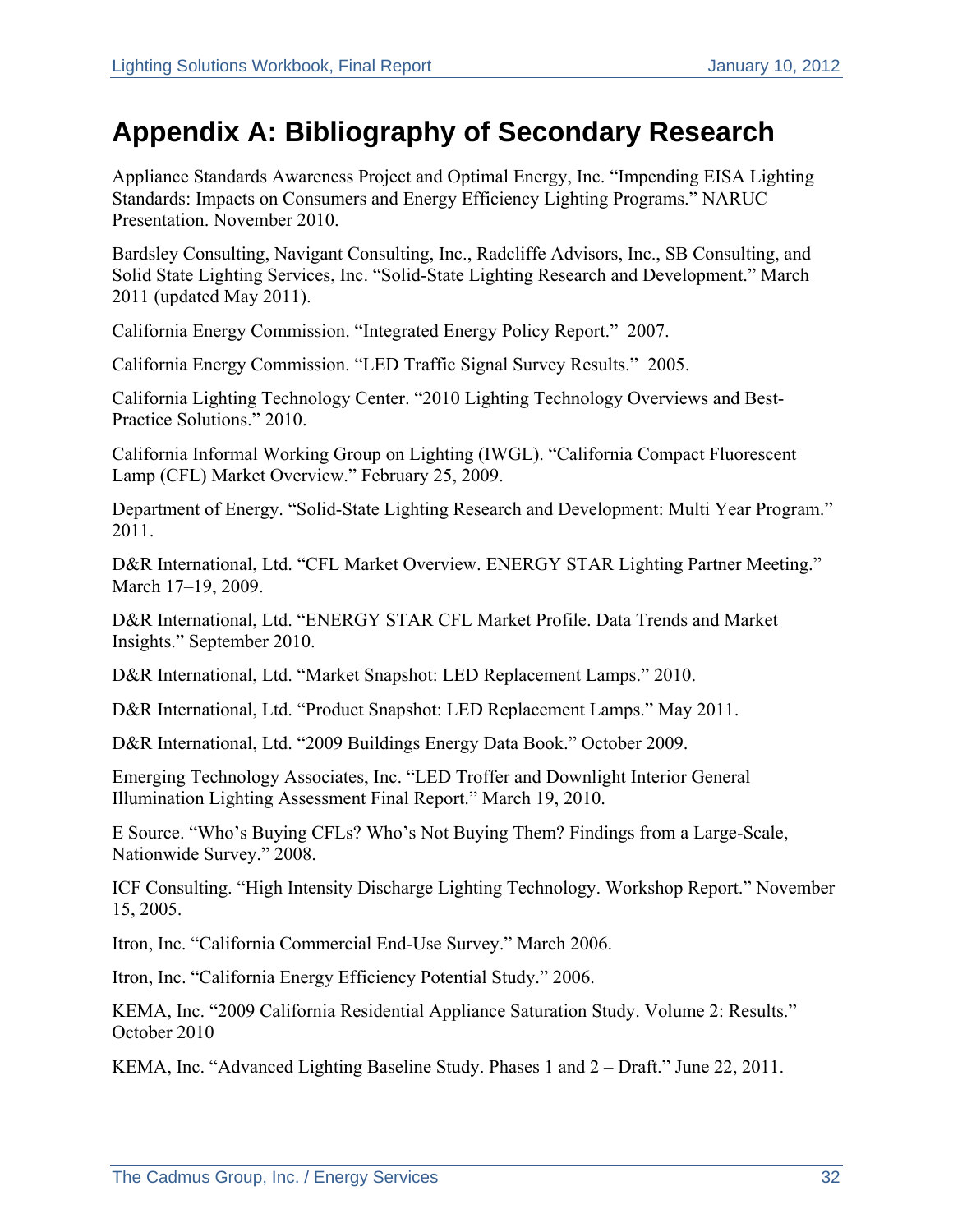KEMA, Inc. "I Know What You Lit Last Summer: Results from California's Residential Lighting Metering Study." 2010.

KEMA, Inc. "Residential Lighting Metering Study. Preliminary Results Presentation." January 29, 2009.

KEMA, Inc. "Residential Lighting: Shedding Lighting on the Remaining Savings Potential in California." 2011

KEMA, Inc. Itron, Inc. "High Bay Lighting Market Effects Study, Final Report." June 18, 2010.

Marbek Resource Consultants Ltd. and Applied Energy Group Inc. "BC Hydro 2007 Conservation Potential Review. The Potential for Electricity Savings through Technology Adoption, 2006-2026. Commercial Sector in British Columbia. Final Report." November 20, 2007.

Navigant Consulting, Inc. "Energy Savings Estimates for Light Emitting Diodes in Niche Lighting Applications." January, 2011.

Navigant Consulting, Inc. "Energy Savings Potential of Solid State Lighting in General Illumination Applications." December, 2006.

Navigant Consulting, Inc. "Energy Savings Potential of Solid-State Lighting in General Illumination Applications 2010 to 2030." February, 2010.

Navigant Consulting, Inc. "U.S. Lighting Market Characterization." 2002.

Navigant Consulting, Inc. "National Lighting Inventory and Energy Consumption Estimate." 2002.

Navigant Consulting, Inc. "U.S. Lighting Market Characterization. Volume II: Energy Efficient Lighting Technology Options." September 30, 2005.

Northwest Power and Conservation Council. "Sixth Northwest Conservation and Electric Power Plan." 2010.

Office of Building Technology, State and Community Programs Energy Efficiency and Renewable Energy, U.S. Department of Energy. "Vision 2020 The Lighting Technology Roadmap." March 2000.

Pacific Northwest National Laboratory. "Compact Fluorescent Lighting in America: Lessons Learned on the Way to Market." June 2006.

Pacific Northwest National Laboratory. "National Commercial Construction Characteristics." 2007.

Pacific Northwest National Laboratory. "Technology Prioritization Scoping Study: Advanced Lighting." February 2010.

The Cadmus Group, Inc., KEMA, Inc., Itron, Inc., Nexus Market Research, and A. Goett Consulting. "Compact Fluorescent Lamps Market Effects Final Report." April 12, 2010.

The Cadmus Group, Inc. "Northwest Commercial Building Stock Assessment." 2009.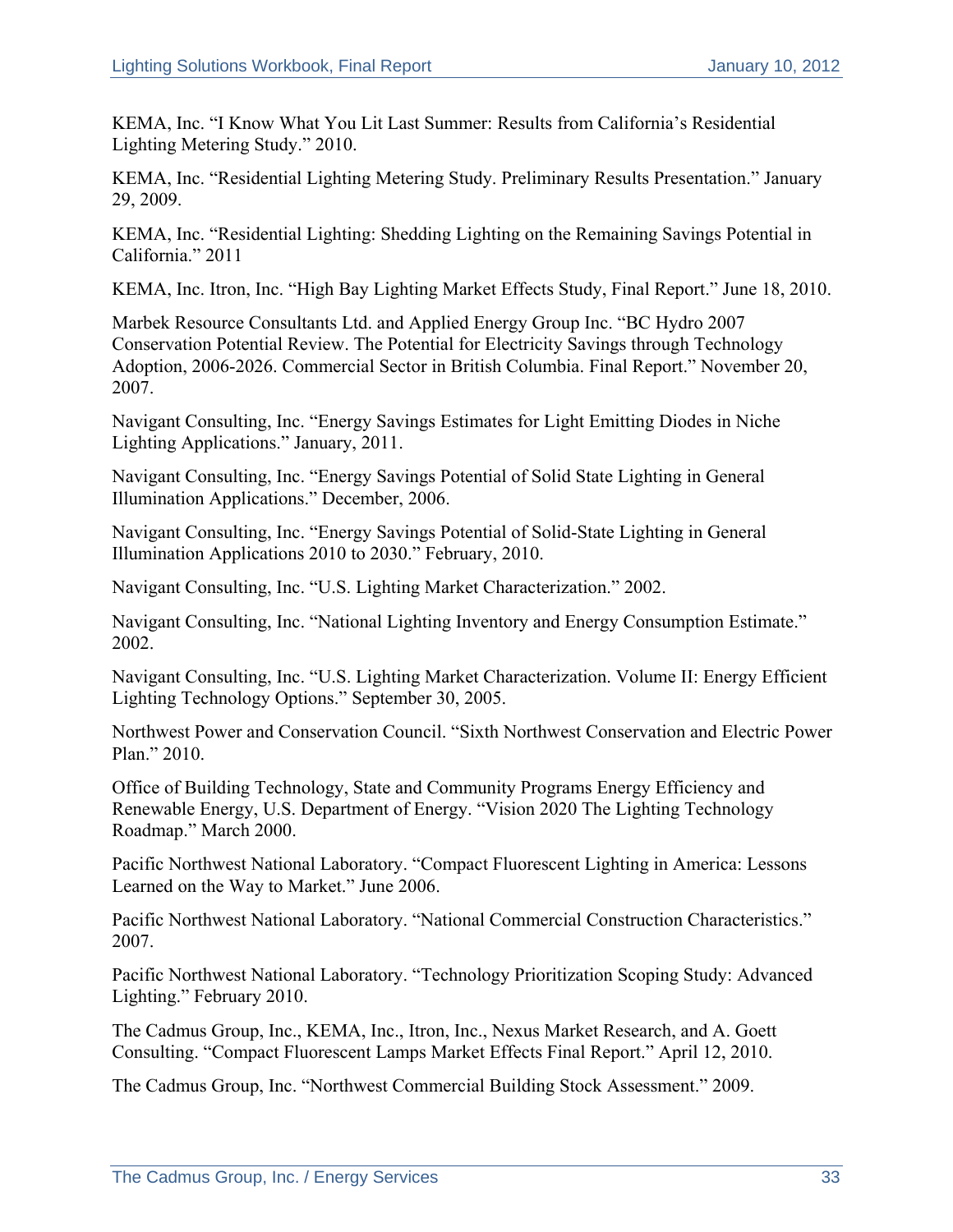The California Public Utilities Commission and California Energy Commission. "Database for Energy Efficiency Resources." 2008.

The California Public Utilities Commission. "Statewide Lighting Market Transformation Program Report." June 2011.

The Office of the Future Consortium: Design and Engineering Services, Southern California Edison; Pacific Gas & Electric; Sempra Energy; Sacramento Municipal Utility District; Consolidated Edison; National Grid; NSTAR; BC Hydro; U.S. Department of Energy. "Office of the Future Phase II Report, The 25% Solution." January 12, 2008.

University of Wisconsin. "Long-Day Lighting in Dairy Barns." 2000.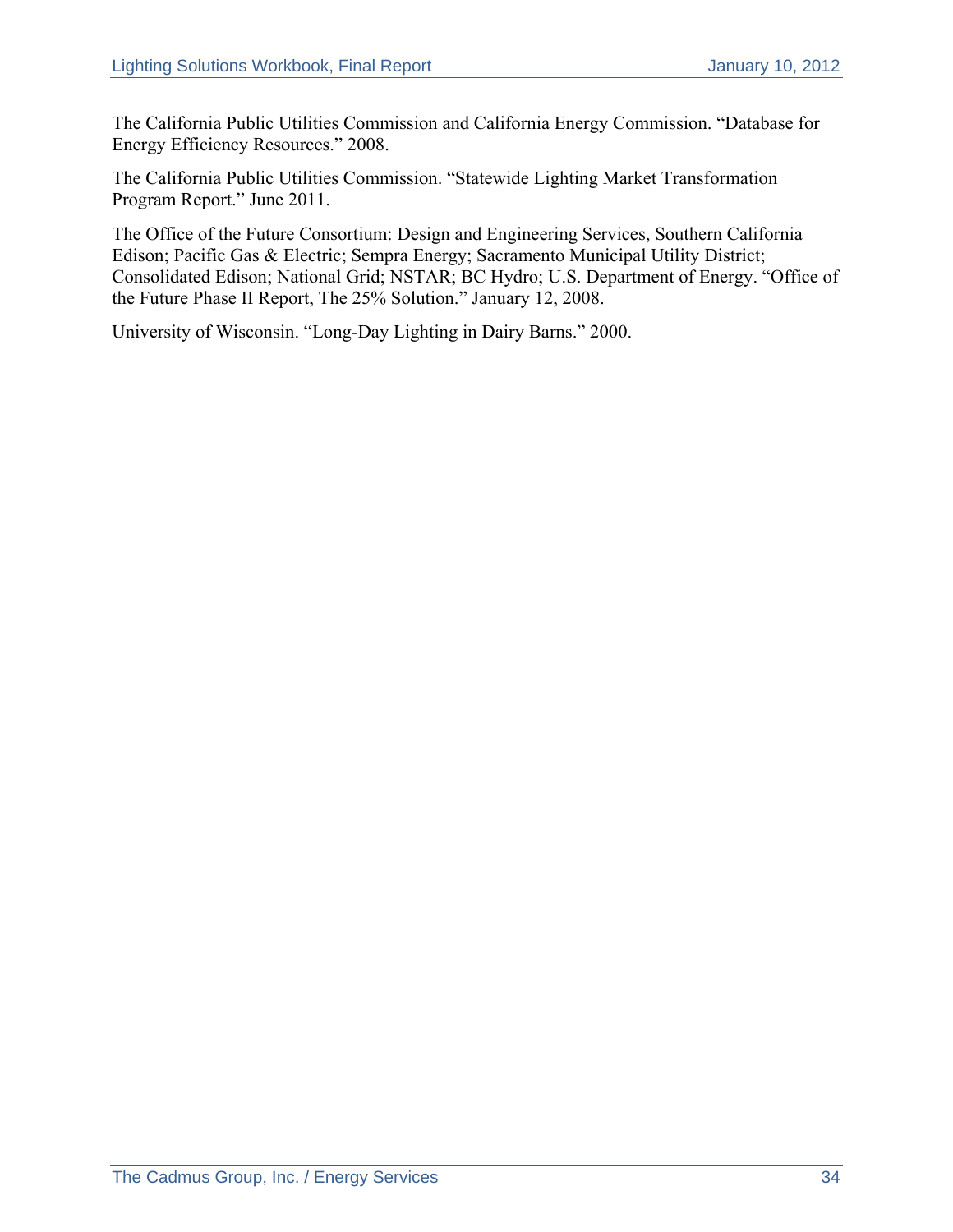# **Appendix B: Interview Guide**

### Introduction Talking Points

- We appreciate the time you are setting aside to contribute to this project. As you know, Cadmus was hired by SCE and PG&E to optimize the Roadmap and determine how to best populate the refined Roadmap.
- Your familiarity with the LMT Roadmap and your insights into the Roadmap's development and use is very important. We will ask you about how the Roadmap came to be, ideas to improve it, and how to best populate the Roadmap.
- This interview is expected to take one hour.

### Warm Up Questions

- 1. As I understand it, you are a [FILL IN PERSON'S ROLE] for LMT. How did you get involved?
- 2. What are your responsibilities?

### Roadmap History

- 3. What was the original impetus for the Roadmap's development?
- 4. Who designed it and what were their specific roles?
	- o Did all of the Roadmap designers have the same vision and objectives for the Roadmap?
	- $\circ$  Can you provide their contact information (name, organization, phone #, e-mail address)? I will send you a follow up e-mail requesting this information.
- 5. What is your understanding of how the Roadmap will be used? (The link between market data in Roadmap and which market transformation activities would be pursued.)
- 6. How was the Roadmap's structure developed?
- 7. What reference documents and assumptions were used to develop it?
- 8. What were the challenges and trade offs in developing the Roadmap?
- 9. Who are the primary users? (Will ask for name, organization, role, and contact info in a follow-up e-mail.)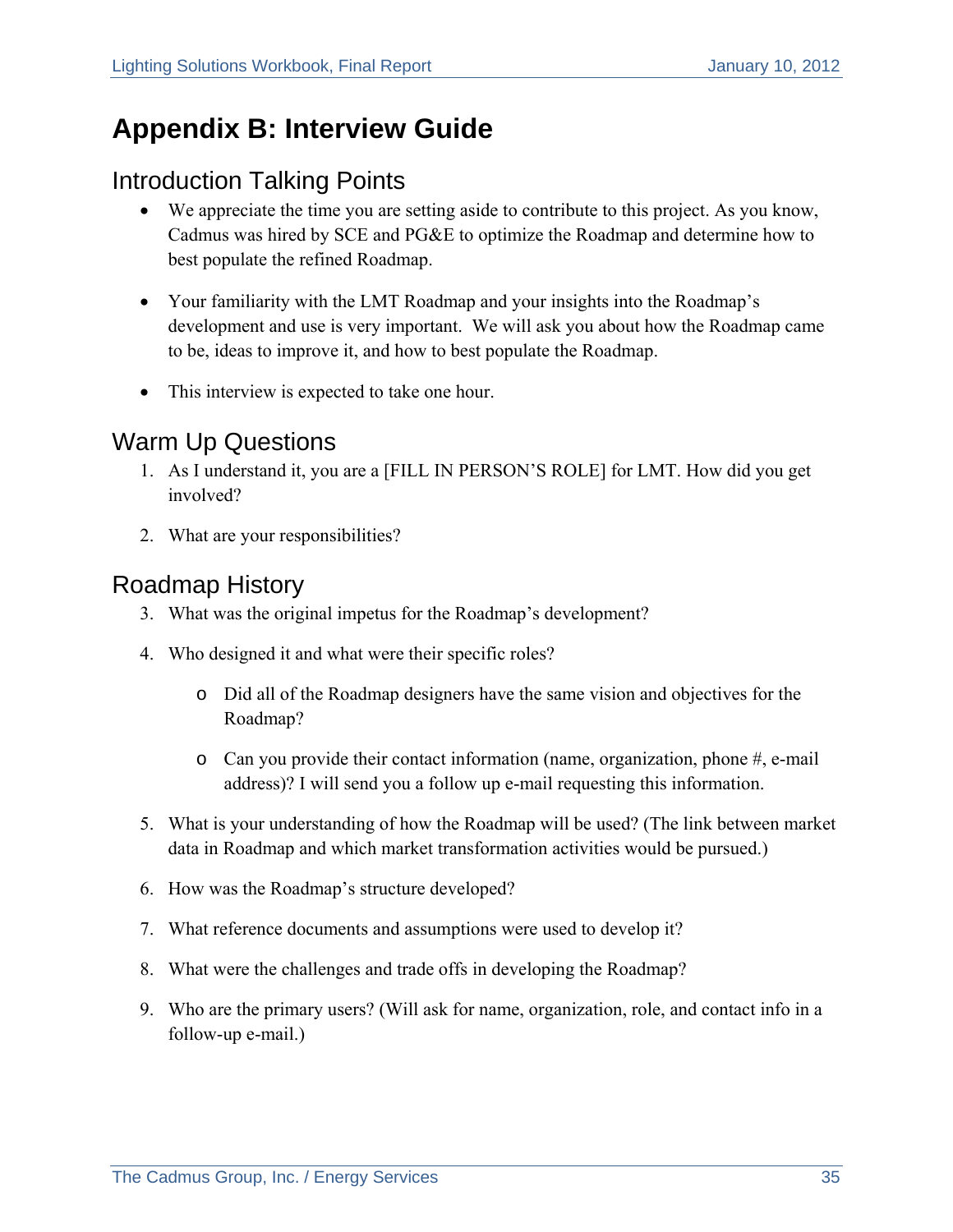10. [Ask for any users who weren't already mentioned as Roadmap designers above.] Were these users involved in the creation of the Roadmap? If so, what were they mostly interested in?

### Current Roadmap structure and contents

- 11. The Roadmap includes many combinations of measures and existing technologies, as well as ballasts and controls. Are energy-efficient lighting programs structured to take advantage of this level of granularity?
- 12. Do you see any advantages or disadvantages to breaking out the savings by measure (i.e., ballasts, controls, daylighting would count as measures)?
- 13. The Roadmap also has multiple market segments and applications. How do you see energy-efficiency programs making use of this level of granularity?
- 14. Now I'd like to review several of the Roadmap's columns with you and get your thoughts about how each will be used:
	- o Influence level how is this determined? Would it be useful to have a column for barriers? (e.g., cost, availability, size, components, etc)
	- o Commercialization stage
	- o Market adopters
	- o Current saturation
	- o Market size
	- o Savings Potential
- 15. What data sources were used to populate the current version?
	- o CA centric data or national market data?
	- o Is your organization currently tracking the transformation of the lighting market? If so, how and with what metrics?

### Roadmap challenges and future progression

- 16. What do you like most about the current Roadmap structure?
- 17. What are your biggest concerns with the current Roadmap structure?
- 18. Do you have any ideas about how the Roadmap could be simplified?